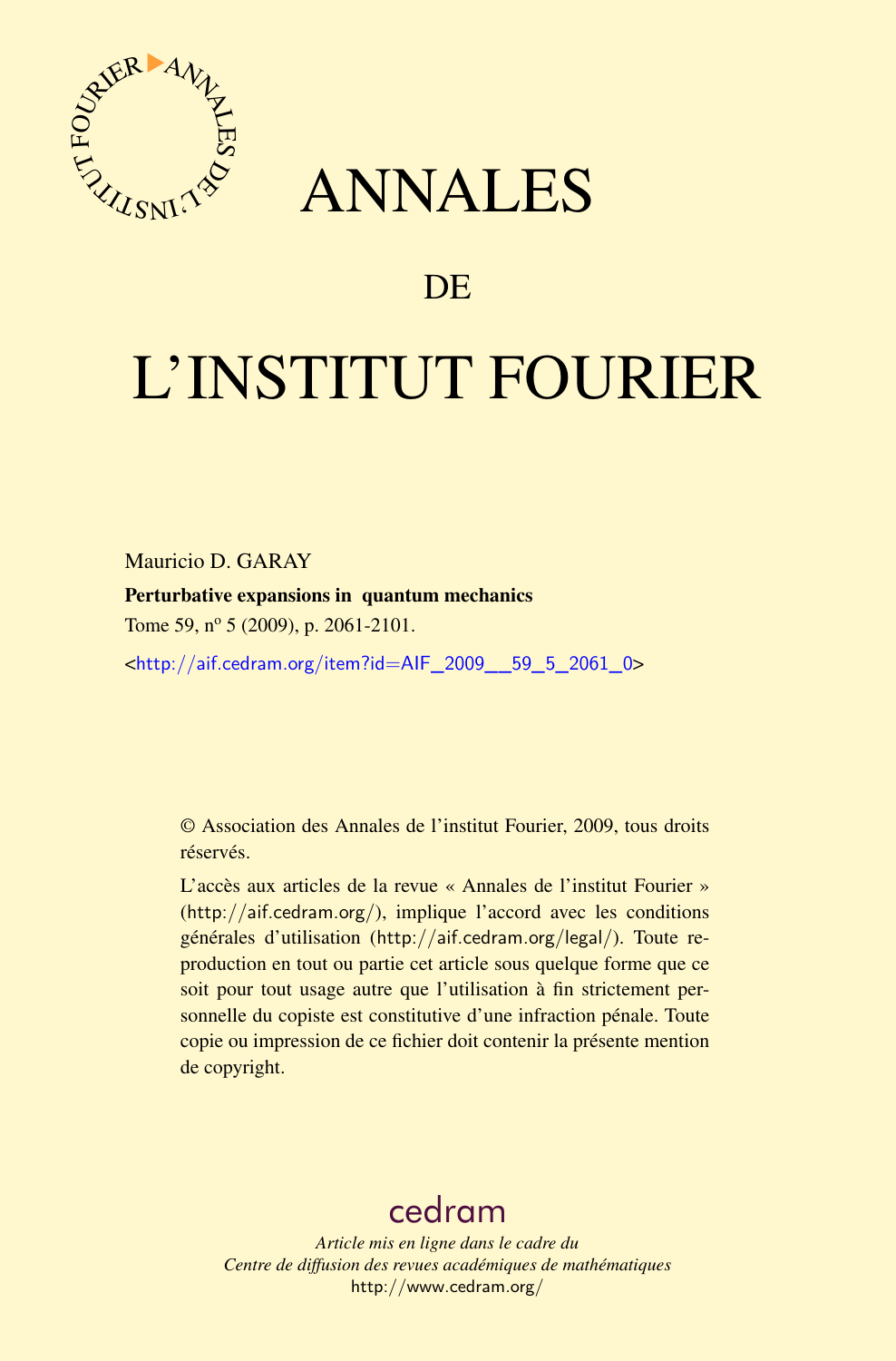Ann. Inst. Fourier, Grenoble **59**, 5 (2009) 2061-2101

### PERTURBATIVE EXPANSIONS IN QUANTUM MECHANICS

**by Mauricio D. GARAY (\*)**

ABSTRACT. — We prove a  $D = 1$  analytic versal deformation theorem in the Heisenberg algebra. We define the spectrum of an element in the Heisenberg algebra. The quantised version of the Morse lemma already shows that the perturbation series arising in a perturbed harmonic oscillator become analytic after a formal Borel transform.

Résumé. — Nous démontrons un théorème de déformation verselle analytique pour l'algèbre de Heisenberg dans le cas *D* = 1. Nous définissons le spectre d'un élément dans cette algèbre. La quantification du lemme de Morse montre que les séries perturbatives du spectre de l'oscillateur harmonique deviennent analytique après une transformation de Borel formelle.

#### **Introduction**

In 1925, Heisenberg showed that the perturbative expansion for the spectrum of the anharmonic oscillator  $H(q, p) = 1/2(p^2 + q^2) + 1/4tq^4$  are given by formal power series expansions in *t*.

He computed the first three terms of these series and found:

$$
E(t, h) = (n + 1/2)\frac{h}{2\pi} + \frac{3(n^2 + n + 1/2)}{8}t\left(\frac{h}{2\pi}\right)^2
$$

$$
-\frac{17n^3 + 51/2n^2 + 59/2 + 21/2}{64}t^2\left(\frac{h}{2\pi}\right)^3 + \dots
$$

where *h* denotes the Planck constant [\[20\]](#page-40-0).

Math. classification: 81Q15.

Keywords: Harmonic oscillator, Borel summability, micro-local analysis, noncommutative geometry.

<sup>(\*)</sup> Initially supported by the Forschungsstipendium GA 786/1-1 of the Deutsche Forschungsgemeinschaft and by the IHÉS (in particular by the 6 *th* European Framework program, contract Nr. RITA-CT-2004-505493).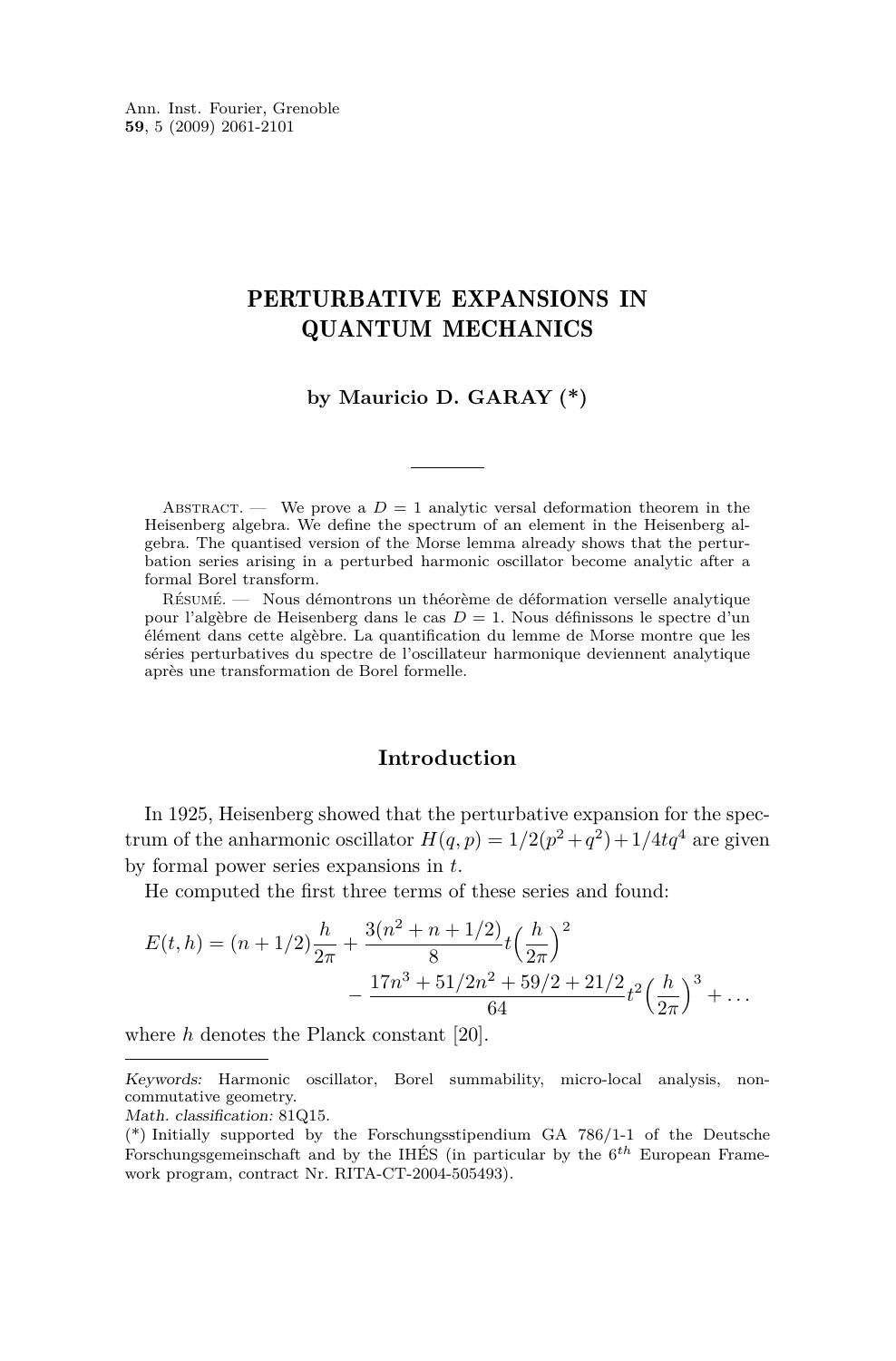Soon after, Born and Jordan proposed the matrix formulation of quantum mechanics in order to interpret and generalise Heisenberg's computations [\[5\]](#page-40-0). This approach led its authors and Heisenberg to the "Dreimännerarbeit" in which, among other things, they extended Heisenberg result to arbitrary perturbations [\[4\]](#page-39-0). Later, Von Neumann made an attempt to unify matrix quantum mechanics with Schrödinger's approach in terms of operators in Hilbert spaces. This process was pursued by several authors and led to the Kato-Rellich theory. For instance, the perturbative series  $E(t, h)$  are asymptotic expansions of spectral values of the operator *H* for  $t > 0$  [\[35\]](#page-41-0) (see also [\[33\]](#page-41-0), Chapter XII.3 and historical notes).

Nevertheless, the Born-Jordan approach differs from the one using the Hilbert space formulation in at least two points : there is a parameter  $\hbar$ in all computations, there is no condition on boundedness of the matrix coefficients. In particular, rather than vector spaces over C one has to consider modules over  $\mathbb{C}[[\hbar]]$ . In the Born-Jordan approach the eigenvalues are obtained by transforming the semi-infinite matrix corresponding to the Hamiltonian to its diagonal form.

This process, originated by Born and carried out by Born Heisenberg and Jordan, is a quantised version of the Birkhoff normal form [\[4\]](#page-39-0). It appeared a year before the book of Birkhoff on dynamical systems in which the Birkhoff normal form is presented, but the method was, of course, much older  $(1)$  [\[3\]](#page-39-0).

The difference between the Born-Jordan and the Hilbert space approaches is similar to that encountered in geometry, where one can consider real  $C^{\infty}$  and formal categories. To these two approaches, we add the analytic one. We will prove that the spectrum computed in the analytic and formal categories coincide, and this will prove that the perturbative expansions  $E(t,\hbar) = \sum_{k} \alpha_k(t) \hbar^k$  considered in the Dreimännerarbeit have analytic formal Borel transforms  $\hat{E}(t,\hbar) = \sum_{k} \alpha_k(t) \hbar^k / k!$ . So, our proof is indirect and reflects the existence of an analytic theory similar to the formal one. For some special polynomial perturbations, it is conjectured that these asymptotic series are resurgent [\[34,](#page-41-0) [38,](#page-41-0) [40\]](#page-41-0). Part of this work might be used to give a new approach to quantum resurgence by adding to the analytic theory an hypothetic resurgent one.

In this paper, we confine ourselves to one-dimensional quantum mechanics but using deformation theory of singular Lagrangian varieties, one can extend these results to quantum integrable systems [\[17\]](#page-40-0). The integrability

 $(1)$  It seems that Born gave the name "quantum mechanics" to the new physical theory precisely because of its relation with perturbation theory in Hamiltonian mechanics.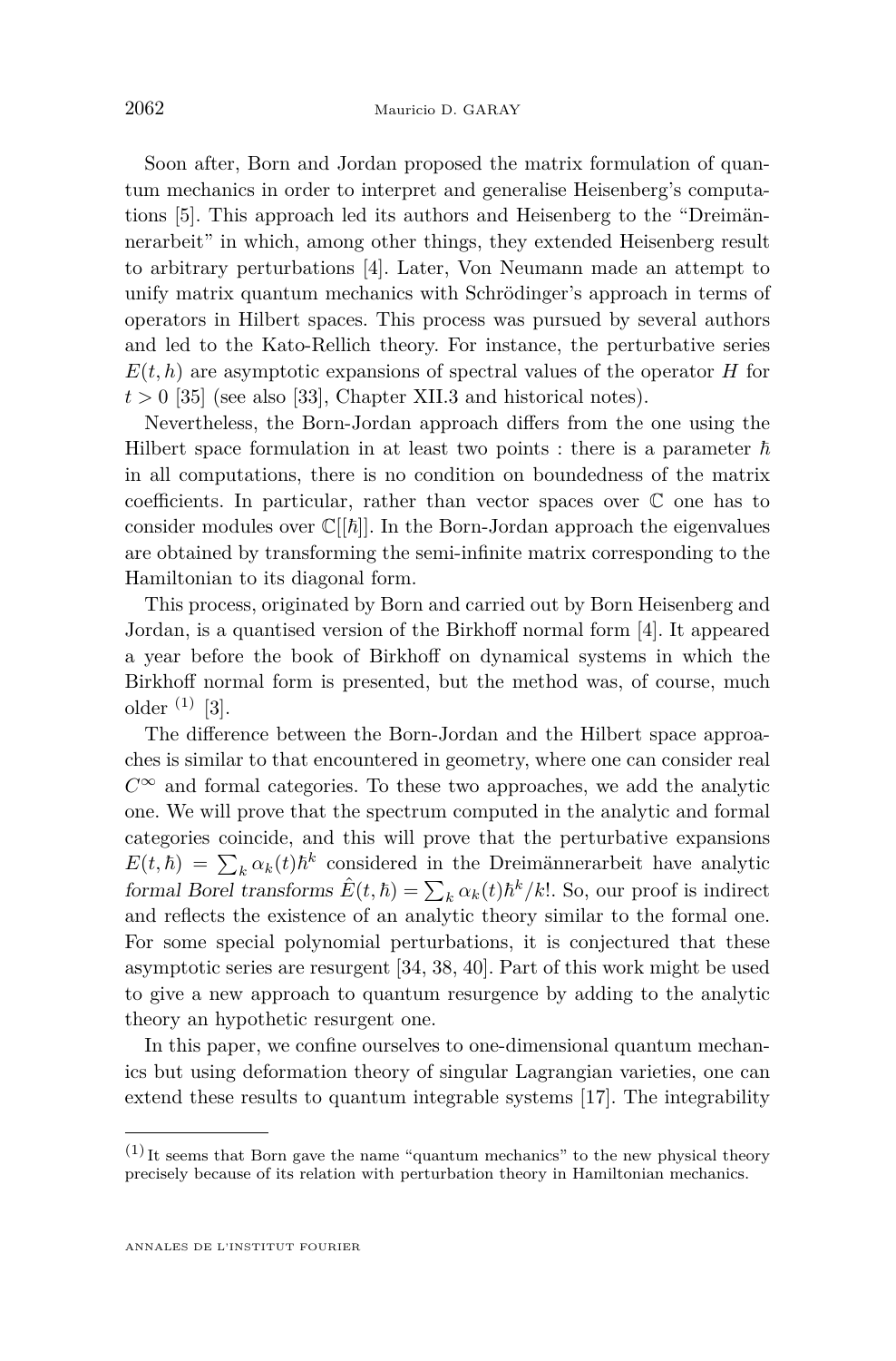of the system is needed to establish the Borel convergence. The existence of the formal power series can be established for any perturbation of a quadratic hamiltonian as Born, Heisenberg and Jordan proved [\[4\]](#page-39-0).

#### **1. Formal quantum mechanics**

#### **1.1.** The algebra  $\widehat{Q}$

Let  $\widehat{Q}$  be the non-commutative algebra over  $\mathbb C$  consisting of formal power series in the variables  $p, q, \hbar$  which satisfy the commutation relations

$$
[p,q] = \hbar, \,\,[\hbar,p] = 0, \,\,[\hbar,q] = 0, \,\,\hbar = \frac{h}{2\pi\sqrt{-1}}.
$$

We introduce the variable  $\hbar = \frac{h}{2\pi i}$  $\frac{h}{2\pi\sqrt{-1}}$  rather than  $\hbar = \frac{h}{2\pi}$  in order to simplify the notations and the formulae.

The elements of the algebra  $\hat{Q}$  can be represented as differential operators acting on  $\mathbb{C}[[\hbar, z]]$  by putting<sup>(2)</sup>

$$
p=\hbar\partial_z, \ q=z.
$$

Using the basis  $1, z, z^2, \ldots$  of the  $\mathbb{C}[[\hbar]]$ -module  $\mathbb{C}[[\hbar, z]],$  we may associate to each element of  $\widehat{Q}$  a semi-infinite matrix. The semi-infinite matrices associated to *q, p* are given by

$$
q = \begin{pmatrix} 0 & 0 & 0 & 0 & \dots \\ 1 & 0 & 0 & 0 & \dots \\ 0 & 1 & 0 & 0 & \dots \\ \dots & \dots & \dots & \dots & \dots \end{pmatrix}, p = \begin{pmatrix} 0 & \hbar & 0 & 0 & \dots \\ 0 & 0 & 2\hbar & 0 & \dots \\ 0 & 0 & 0 & 3\hbar & \dots \\ \dots & \dots & \dots & \dots & \dots \end{pmatrix}.
$$

One can work abstractly in the algebra  $\widehat{\mathcal{Q}}$  or use the semi-infinite matrices [\[5,](#page-40-0) [12\]](#page-40-0).

#### **1.2. The Born-Jordan spectrum**

Using the basis  $1, z, z^2, \ldots$  of the  $\mathbb{C}[[\hbar]]$ -module  $\mathbb{C}[[\hbar, z]],$  we get a representation of the algebra  $\widehat{Q}$ 

$$
\rho : \widehat{\mathcal{Q}} \longrightarrow \mathrm{Hom}_{\mathbb{C}[[\hbar]]}(\mathbb{C}[[\hbar,z]], \mathbb{C}[[\hbar,z]])
$$

defined by

$$
\rho(p) = \hbar \partial_z, \ \rho(q) = z.
$$

<sup>(2)</sup> In physics, the usual notation is  $a, a^{\dagger}$  rather than *p*, *q*.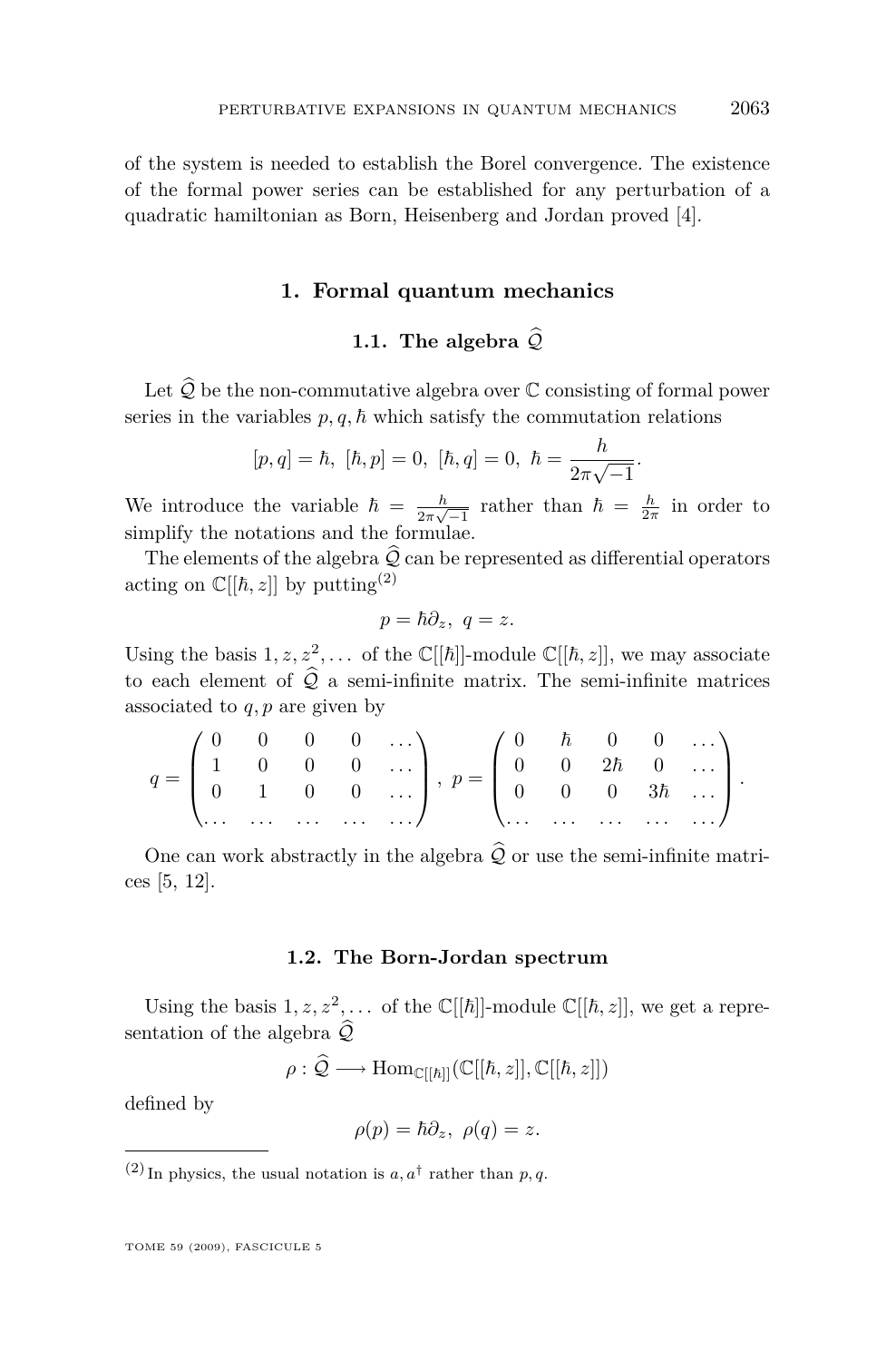<span id="page-4-0"></span>An automorphism  $\varphi \in \text{Aut}(\widehat{\mathcal{Q}})$  induces a new representation such that the following diagram commutes



For instance, the element  $H = \frac{1}{2}(p^2 - q^2) \in \mathcal{Q}$  becomes diagonal with diagonal elements  $(n + 1/2)\hbar$ ,  $n \geq 0$  for the representation

$$
\rho_\varphi(p)=\frac{\hbar\partial_z+z}{\sqrt{2}},\ \rho_\varphi(q)=\frac{-\hbar\partial_z+z}{\sqrt{2}}.
$$

This quadratic element *H* is called the harmonic oscillator, the unusual appearance of a minus sign is due to our peculiar choice for the variable  $\hbar$ . An element  $H \in \hat{Q}$  is called *diagonalisable* if there exists a representation in which it is diagonal in the base  $1, z, z^2, \ldots$ .

DEFINITION 1.1 ([\[5\]](#page-40-0)). — The formal spectrum of  $H \in \hat{Q}$ , denoted  $\widehat{Sp}(H)$ , consists of the diagonal entries of its diagonal form if it is diagonalisable.

Remark that any quadratic form in the *q, p*'s is diagonalisable and has therefore a discrete spectrum.

#### **1.3. Comparison between formal and matrix approaches**

PROPOSITION 1.2. — Consider an element of the type  $H = H_0 + \hbar H_1 +$  $\ldots$ ,  $H_i \in \hat{Q}$ . If  $H_0$  is diagonalisable then so is *H*.

This proposition can be reformulated and easily proved in the abstract approach. We start by some elementary observations.

PROPOSITION 1.3. — The semi-infinite matrix associated to  $H \in \hat{Q}$  is diagonal in a representation  $\rho_{\varphi}$  if and only if it is of the type

$$
\varphi(H) = \sum_{i \geq 0} \alpha_{ii}(qp)^i, \ \alpha_{ii} \in \mathbb{C}[[\hbar]].
$$

Proof. — Write  $\rho_{\varphi}(H)$  has a linear differential operator  $\sum_{j,k} a_{j,k} z^j \hbar^k \partial_z^k$ . This operator is diagonal if and only if for all values of  $n \geq 0$ , we may find *E<sup>n</sup>* such that

$$
\Big(\sum_{j,k} a_{j,k} z^j \hbar^k \partial_z^k\Big) z^n = E_n z^n.
$$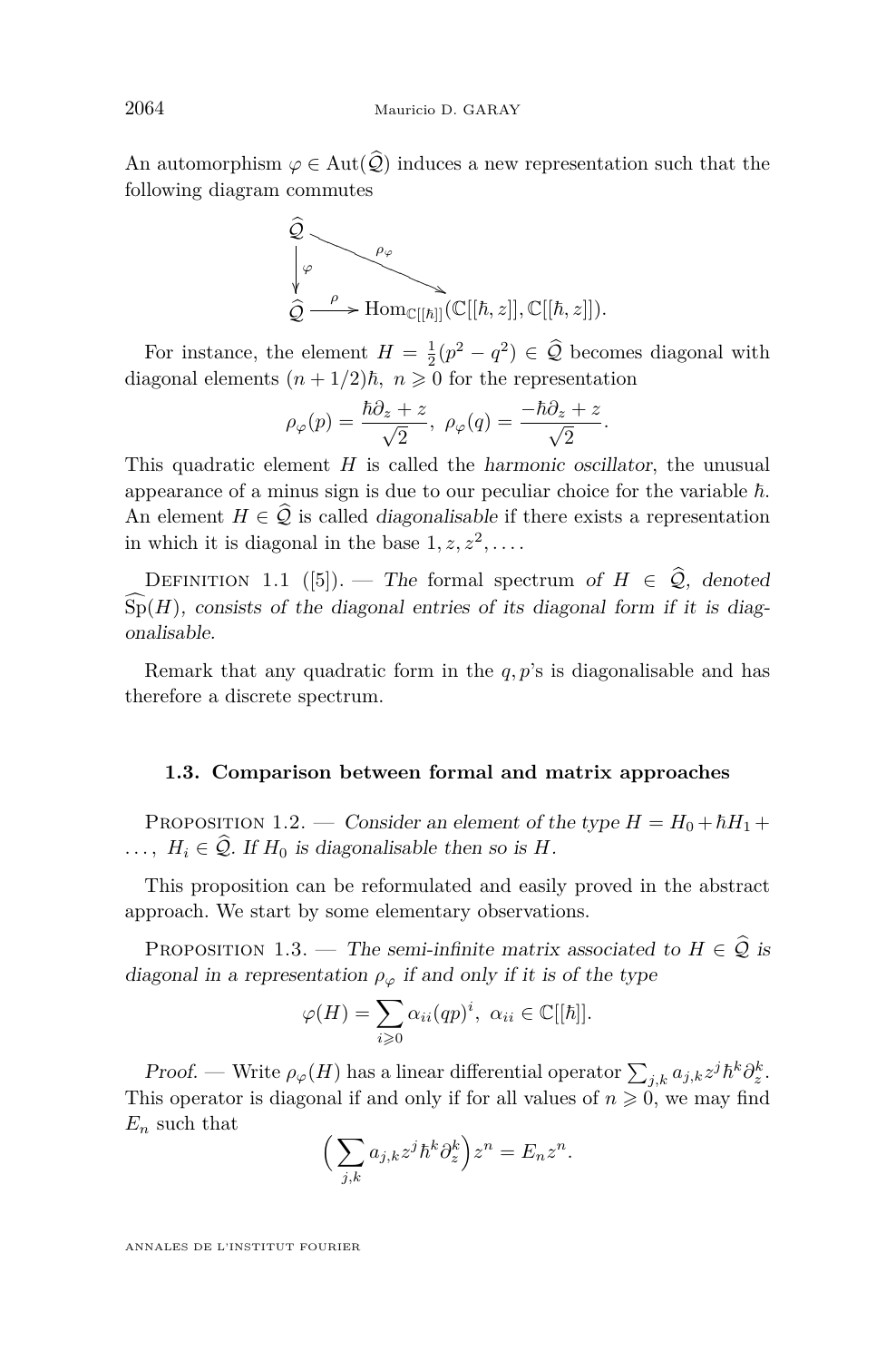<span id="page-5-0"></span>This condition is equivalent to stating that  $a_{i,k}$  is non-zero only for  $j = k$ . This proves the proposition.

Formal power series can be composed: given any  $H \in \mathbb{C}[[\hbar, x, y]]$ , we have a  $\mathbb{C}[[\hbar]]$ -linear mapping

$$
\mathbb{C}[[\hbar,z]] \longrightarrow \mathbb{C}[[\hbar,x,y]], z \mapsto H
$$

which maps  $u = \sum a_n z^n \in \mathbb{C}[[\hbar, z]]$  to

$$
u \circ H := \sum_{n \geqslant 0} u_n H^n \in \mathbb{C}[[\hbar, x, y]].
$$

In the algebra  $\hat{Q}$  a similar property holds: given any  $H \in \hat{Q}$ , we have a  $\mathbb{C}[[\hbar]]$ -linear mapping

$$
\mathbb{C}[[\hbar,z]] \longrightarrow \widehat{\mathcal{Q}}, \ z \mapsto H
$$

which maps  $u = \sum a_n z^n$  to

$$
u \circ H := \sum_{n \geqslant 0} u_n H^n \in \widehat{\mathcal{Q}}.
$$

Thus, the choice of an element  $H \in \hat{Q}$  induces in the algebra  $\hat{Q}$  a  $\mathbb{C}[[\hbar, z]]$ module structure:

$$
z^n F := H^n F, \ u(z)F := (u \circ H)F, \ \forall F \in \widehat{Q}.
$$

If  $\rho_{\varphi}(H)$  is diagonal in the basis  $1, \ldots, z^n, \ldots$  with entries  $E_0, \ldots, E_n, \ldots$ then  $\rho_{\varphi}(u \circ H)$  becomes diagonal in the same basis with entries  $u(E_0)$ ,  $...$ ,  $u(E_n), \ldots$ , *i.e.*:

$$
\widehat{\mathrm{Sp}}(u \circ H) = u(\widehat{\mathrm{Sp}(H)}).
$$

Therefore, Proposition [1.2](#page-4-0) is a consequence of the following statement.

PROPOSITION 1.4. — For any element  $H = qp + ħH_1 + ħ^2H_2 + \dots$  there exist an inner automorphism  $\varphi \in \text{Aut}(\widehat{\mathcal{Q}})$  and a function germ  $u \in \mathbb{C}[[\hbar, z]]$ such that  $u \circ \varphi(H) = qp$ .

We will now give a proof of this proposition.

#### **1.4. The quantum versal deformation space**

Following Dirac [\[12\]](#page-40-0), we define the quantum Poisson bracket

$$
\{F,G\} := \frac{1}{\hbar}[F,G],\ F,G \in \widehat{\mathcal{Q}}.
$$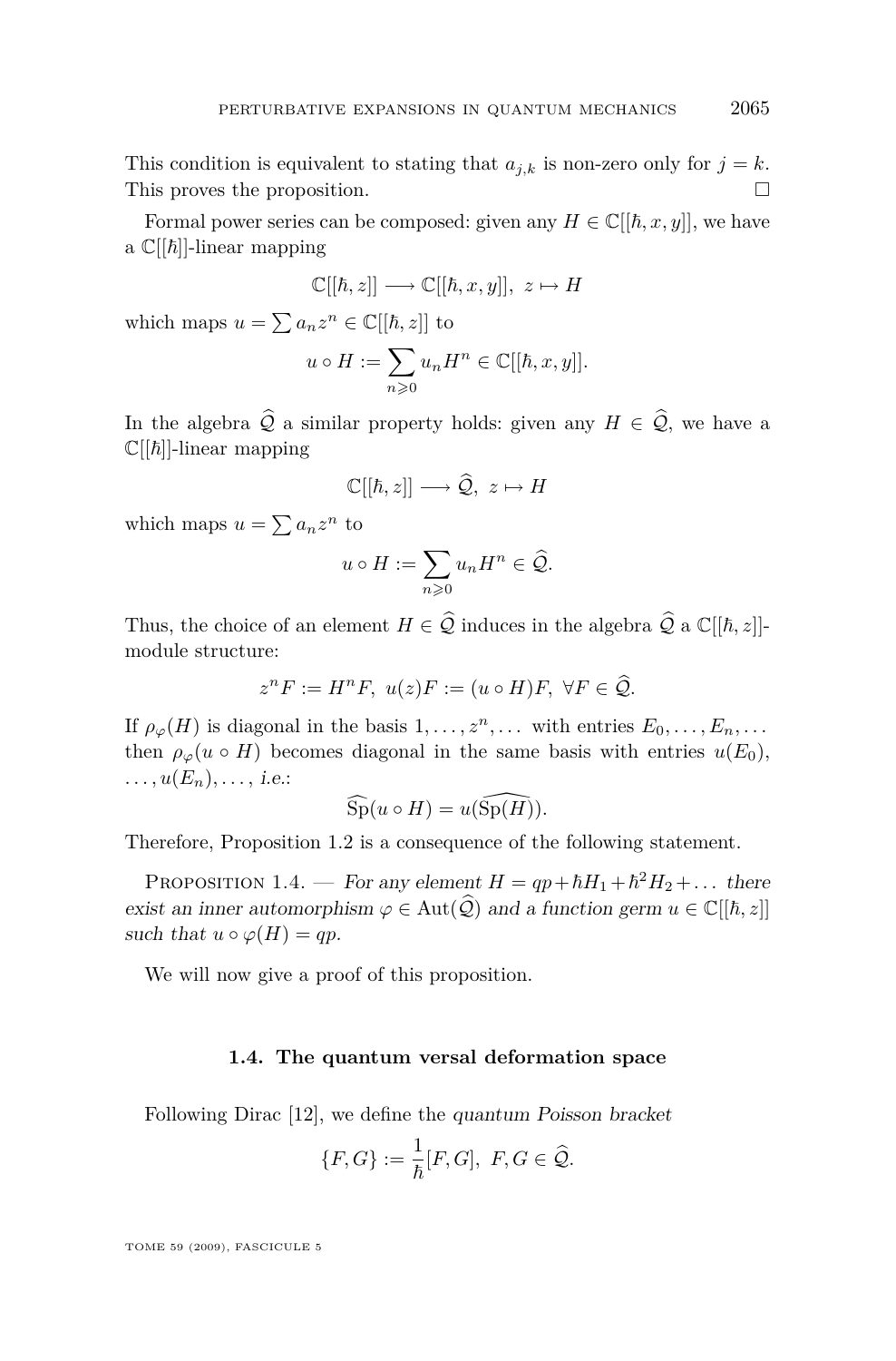DEFINITION 1.5.  $-$  The (formal) quantum versal deformation space associated to  $H \in \mathcal{Q}$  is the  $\mathbb{C}[[\hbar]]$ -module  $\widehat{M}(H) = \widehat{\mathcal{Q}}/\{H, \widehat{\mathcal{Q}}\}$ .

The map  $F \mapsto \{H, F\}$  is  $\mathbb{C}[[\hbar, z]]$ -linear, indeed

$$
\{H, zF\} = \{H, HF\} = H\{H, F\} = z\{H, F\}.
$$

Thus, the quantum versal deformation space  $\widehat{M}(H)$  has a  $\mathbb{C}[[\hbar,z]]$ -module structure:

$$
\sum_{n\geqslant 0} a_n z^n[m] := \Big[\sum_{n\geqslant 0} a_n H^n m\Big], \ a_n \in \mathbb{C}[[\hbar]], \ m \in \widehat{\mathcal{Q}},
$$

where the brackets [ $\cdot$ ] mean that we project the element in  $\widehat{M}(H)$ .

PROPOSITION 1.6. — For  $H = qp$ , the  $\mathbb{C}[[\hbar, z]]$ -module  $\widehat{M}(H) = \widehat{Q}/\mathbb{C}$  ${H, \hat{Q}}$  is free of rank 1 generated by the class of  $1 \in \hat{Q}$ .

Proof. — It is sufficient to prove that the class of any monomial  $q^n p^m$ in  $\hat{M}(H)$  lies in the module generated by the class of 1.

For  $n \neq m$ , we get

$$
\left\{H, \frac{1}{n-m}q^n p^m\right\} = q^n p^m.
$$

Therefore the class of  $q^n p^m$  in  $\widehat{M}(H)$  vanishes for  $n \neq m$ .

We prove by induction on *n* that the class of any monomial  $q^n p^n$  in  $M(H)$  lies in the module generated by the class of 1.

For  $n = 1$ , we have  $[qp] = [H] = z[1]$ .

By putting the *q*'s before the *p*'s, we get a finite expansion of the type

$$
H^n = q^n p^n + r
$$

where  $r$  is a term of order lower than  $2n$  in the  $q, p$  variables, thus,

$$
[q^n p^n] = z^n [1] - [r].
$$

By assumption, the class of  $r$  lies on the module generated by  $[1]$  and consequently so does  $q^n p^n$ . This proves the induction step and concludes the proof the proposition.  $\Box$ 

This proposition implies Proposition [1.4](#page-5-0) by induction on the degree of  $\hbar$ . Indeed, put  $H = H_0 + \hbar^k H_k \pmod{\hbar^{k+1}}$  with  $H_0 = qp$ . As the class of  $H_k$  in  $\widehat{M}(H_0)$  vanishes, there exists *a, G* such that

$$
H_k = a \circ H - \{G, H_0\}, \ a \in \mathbb{C}[[\hbar, z]].
$$

Consider the inner automorphism

$$
\varphi_k : \widehat{Q} \longrightarrow \widehat{Q}, F \mapsto \exp(\hbar^{k-1}G)F \exp(-\hbar^{k-1}G)
$$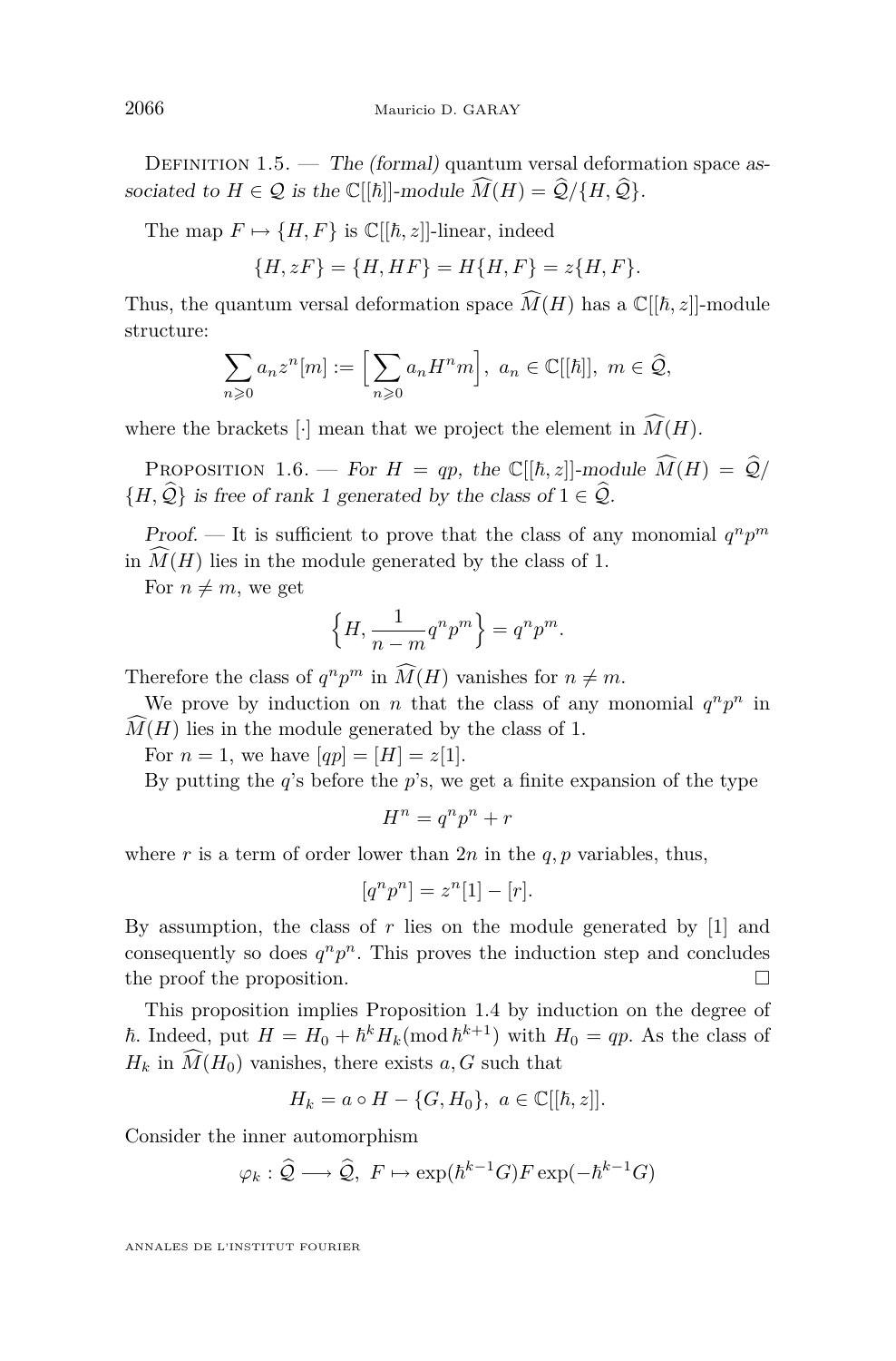and the map  $a_k := 1 - \hbar^k a \in \mathbb{C}[[\hbar, z]].$  We get that  $a_k \circ \varphi_k(H) = H_0 + \hbar^k H_k - \hbar^k a \circ H_0 + \hbar^k \{G, H_0\} \pmod{\hbar^{k+1}} = H_0 \pmod{\hbar^{k+1}}.$ This proves the assertion and concludes the proof of the proposition.

#### **1.5. The Born-Jordan-Heisenberg theorem**

Proposition [1.4](#page-5-0) should be considered as a preliminary exercise rather than a result on its own : in practise, one is interested usually in perturbation with respect to an auxiliary parameter which is certainly not  $\hbar$ . We now come to such a result.

Let  $\mathcal{Q}[[t]]$  be the non-commutative algebra over the ring of formal power series  $\mathbb{C}[[\hbar, t]]$  consisting of formal power series in the variables  $p, q, \hbar, t$ where the only non-trivial commutation relation is still  $[p, q] = \hbar$ .

THEOREM 1.7 ([\[4\]](#page-39-0), §4 of Chapter 1). — Consider an element  $H = H_0 +$ *tH*<sub>1</sub> with  $H_1 \in \hat{Q}[[t]]$ . If  $H_0$  is diagonalisable then so is *H*.

Of course Born, Heisenberg and Jordan provided a method for performing this quantised Birkhoff normal form. If we reformulate this theorem we get:

THEOREM 1.8. — For any element  $H = qp + tH_1$  with  $H_1 \in \hat{\mathcal{Q}}[[t]]$  there exist an automorphism  $\varphi \in \text{Aut}(\widehat{\mathcal{Q}}[[t]])$  and an element  $u \in \mathbb{C}[[\hbar, t, z]]$  such that  $\varphi(H) = u \circ (qp)$ .

Let us now clarify the notion of perturbative expansion for the spectrum. By substituting  $\hbar \partial_z$  and *z* to *p*, *q*, we get a representation

$$
\widehat{\mathcal{Q}}[[t]] \longrightarrow \mathrm{Hom}_{\mathbb{C}[[\hbar,t]]}(\mathbb{C}[[\hbar,t,z]],\mathbb{C}[[\hbar,t,z]])
$$

and therefore a notion of spectrum. Put  $H = H_0 + tH_1 \in \hat{\mathcal{Q}}[[t]]$  with  $H_0 \in \mathcal{Q}$ . What is classically called a perturbative expansion of an eigenvalue  $E_0 \in Sp(H_0)$  is just a spectral value  $E \in \mathbb{C}_h[[t]]$  of *H* for which  $E(t=0,\cdot)$  $E_0$ . Theorem 1.8 has the following corollary.

COROLLARY  $1.9.$  — Under the assumptions of the previous theorem, the series *u* maps the spectrum of  $H_0 = H(t = 0, \cdot) \in \mathcal{Q}$  to that of *H*, i.e., the mapping

$$
\widehat{\text{Sp}}(H) \longrightarrow \widehat{\text{Sp}}(H_0), \ E(t, h) \mapsto E(t = 0, h)
$$

is a bijection whose inverse is given by *u*.

Our aim is to establish similar results in the analytic category.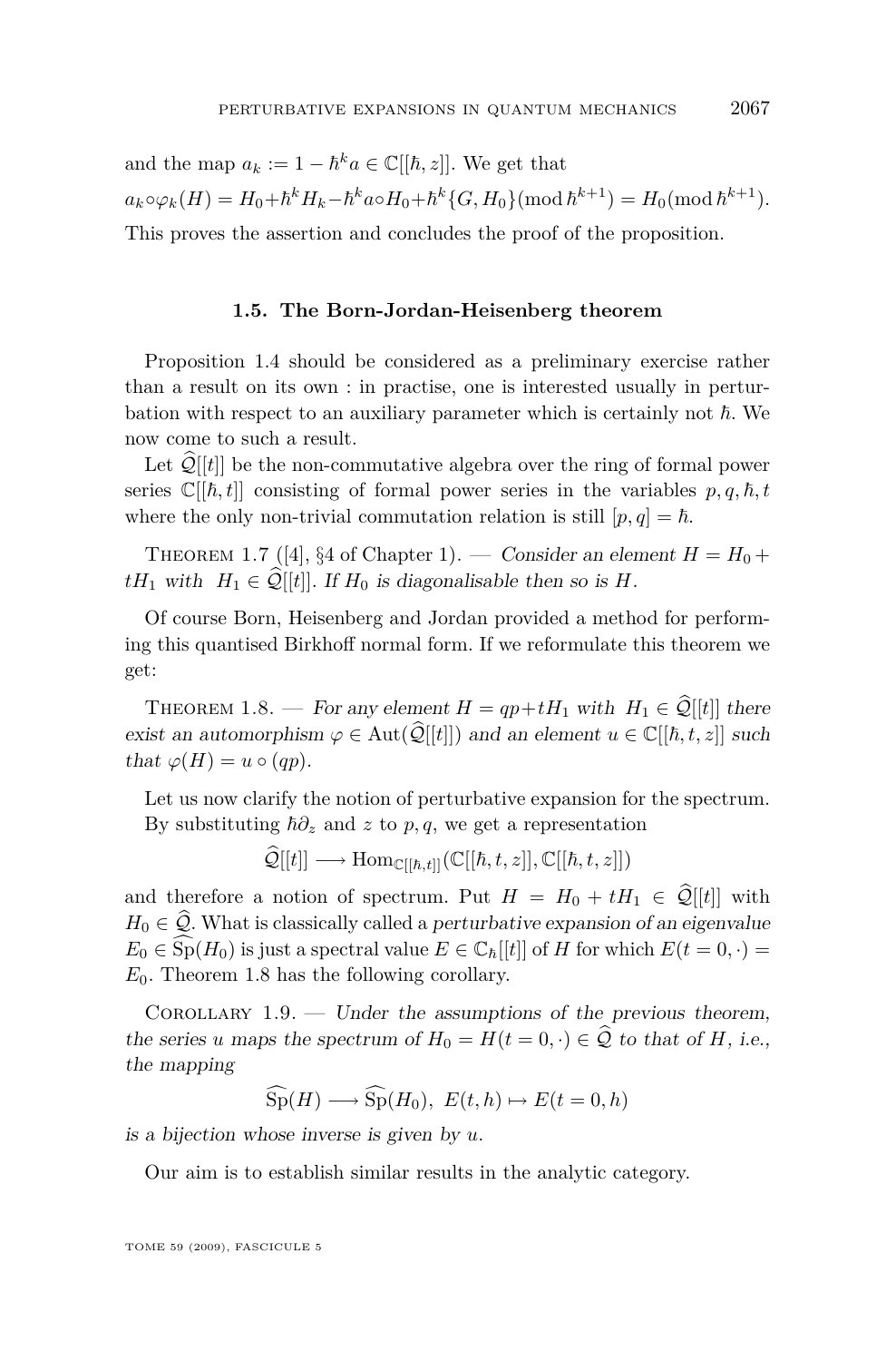#### **2. Analytic quantisation deformation**

#### **2.1. Majorant series**

We will make systematic use of the standard technique of majorant series. Consider the map

$$
abs: \mathbb{C}[[z]] \longrightarrow \mathbb{C}[[z]], f(z) = \sum a_i z^i \mapsto \sum |a_i| z^i, z = (z_1, \dots, z_n).
$$

The following conditions are equivalent:

- (1) the expansion  $f \in \mathbb{C}[[z]]$  defines the germ at the origin of a holomorphic function
- (2) the expansion  $abs(f)$  defines the germ at the origin of a holomorphic function.

We use the (Poincaré) notation  $q \gg f$  if each coefficient appearing in the expansion of *g* is a real number at least equal to the modulus of the corresponding coefficient in *f*; the expansion *g* is then called a majorant of the expansion *f*. Remark that abs( $f$ )  $\gg$  *f* and that  $f \gg 0$  if and only if the coefficients in the expansion of *f* are real and non-negative.

Given two maps  $K, L : \mathbb{C}[[z]] \longrightarrow \mathbb{C}[[z]]$ , we say that *K* majorates *L* and write  $K \gg L$  if  $K(g) \gg L(f)$  for any  $g \gg f$ . For instance, abs majorates the identity mapping. We use indifferently the notations  $\mathbb{C}\lbrace z \rbrace, \mathbb{C}\lbrace z_1, \ldots, z_n \rbrace$ for the ring  $\mathcal{O}_{\mathbb{C}^n,0}$  in which we specify the labelling of the canonical coordinates.

PROPOSITION 2.1. — Consider two maps  $K, L : \mathbb{C}[[z]] \longrightarrow \mathbb{C}[[z]]$  such that  $K \gg L$  then if K maps  $\mathbb{C}\{z\}$  to itself then so does L.

Proof. — For any  $f \in \mathbb{C}\{z\}$ , we also have abs( $f$ )  $\in \mathbb{C}\{z\}$ . As abs( $f$ )  $\gg f$ and  $K \gg L$ , one has  $K(\text{abs}(f)) \gg L(f)$ . As  $K$  maps  $\mathbb{C}\lbrace z \rbrace$  to itself, we have  $K(\text{abs}(f)) \in \mathbb{C}\{z\}$  and therefore  $L(f)$  is also a convergent power series.  $\Box$ 

#### **2.2. Borel analytic functions**

The map

$$
B: \mathbb{C}[[\hbar]] \longrightarrow \mathbb{C}[[\hbar]], \sum_{n\geqslant 0} \alpha_n \hbar^n \mapsto \sum_{n\geqslant 0} \alpha_n \frac{\hbar^n}{n!}.
$$

is called the (formal) Borel transform. We say that a formal power series is Borel analytic provided that its Borel transform is analytic, i.e., convergent in some neighbourhood of the origin. These were originally called functions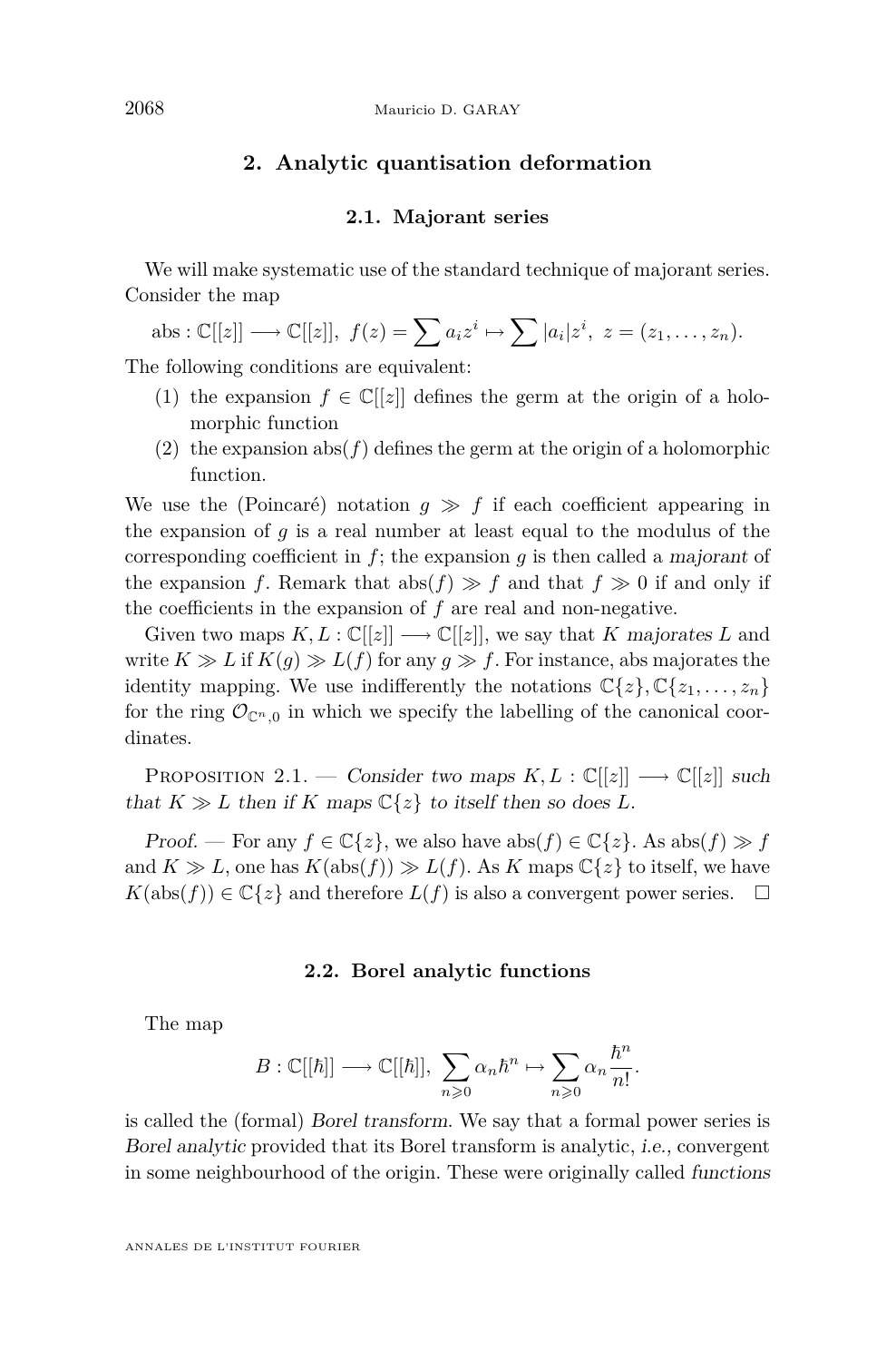<span id="page-9-0"></span>of class two then became of expansions of Gevrey class two, and in more recent texts, they are sometimes called expansions of Gevrey class one.

Any Borel analytic formal power series is the asymptotic expansion as-sociated to a holomorphic function (see [\[26\]](#page-40-0)). The Borel transform maps the commutative algebra  $(\mathbb{C}[[\hbar]], \cdot)$  with the standard product to the commutative algebra  $(\mathbb{C}[[\hbar]],*)$  with the convolution product  $*$  defined by

$$
\left(\sum_j a_j \hbar^j\right) * \left(\sum_k b_k \hbar^k\right) := \sum_{j,k} a_j b_k \frac{j! k!}{(j+k)!} \hbar^{j+k},
$$

so that  $B(fg) = B(f) * B(g)$ . The set of formal power series in  $\hbar$  which are Borel analytic is denoted by  $\mathbb{C}_{\hbar}$ .

PROPOSITION 2.2.

- (1) The set  $\mathbb{C}_{\hbar}$  of Borel analytic functions is a ring for the usual product.
- (2) If the expansion  $\sum_{k} a_k \hbar^k$ ,  $a_k = \sum_{j} a_{jk} \hbar^j$ , belongs to  $\mathbb{C}_{\hbar}$  then the series  $\sum_k B(a_k) \frac{\hbar^k}{k!}$  $\frac{h^{\circ}}{k!}$  is analytic.

Proof. — The first part of the proposition follows from the inequality  $j!k! \leq (j+k)!$  and the second part from the inequality

$$
(j+k)! \leq 2^{j+k}j!k!
$$

This last inequality is a consequence of the Taylor series expansion (or of the Stirling formula)

$$
\frac{1}{1-(z+t)} = \sum_{j,k} \frac{(j+k)!}{j!k!} z^j t^k.
$$

The notion of Borel convergence extends to any algebra of formal power series  $A[[\hbar]]$  over a commutative ring A. We denote the Borel transform in  $A[[\hbar]]$  by *B* without specifying the ring *A*.

In case  $A = \mathbb{C}\{z\}$ ,  $z = (z_1, \ldots, z_n)$  we denote denote by  $\mathbb{C}_{\hbar}\{z\} \subset \mathbb{C}[[\hbar, z]]$ the commutative ring consisting of formal power series  $u = \sum_{n,k} a_{nk} \hbar^k z^n$ which are Borel analytic, *i.e.*, such that  $Bu := \sum_{n,k} a_{nk} \frac{\hbar^k}{k!}$  $\frac{\hbar^k}{k!} z^n$  is analytic. Remark that there is a vector space isomorphism  $\mathbb{C}_{\hbar} \{z\} \approx \mathbb{C}_{\hbar} \hat{\otimes}_{\mathbb{C}} \mathbb{C} \{z\}$  induced by the multiplication, where *⊗*ˆ denotes the topological tensor product [\[19\]](#page-40-0).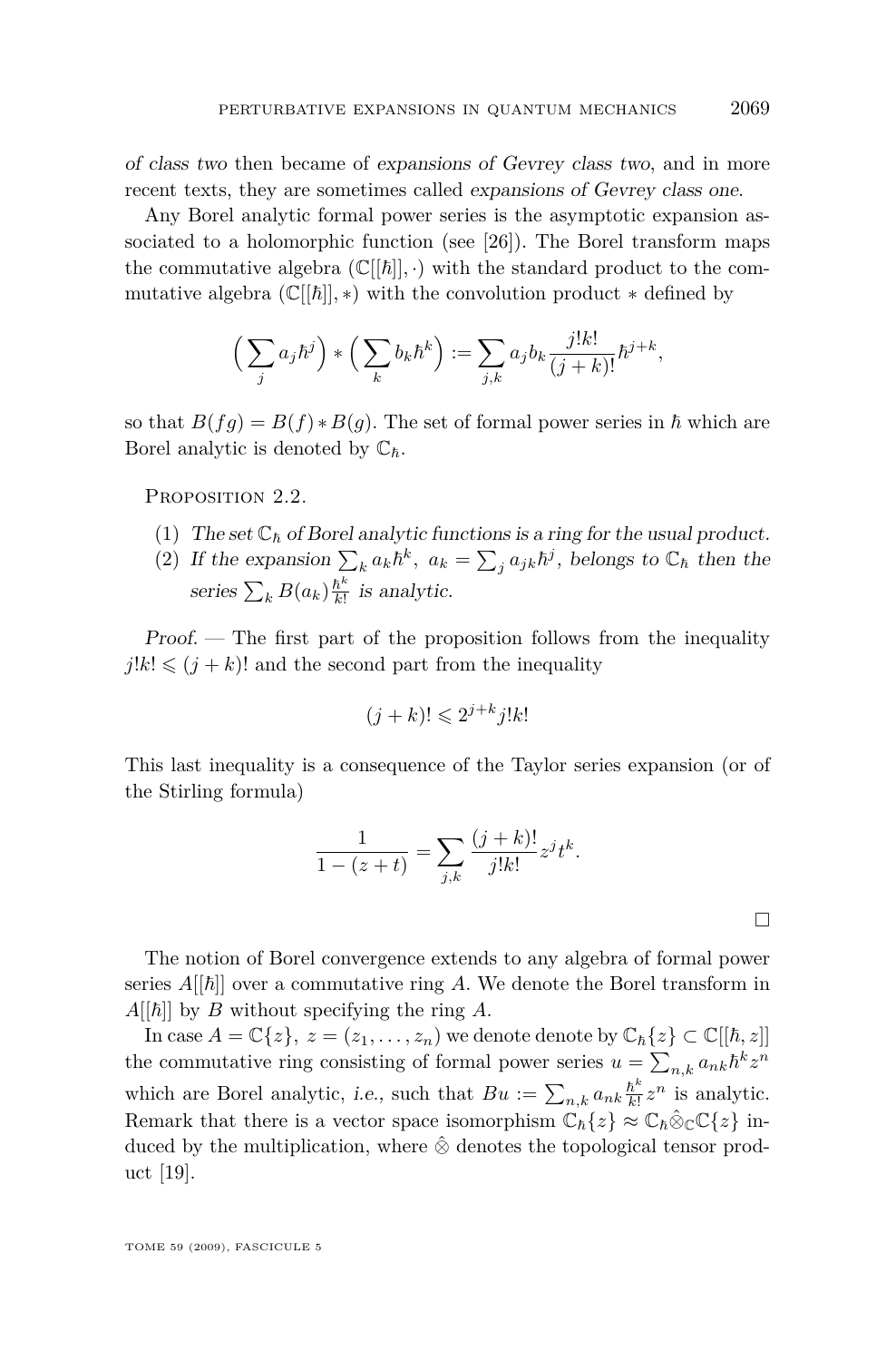#### **2.3. The normal product**

<span id="page-10-0"></span>Define the normal product  $\star$  of two power series  $f, g \in \mathbb{C}[[\hbar, x, y]]$  by the formula

$$
f \star g := \sum_{k \geqslant 0} \frac{\hbar^k}{k!} \partial_y^k f \partial_x^k g
$$

For instance  $y \star x = xy + \hbar, x \star y = xy$ .

The multiplication by  $\hbar$  induces an exact sequence of algebras

$$
0 \longrightarrow (\mathbb{C}[[\hbar, x, y]], \star) \stackrel{\hbar}{\longrightarrow} (\mathbb{C}[[\hbar, x, y]], \star) \longrightarrow (\mathbb{C}[[x, y]], \cdot) \longrightarrow 0
$$

where *·* is the ordinary product.

Thus  $(\mathbb{C}[[\hbar, x, y]], \star)$  is a flat deformation of the algebra  $(\mathbb{C}[[x, y]], \cdot)$ .

Does the normal product also define a flat deformation  $(\mathbb{C}_{\hbar}\{x,y\},\star)$  of the algebra  $(\mathbb{C}\{x,y\},\cdot)$ ?

The problem reduces to knowing whether the normal product of two elements in  $(\mathbb{C}_{\hbar}\{x,y\},\star)$  is again in  $(\mathbb{C}_{\hbar}\{x,y\},\star)$ .

To provide an answer, extend the supremum norm

$$
|f|_{r} = \sup_{|x| < r, \ |y| < r} |f(x, y)|
$$

to  $\mathbb{C}[[x,y]]$  by putting  $|f|_r = +\infty$  if *f* is not holomorphic inside the disk of radius *r* centred at the origin and bounded on its boundary. Next, we extend it to  $\mathbb{C}[[\hbar, x, y]]$  as a  $\mathbb{C}[[\hbar]]$ -linear map :

$$
\mathbb{C}[[\hbar,x,y]]\longrightarrow \mathbb{R}[[\hbar]]\cup\{+\infty\},\ \sum_{k\geqslant 0} f_k\hbar^k\mapsto \sum_{k\geqslant 0} |f_k|_r\hbar^k
$$

(with the usual rule  $+\infty + \alpha = +\infty, \forall \alpha \in \mathbb{R}[[\hbar]] \cup \{+\infty\}$ ).

An element  $f \in \mathbb{C}[[\hbar, x, y]]$  is Borel analytic if and only if  $|f|_r \in \mathbb{C}_{\hbar}$  for r sufficiently small.

PROPOSITION 2.3. — The subvector space  $\mathbb{C}_{\hbar}\{x,y\} \subset \mathbb{C}[[\hbar, x, y]]$  is stable under multiplication, i.e., it is a subalgebra for the normal product. More precisely, for any  $r > 0$  and  $\varepsilon \in ]0, r[$ , we have the estimate

$$
|f \star g|_{r-\varepsilon} \ll \eta |f|_r |g|_r, \ \eta = \sum_{k \geq 0} k! \hbar^k \varepsilon^{-2k}
$$

*.*

Proof. — As the normal product is  $\mathbb{C}[[\hbar]]$ -bilinear, it is sufficient to prove the estimate of the proposition in case  $f, g$  are independent of  $\hbar$ .

Denote by  $D_r \subset \mathbb{C}$  the closed disk of radius *r*. The following lemma is known classically as the Cauchy inequalities.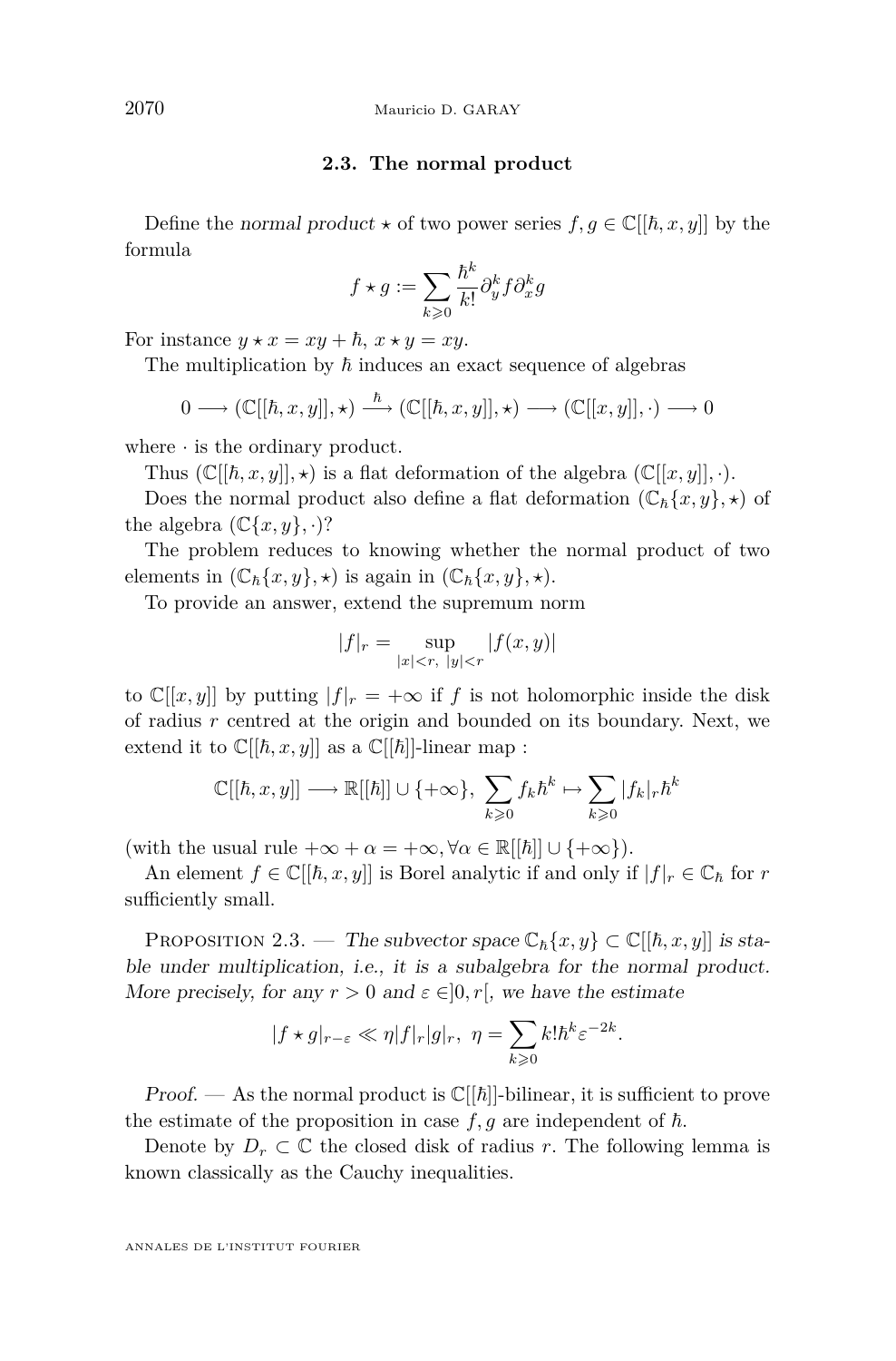LEMMA 2.4. — The derivatives of any holomorphic function  $a: D_R \longrightarrow$ C satisfy the estimates

$$
\sup_{z \in D_{r-\varepsilon}} |a^{(k)}(z)| \leq k! \varepsilon^{-k} \sup_{z \in D_r} |a(z)|
$$

for any  $r < R$  and any  $\varepsilon \in ]0, r[$ .

Proof. — Take  $z \in D_{r-\varepsilon}$  and denote by  $\gamma$  be the oriented boundary of the disk centred at  $z$  of radius  $\varepsilon$ . The Cauchy integral formula gives

$$
a^{(k)}(z) = \frac{k!}{2i\pi} \int_{\gamma} \frac{a(\xi)}{(\xi - z)^{k+1}} d\xi.
$$

Using the parametrisation  $\theta \mapsto z + \varepsilon e^{i\theta}$  for the path ( $\gamma$ ), we get the estimate of the lemma.  $\Box$ 

The Cauchy inequalities give the estimates

$$
|\partial_y^k f \partial_x^k g|_{r-\varepsilon} \leq (k!)^2 \varepsilon^{-k} |f|_r |g|_r
$$

and therefore

$$
|f \star g|_{r-\varepsilon} \ll \sum_{k \geq 0} \frac{\hbar^k}{k!} (k!)^2 \varepsilon^{-2k} |f|_r |g|_r.
$$

This proves the proposition.

**3. The quantum Morse lemma**

#### **3.1. The algebra** *Q*

An element  $F \in \hat{Q}$  can always be ordered, i.e., written as a formal sum  $F = \sum \alpha_{mnk} q^m p^n \hbar^k$  with the *q*'s before the *p*'s. This ordering is called the normal ordering.

The ring  $\hat{Q}$  is not commutative but the normal ordering allows us to define a Borel transform  $\hat{Q} \longrightarrow \mathbb{C}[[\hbar, x, y]]$  by setting

$$
\sum_{m,n,k\geqslant 0} \alpha_{mnk} q^m p^n \hbar^k \mapsto \sum_{m,n,k\geqslant 0} \frac{\alpha_{mnk}}{k!} x^m y^n \hbar^k.
$$

and an "abs" mapping

abs 
$$
\left(\sum_{m,n,k\geqslant 0} \alpha_{mnk} q^m p^n h^k\right) = \sum_{m,n,k\geqslant 0} |\alpha_{mnk}| q^m p^n h^k.
$$

The total symbol

$$
s:\widehat{\mathcal{Q}}\longrightarrow\mathbb{C}[[\hbar,x,y]]
$$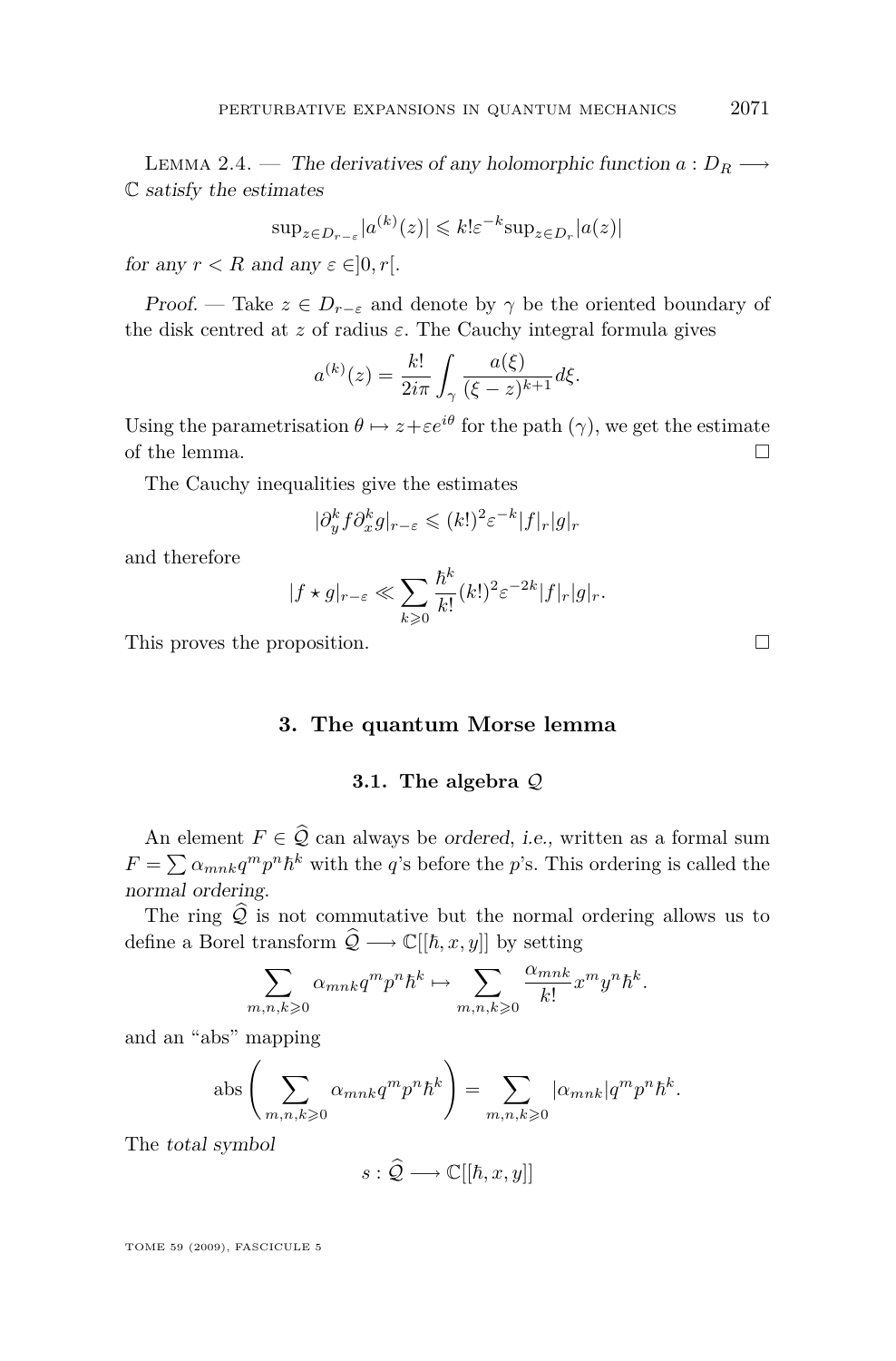<span id="page-12-0"></span>is defined by taking the normal ordering and then replacing the variables *q, p* with commuting variables *x, y*:

$$
s(F) = \sum_{m,n,k \geqslant 0} \alpha_{mnk} x^m y^n \hbar^k.
$$

The principal symbol

$$
\sigma : \widehat{\mathcal{Q}} \longrightarrow \mathbb{C}[[x, y]] \approx \widehat{\mathcal{Q}}/\hbar \widehat{\mathcal{Q}}
$$

is obtained by restricting the total symbol to  $\hbar = 0$ .

PROPOSITION 3.1 ([\[29\]](#page-41-0)). — The total symbol induces an isomorphism between the algebras  $\widehat{Q}$  and  $(\mathbb{C}[[\hbar, x, y]], \star)$ *, that is,* 

$$
s(FG)=f\star g,\ f=s(F),\ g=s(G).
$$

DEFINITION 3.2 ([\[31,](#page-41-0) [36\]](#page-41-0)). — The algebra  $Q$  is the subalgebra of  $Q$ consisting of power series having a convergent Borel transform:

$$
\mathcal{Q} = \left\{ F \in \widehat{\mathcal{Q}}, \; BF \in \mathbb{C} \{ \hbar, x, y \} \right\}.
$$

Therefore the total symbol induces an isomorphism between the algebras *Q* and  $(\mathbb{C}_{\hbar}\{x,y\},\star)$ . The centre of the algebra *Q* is the ring  $\mathbb{C}_{\hbar}$  of Borel analytic functions in  $\hbar$ .

#### **3.2. The composition property**

If  $f: (\mathbb{C}^2, 0) \longrightarrow (\mathbb{C}, 0)$  and  $u: (\mathbb{C}, 0) \longrightarrow (\mathbb{C}, 0)$  are germs of holomorphic mappings then so is  $u \circ f$ . In algebraic terms, the image of the subalgebra C*{z}* under the homomorphism

$$
\mathbb{C}[[z]] \longrightarrow \mathbb{C}[[x,y]], \ z \mapsto f
$$

is contained in the subalgebra  $\mathbb{C}\{x, y\}$  provided that *f* lies in  $\mathbb{C}\{x, y\}$ .

It is readily seen that this property extends to  $\mathbb{C}_{\hbar}\{x,y\}$ : if  $f \in \mathbb{C}_{\hbar}\{x,y\}$ and  $u = \sum_{n\geqslant 0} u_n z^n \in \mathbb{C}_h\{z\}$  then the formal power series  $u \circ f :=$  $\sum_{n\geqslant 0} u_n f^n$  lies in  $\mathbb{C}_h\{x, y\}$ . In the non-commutative algebra  $\mathcal Q$  a similar property holds.

PROPOSITION 3.3. — For any  $u \in \mathbb{C}_h\{z\}$ ,  $u = \sum_{n\geqslant 0} u_n z^n$ , and any *F* ∈ *Q*, the element *u* ◦ *F* :=  $\sum_{n\geqslant0} u_n F^n$  belongs to the algebra *Q*.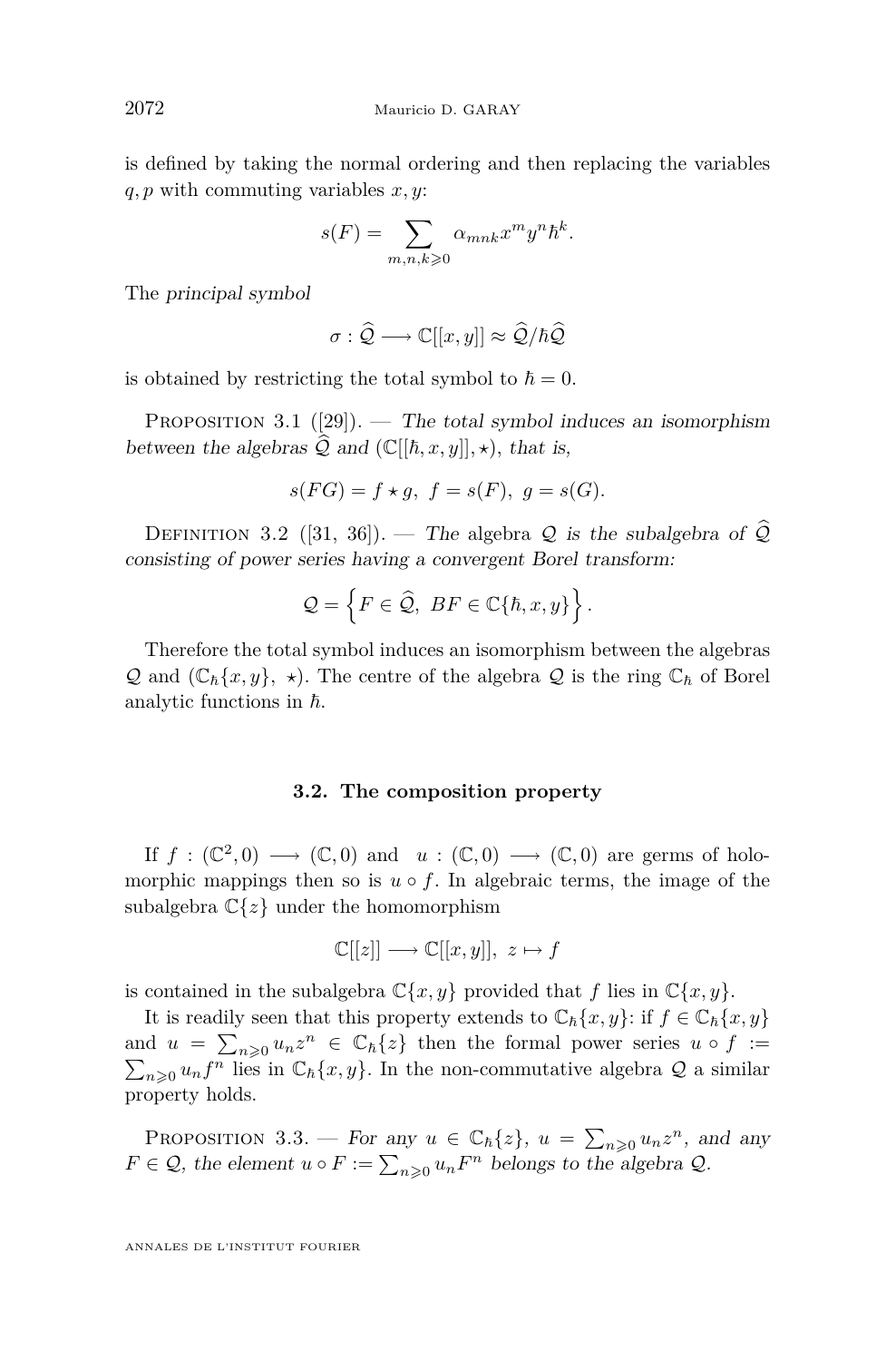<span id="page-13-0"></span>Proof. — As  $u \circ F \ll abs(u) \circ abs(F)$ , we may assume, without loss of generality, that  $F \gg 0$ ,  $u \gg 0$ .

Denote by  $f \in \mathbb{C}_{\hbar}\{x,y\}$  the total symbol of *F*. The formal power series  $u \circ g = \sum_{n \geq 0} u_n g^n$  is Borel analytic for any  $g \in \mathbb{C}_h\{x, y\}$ . The estimate in Proposition [2.3](#page-10-0) gives:

$$
|s(u \circ F)|_{r-\varepsilon} \ll |u \circ (\eta f)|_r, \ \eta = \sum_{k \geq 0} k! \hbar^k \varepsilon^{-2k}.
$$

As  $\eta f \in \mathbb{C}_{\hbar}\{x,y\}$  is Borel analytic, the element  $u \circ F$  is also Borel analytic. This proves the proposition.

This proposition shows that the choice of an element  $f \in \mathcal{Q}$  induces in the algebra  $\mathcal{Q}$  a  $\mathbb{C}_{\hbar}\{z\}$ -module structure obtained by substituting f to the variable *z*.

#### **3.3.** The algebra  $\mathcal{Q}\{\lambda\}$

There is a variant of the algebra *Q* with parameters.

Let  $\widehat{\mathcal{Q}}[[\lambda]] := \widehat{\mathcal{Q}}[[\lambda_1, \ldots, \lambda_k]]$  be the non-commutative algebra over the ring of formal power series  $\mathbb{C}[[\hbar,\lambda]] := \mathbb{C}[[\hbar,\lambda_1,\ldots,\lambda_k]]$  consisting of formal power series in the variables  $p, q, \hbar, \lambda$  where the only non-trivial commutation relation is  $[p, q] = \hbar$ . Consider the Borel transform

$$
B: \widehat{\mathcal{Q}}[[\lambda]] \longrightarrow \mathbb{C}[[\hbar,\lambda,x,y]], f \mapsto \sum_{m,n,k \geqslant 0} \frac{\alpha_{mnk}}{k!} x^m y^n \hbar^k, \ \alpha_{mnk} \in \mathbb{C}[[\lambda]].
$$

We denote by  $\mathcal{Q}\{\lambda\}$  the algebra of elements having a convergent Borel transform in the  $\hbar$  variable:

$$
\mathcal{Q}\{\lambda\} := \left\{f \in \widehat{\mathcal{Q}}, Bf \in \mathbb{C}\{\hbar, \lambda, x, y\}\right\} \approx \mathcal{Q}\hat{\otimes}_{\mathbb{C}}\mathbb{C}\{\lambda\}.
$$

The centre of  $\mathcal{Q}\{\lambda\}$  is the ring  $\mathbb{C}_{\hbar}\{\lambda\}$  of formal power series  $\sum_{j,k} \alpha_{j,k} \lambda^j \hbar^k$ for which the series  $\sum_{j,k} \frac{\alpha_{j,k}}{k!} \lambda^j \hbar^k$  is analytic. If  $k = 1$ , we often denote the parameter by *t* or *z* instead of  $\lambda$ .

Like in the absolute case  $\mathcal{Q}\{\lambda\}$  is a ring and the choice of  $F \in \mathcal{Q}\{\lambda\}$ induces a  $\mathbb{C}_{\hbar} \{\lambda, z\}$ -module structure on  $\mathcal{Q} \{\lambda\}$  obtained by substituting *F* to *z*.

#### **3.4. Statement of the quantum Morse lemma**

The proof of the analyticity of perturbative expansions for the spectrum of a perturbed harmonic oscillator is based on the following theorem.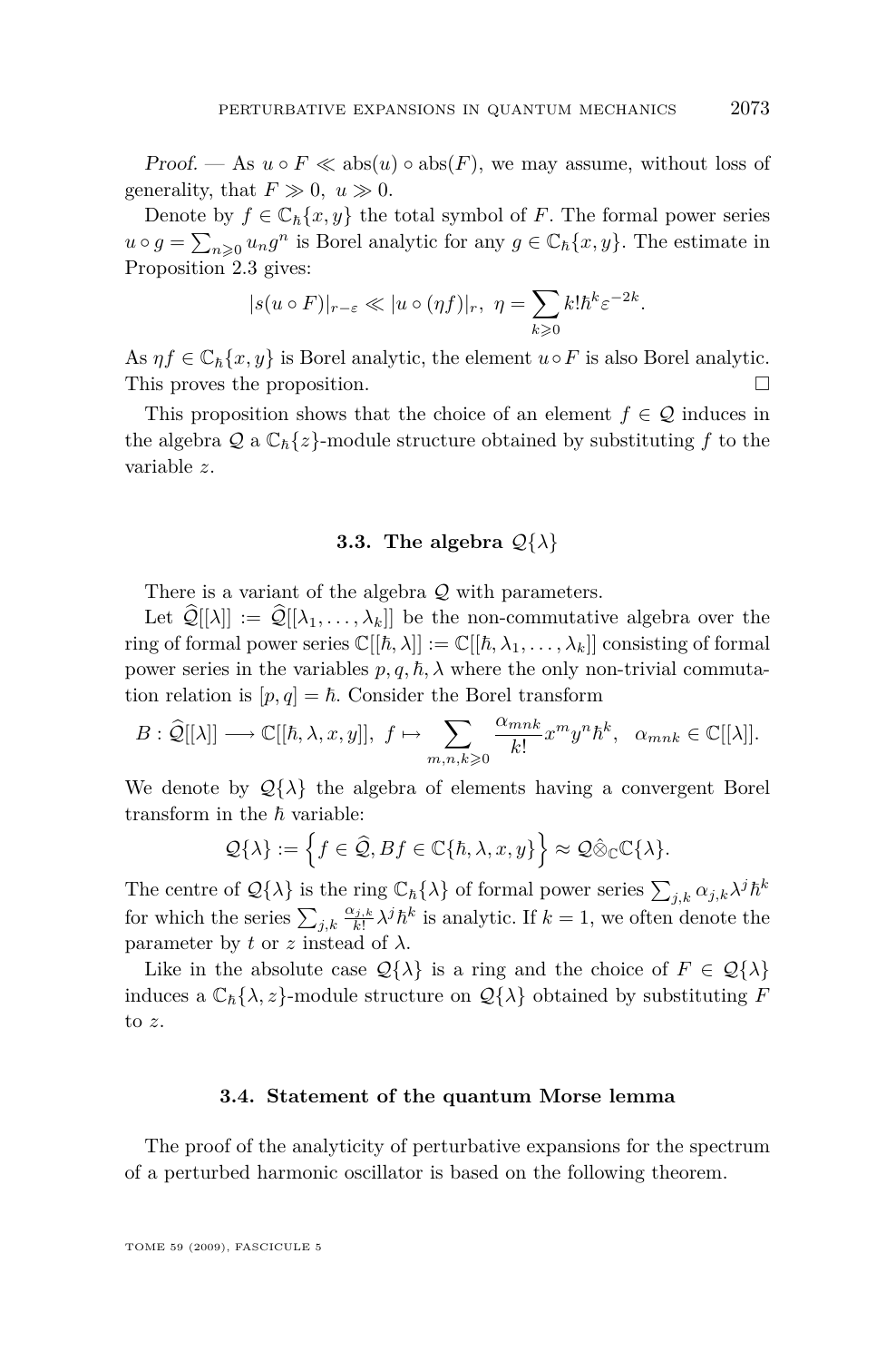<span id="page-14-0"></span>THEOREM 3.4. — Consider an element  $H = H_0 + tH_1 \in \mathcal{Q}{t}$  with  $H_0 \in \mathcal{Q}$ . If the principal symbol of  $H_0 \in \mathcal{Q}$  is a Morse function germ <sup>(3)</sup> then there exist an automorphism  $\varphi \in Aut(Q\{t\})$  and a function germ  $u \in \mathbb{C}_{\hbar} \{t, z\}$  such that  $u \circ \varphi(H) = H_0$ .

The proof of this theorem will be given in Section [6](#page-26-0)

Remark 3.5. — In the limit  $\hbar \longrightarrow 0$ , the theorem gives the Vey isochore Morse lemma [\[37\]](#page-41-0) and if we consider only formal power series in  $\hbar$ , then the formal variant of the theorem is equivalent to this isochore Morse lemma [\[9\]](#page-40-0).

By taking a linear interpolation between  $H \in \mathcal{Q}$  and its quadratic part, we deduce the following corollary which generalises previous results of Helffer and Sjöstrand ([\[21\]](#page-40-0), Théorème b1 and Théorème b6).

COROLLARY 3.6. — For any element  $H \in \mathcal{Q}{t}$  whose principal symbol is a Morse function germ there exist an automorphism  $\varphi \in Aut(\mathcal{Q})$  and a function germ  $u \in \mathbb{C}_{\hbar} \{z\}$  such that the equality  $u \circ \varphi(H) = qp$  holds.

#### **4. Differential calculus in the algebra** *Q*

We use the old-fashioned notions and notations of quantum mechanics [\[39\]](#page-41-0). For notational reasons, we consider the algebra *Q* but the results of this section admit straightforward generalisations to the algebra  $\mathcal{Q}\{\lambda\}$ .

#### **4.1. The evolution operator**

The rings  $\mathcal{Q}, \mathcal{Q}{t}$ ,  $\mathcal{Q}{t}$ ,  $\mathcal{Q}{t}$  and  $\mathcal{Q}{t}$  are non-commutative Poisson algebras for the Poisson bracket defined by

$$
\{F,H\}:=\frac{1}{\hbar}[F,H].
$$

For any  $H \in \hat{\mathcal{Q}}[[t]]$ , the operator  $U \in \hat{\mathcal{Q}}[[t]]$  satisfying the equation  $\dot{U} = HU$ with initial condition  $U(t=0,\cdot)=1$  is called the evolution operator of *H*.

If *H* is *t*-independent then the evolution is given by the exponential series:

$$
U = \exp(tH) = \sum_{n \geq 0} \frac{t^n H^n}{n!}.
$$

By Proposition [3.3,](#page-12-0) for  $H \in \mathcal{Q}$  we also have  $U \in \mathcal{Q}{t}$ .

<sup>(3)</sup> A holomorphic function germ  $f : (\mathbb{C}^n, 0) \longrightarrow \mathbb{C}$  is called of Morse type if  $df(0) = 0$ and if its Hessian  $d^2 f(0)$  is a non-degenerate quadratic form.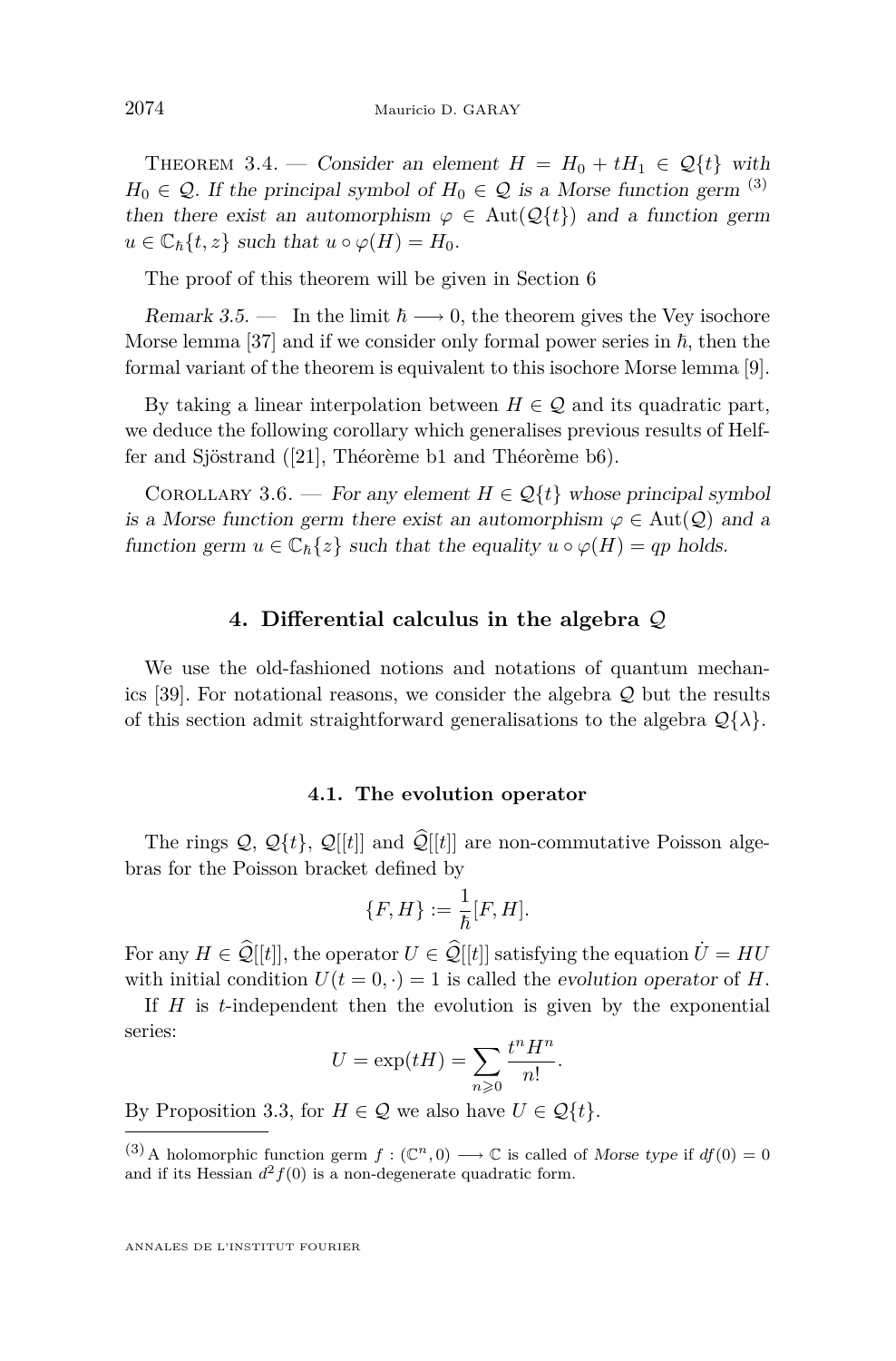PROPOSITION 4.1. — If *H* lies in  $\mathcal{Q}\{t\}$  then so does its evolution operator *U*. More precisely, put  $G = (\text{abs}(H))(t = r, \cdot) \in \mathcal{Q}$  then  $U(r, \cdot) \ll$  $\exp(rG)$  provided that *r* is small enough.

Proof. — First, we generalise the formula given by the exponential series to the non-autonomous case.

LEMMA 4.2. — The evolution operator associated to an element  $H =$  $\sum_{k\geqslant 0} h_k t^k$ ,  $h_k \in \mathcal{Q}$ , is given by the formula

$$
U = 1 + \sum_{k \geq 0} \sum_{\substack{i \in \mathbb{Z}_{\geq 0}^{k+1} \\ i \neq j}} c_i h_{i_k} \dots h_{i_1} t^{k+|i|}, \ |i| = i_1 + i_2 + \dots + i_k
$$

with  $c_i = (i_1 + 1)^{-1}(i_1 + i_2 + 2)^{-1} \dots (i_1 + i_2 + \dots + i_k + k)^{-1}$ .

Proof. — Define *U* as in the lemma. We have

$$
\partial_t U = \sum_{k \geq 0} \sum_{i \in \mathbb{Z}_{\geq 0}^k} c_i (k + |i|) h_{i_k} \dots h_{i_1} t^{k + |i| - 1}
$$

and

$$
(k+|i|)c_{i_1,\ldots,i_k}=c_{i_1,\ldots,i_{k-1}}
$$

therefore relabelling the indices, we get the equality

$$
\partial_t U = \sum_{k \geqslant 0} \sum_{j \geqslant 0} \sum_{\substack{i \in \mathbb{Z}_{\geqslant 0}^{k-1} }} c_i h_j h_{i_k} \dots h_{i_1} t^j t^{k+|i|} = H U.
$$

This proves the lemma.

We now prove the estimate stated in the proposition.

Take *r* small enough such that  $G := abs(H)(t = r, \cdot)$  lies in *Q*. We proceed in two steps: first we show that the evolution operator  $V \in \mathcal{Q}[[t]]$ of abs(*H*) is a majorant series for the evolution operator *U* of *H* and then show that  $\exp(rG)$  is a majorant for *V*.

Put  $U = \sum_{n\geqslant 0} u_n t^n$ ,  $V = \sum_{n\geqslant 0} v_n t^n$  and  $H = \sum_{n\geqslant 0} h_n t^n$ . The function  $u_n, v_n$  are defined by the recursions

$$
u_n = \frac{\sum_j u_{n-j} h_j}{n}, \ v_n = \frac{\sum_j v_{n-j} \operatorname{abs}(h_j)}{n}.
$$

The formula for the normal product (Proposition [3.1\)](#page-12-0) implies by induction on *n* that  $u_n \ll v_n$ . Thus  $U \ll V$ , this proves the first step.

Using the notations of the previous lemma, we have the equality :

$$
V(r,\cdot) = 1 + \sum_{k \geq 0} \sum_{i \in \mathbb{Z}_{>0}^{k+1}} c_i \operatorname{abs}(h_{i_k}) \dots \operatorname{abs}(h_{i_1}) r^{k+|i|}
$$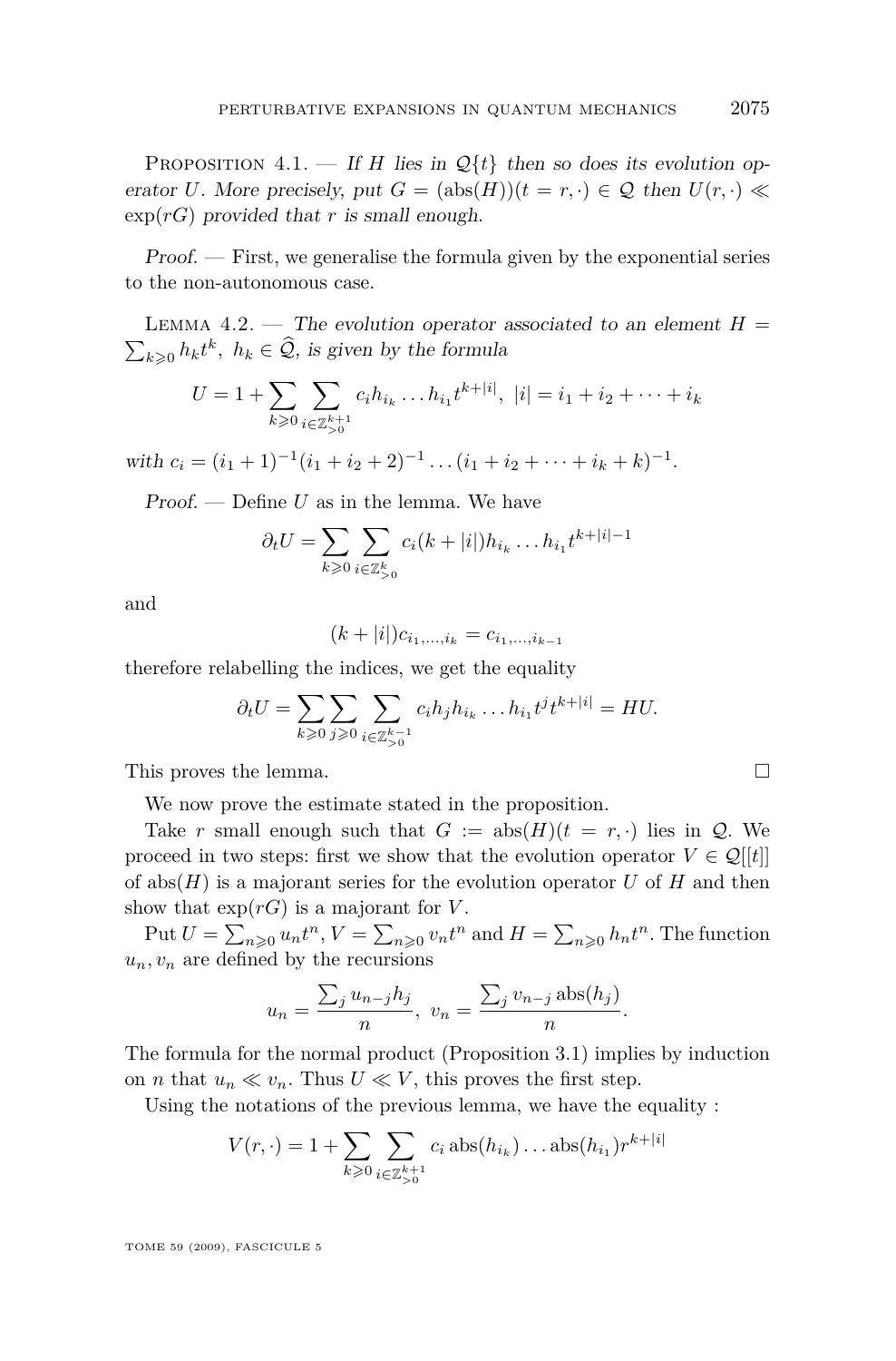<span id="page-16-0"></span>while the exponential series gives :

$$
\exp(rG) = 1 + \sum_{k \geqslant 0} \frac{1}{k!} \Big( \sum_{i \geqslant 0} (\operatorname{abs}(h_i) r^i \Big)^k r^k.
$$

Expanding this last series, we get that

$$
\exp(rG) = 1 + \sum_{k \geq 0} \sum_{i \in \mathbb{Z}_{>0}^{k+1}} \frac{1}{k!} \operatorname{abs}(h_{i_k}) \dots \operatorname{abs}(h_{i_1}) r^{k+|i|}.
$$

As  $c_i \leq \frac{1}{k!}$ , this equality implies that  $V \ll \exp(rG)$  provided that *r* is small enough. This proves the second step.

The element  $e^{tG}$  belongs to  $\mathcal{Q}{t}$  therefore so does *V*. This proves the lemma and concludes the proof of the proposition.  $\Box$ 

#### **4.2. Integration of the Heisenberg equations**

By Heisenberg equations, we mean a non-autonomous evolution equation of the type

$$
\dot{F} = \{H, F\}, H, F \in \mathcal{Q}{t}, F(t = 0, \cdot) = f
$$

where the dot denotes the derivative with respect to *t*.

PROPOSITION 4.3. — If *U* is the evolution operator of  $H \in \mathcal{Q}{t}$  then the morphism

$$
\varphi: \mathcal{Q} \longrightarrow \mathcal{Q}{t}, f \mapsto U\Big(\frac{t}{\hbar}\Big) fU^{-1}\Big(\frac{t}{\hbar}\Big), \ U \in \mathcal{Q}{t},
$$

integrates the Heisenberg equations of  $H \in \mathcal{Q}{t}$ , that is:

$$
\frac{d}{dt}\varphi(f) = \varphi(\{H, f\}) = \{H, \varphi(f)\}, \ \forall f \in \mathcal{Q}.
$$

Proof. — By Proposition [4.1,](#page-14-0) it is sufficient to consider the case  $U =$  $\exp(tH)$ ,  $H \in \mathcal{Q}$  with  $H \gg 0$ .

Take  $f \in \mathcal{Q}$  with  $f \gg 0$  and consider the function  $F = \exp(tH)f \exp(-tH)$ . As  $\partial_t^k F_{t=0} = [\cdots [H, \cdots, [H, f] \dots]$ , the element *F* is given by the expan-| {z } *k−times*

sion

$$
F = \sum_{k \geqslant 0} \frac{\hbar^k t^k}{k!} \left\{ \cdots \left\{ \underbrace{H, \cdots, \{H, f\}}_{k-times}, f \right\} \cdots \right\}
$$

and therefore the element  $\varphi(f)$  is given by the formal expansion

$$
\varphi(f) = \sum_{k \geqslant 0} \frac{t^k}{k!} \Bigg\{ \cdots \Big\{ \underbrace{H, \cdots, \{H, f\}}_{k-times}, f \Big\} \cdots \Bigg\}.
$$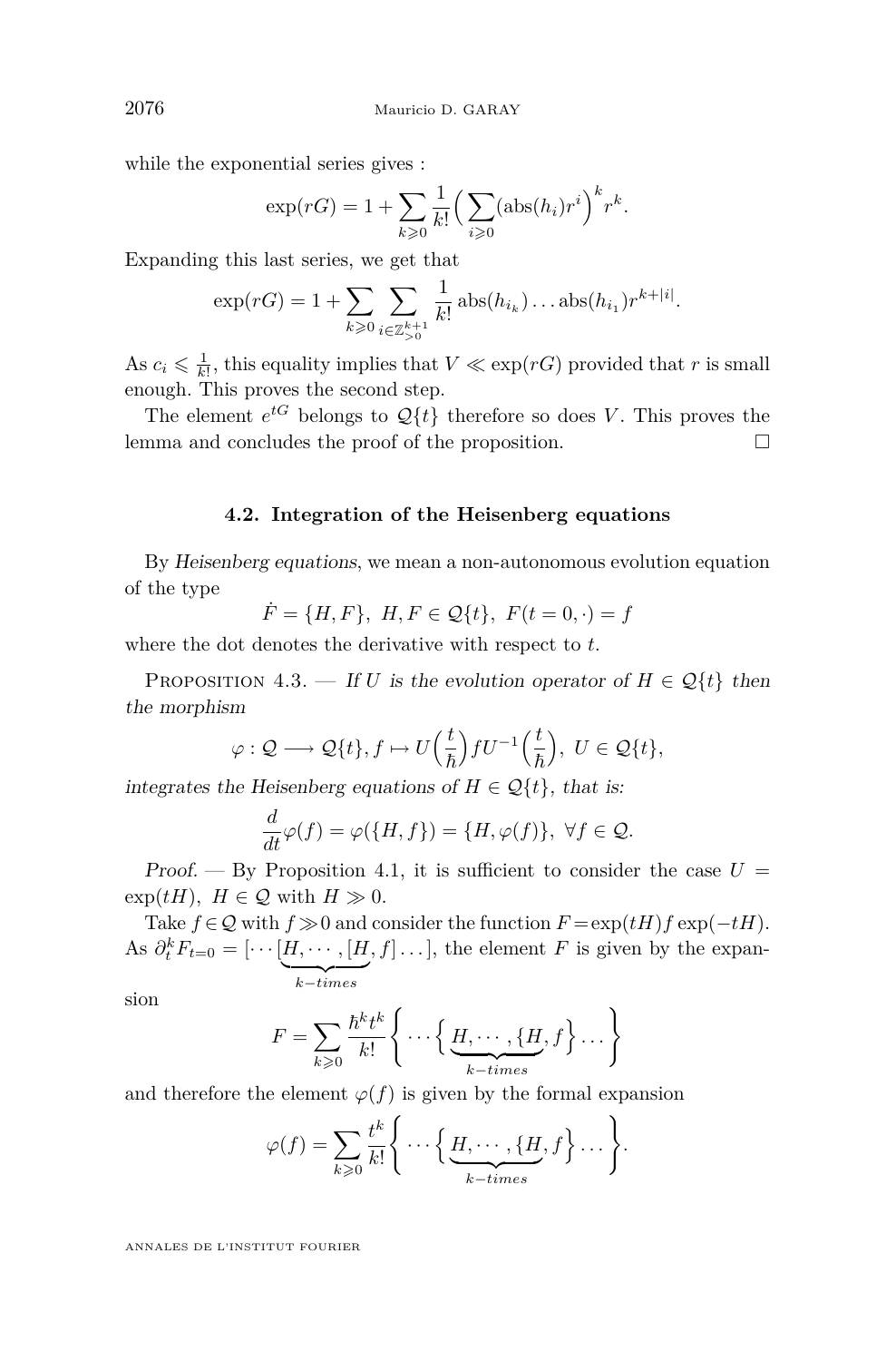A priori the process of dividing *t* by  $\hbar$  guaranties only that  $\varphi(f)$  is Borel analytic in  $t$  and not necessarily analytic. Let us prove that it is indeed analytic.

Consider the endomorphism of  $\widehat{Q}$  defined by

$$
\phi_1: f \mapsto \sum_{k \geqslant 0} t^k \Bigg[ \cdots \Bigg[ \underbrace{H, \cdots, [H]}_{k-times}, f \Bigg] \cdots \Bigg].
$$

I assert that  $\phi_1$  maps the ring  $\mathcal Q$  to  $\mathcal Q\{t\}$ . To see it put

$$
\xi_k(f) = \sum_{j \ge 0} {k \choose j} H^{k-j} f H^j, \ \tilde{\xi}_k(f) = \sum_{j \ge 0} (-1)^j {k \choose j} H^{k-j} f H^j
$$

and define

$$
\phi_2: f \mapsto \sum_{k \geqslant 0} t^k \xi_k(f).
$$

As  $\phi_1 = \sum_{k \geq 0} t^k \tilde{\xi}_k$  and  $H \gg 0$ , we have  $\phi_2 \gg \phi_1$  and using the estimate of Proposition [2.3,](#page-10-0) we get that

$$
|s(\xi_k(f))|_{r-\varepsilon} \ll |2^k \eta^k s(H)^k s(f)|_r, \ \eta = \sum_{k \ge 0} k! \hbar^k \varepsilon^{-2k}
$$

for any  $r, \varepsilon$  small enough. Here as usual  $s(\cdot)$  stands for the total symbol. Using this estimate, we get that

$$
|s(\phi_2(f))|_{r-\varepsilon} \ll |s(f)\sum_{k\geqslant 0} 2^k t^k \eta^k s(H)^k|_r = \left|\frac{s(f)}{1-2t\eta s(H)}\right|_r.
$$

This proves that  $\phi_2$  and consequently  $\phi_1$  map the ring  $\mathcal Q$  to  $\mathcal Q\{t\}$ .

Write

$$
\phi_1(f) = \sum_{k \geq 0} \hbar^k t^k \Bigg\{ \cdots \Big\{ \underbrace{H, \cdots, \{H, f\}}_{k-times}, f \Big\} \cdots \Bigg\}.
$$

By Proposition [2.2,](#page-9-0) the series

$$
\sum_{k\geqslant 0} \frac{t^k\hbar^k}{k!} B\left(\left\{\dots \left\{\underbrace{H,\dots,\{H}_{k-times},f\}_{\dots}\right\}\right)\right).
$$

is analytic, thus the series  $B\varphi(f)$  is also analytic. This proves the proposition.

Remark 4.4. — This proposition implies that a change of polarisation induces an automorphism of the *Q*-algebra. For instance, if the series  $\sum \alpha_{mn} q^m p^n$  lies in *Q* then so does the series  $\sum \alpha_{mn} p^m q^n$ .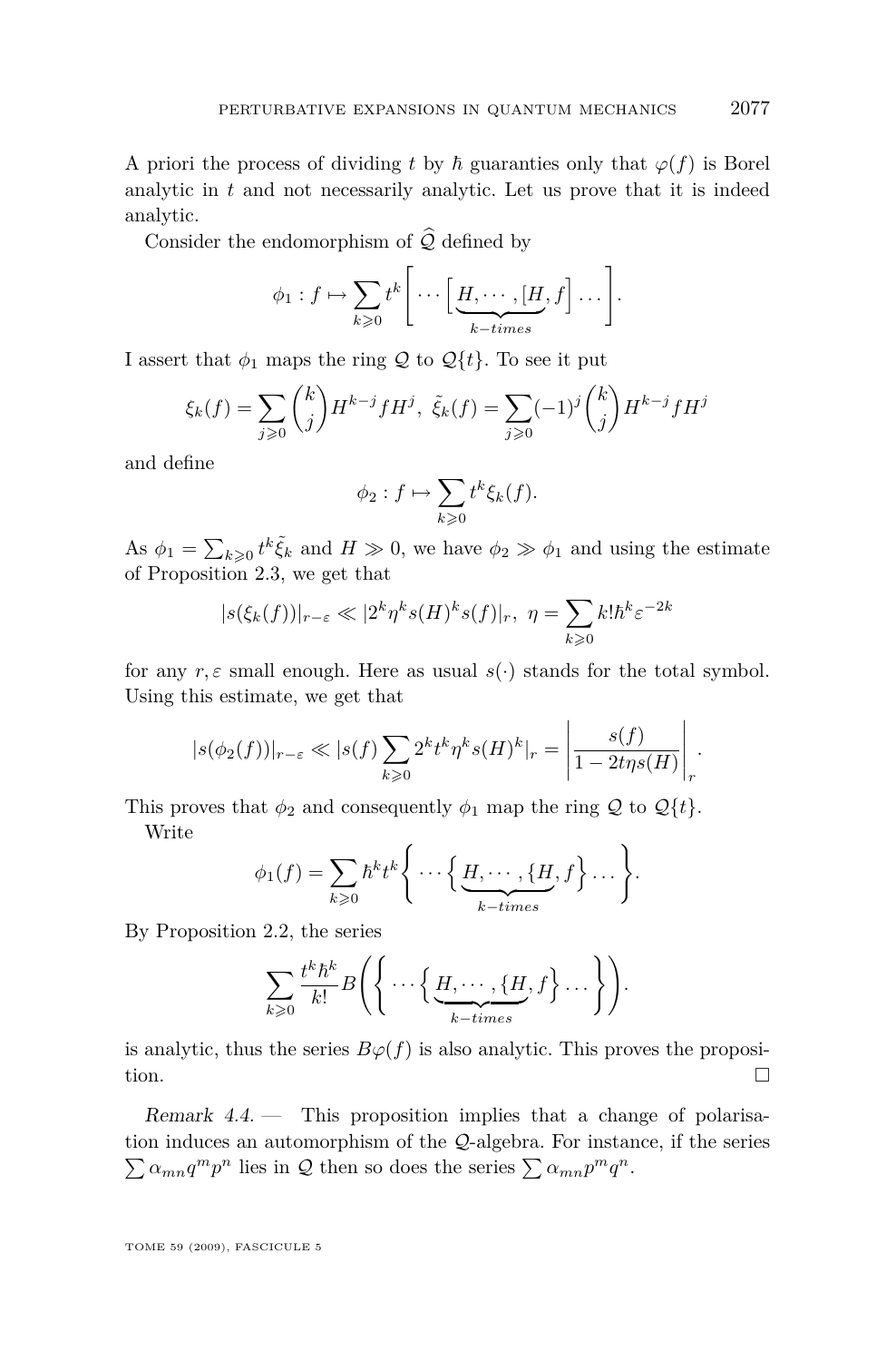<span id="page-18-0"></span>Remark 4.5. — This proposition yields a formula for the integration of ordinary differential equations. Consider, for instance, the differential equation  $\dot{x} = v(x)$  where  $v : (\mathbb{C}, 0) \longrightarrow (\mathbb{C}, 0)$  is a holomorphic function germ. Define the function  $H = v(q)p$ . The flow of the vector field  $v(x)\partial_x$  is given by the formula

$$
\varphi(t) = \sigma\left(\exp\left(t\frac{H}{\hbar}\right)q\exp\left(-t\frac{H}{\hbar}\right)\right).
$$

This formula is just a different way of writing the Taylor type formula  $\varphi(t) = e^{tL_v}x$  where  $L_v$  denotes the Lie derivative along *v*.

#### **4.3. Derivations in** *Q{t}*

Following Born, Jordan and Heisenberg [\[4\]](#page-39-0), we define partial derivatives

$$
\partial_q f := -\{f, p\}, \ \partial_p f := \{f, q\}, \ f \in \mathcal{Q}
$$

with  $\{.,.\} = \frac{1}{\hbar}[,.]$ . We denote by  $\int f dq$  (resp.  $\int f dp$ ) the only function germ  $F \in \mathcal{Q}$  such that

- $(1)$   $\partial_q F = f$  (resp.  $\partial_p F = f$ ),
- (2) *F* is divisible by *q*, i.e., there exists  $G \in \mathcal{Q}$  such that  $F = qG$  (resp.  $F = pG$ ).

For instance, if we write  $f = \sum_{m,n\geqslant 0} \alpha_{mn} q^m p^n$  we get

$$
\int f dq = \sum_{m,n\geqslant 0} \frac{\alpha_{mn}}{m+1} q^{m+1} p^n, \quad \partial_q f = \sum_{m,n\geqslant 0} m \alpha_{mn} q^{m-1} p^n.
$$

A derivation  $D: \mathcal{Q}{t} \longrightarrow \mathcal{Q}{t}$  of the algebra  $\mathcal{Q}{t}$  over the ring  $\mathbb{C}_{\hbar}{t}$ is a  $\mathbb{C}_{\hbar} \{t\}$ -linear mapping satisfying the Leibniz rule. Due to the noncommutativity of the algebra  $\mathcal{Q}{t}$ , the space of  $\mathcal{Q}{t}$ -derivations is not a  $Q\{t\}$ -module but only a  $\mathbb{C}_{\hbar}\{t\}$ -module.

PROPOSITION 4.6. — For any derivation *D* of the algebra  $\mathcal{Q}{t}$ , there exists an element  $G \in \mathcal{Q}{t}$  such that  $D = {G, \cdot}$ . The function germ *G* is related to the derivation *D* by the formula

$$
G = \int (Dq)dp - \int (Dp)dq + \int \int \{Dq, p\}dpdq.
$$

Proof. — Define  $F = \int (Dq)dp$ , then we have the equality  $Dq = \partial_p F =$ *{F, q}*. I assert that the function germ  $Dp - {F, p}$  does not depend on *p*, that is,  $\{Dp, q\} = \{\{F, p\}, q\}$ . As *D* is a derivation, we have the equalities

$$
D\{p,q\} = \{Dp,q\} + \{p,Dq\} = 0;
$$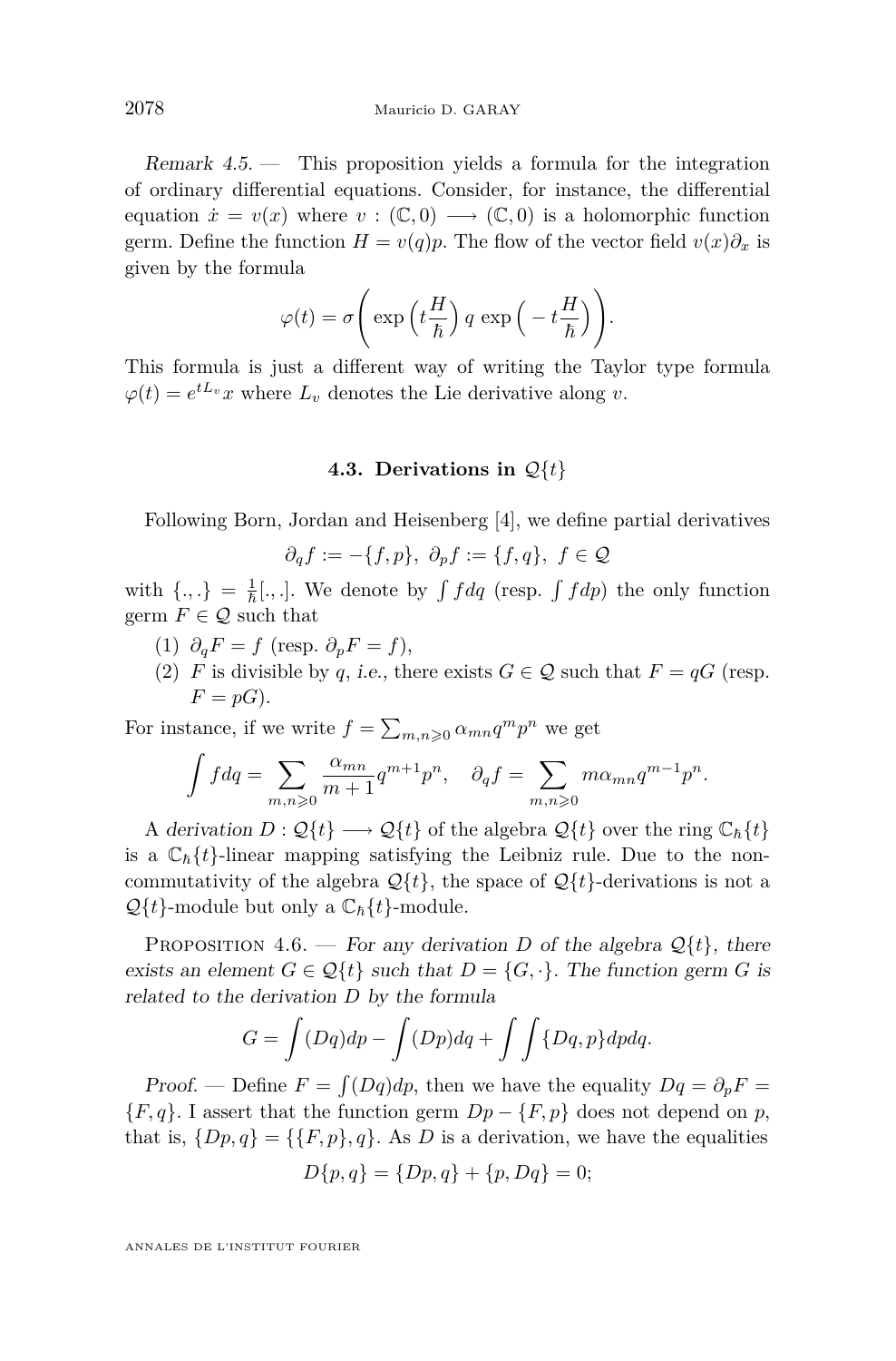from which we deduce that  $\{Dp, q\} = \{Dq, p\} = \{\{F, q\}, p\}$ . Finally, using the Jacobi identity, we get that  $\{\{F, q\}, p\} = \{\{F, p\}, q\}$ . This proves the assertion.

The assertion implies that  $F' = \int (Dp - \{F, p\}) dq$  is a function of *q* independent on *p*. We put  $G = F - F'$ , then  $Dq = \{G, q\}$  and  $Dp = \{G, p\}$ . This concludes the proof of the proposition.  $\Box$ 

Remark 4.7. — Define the non-commutative de Rham complex by putting

 $\Omega^0 := \mathcal{Q}{t}$ ,  $\Omega^1 := \text{free } \mathcal{Q}{t}$  module generated by  $dq, dp$ 

 $\Omega^2 = \Lambda^2 \Omega^1$  and the differential is given by the usual formula. One can prove a Poincaré lemma for this complex. The proof of the existence of *G* is a consequence of this fact. Nevertheless such a complex is hard to handle because, due to the non-commutativity of the ring *Q*, it behaves badly under automorphism of the ring *Q{t}*.

Remark 4.8. — The proposition yields a proof of the Poincaré lemma. Take, for instance, a holomorphic differential one form  $\alpha(x)dx \in \Omega_{\mathbb{C},0}^1$ . To this form, we associate the derivation  $D = \alpha(q)\partial_p$  in  $\mathcal{Q}$ . We have  $D = \{G, \cdot\}$ and therefore  $\alpha = d\sigma(G)$  where  $\sigma$  denotes the principal symbol. This proof can be easily extended to arbitrary dimensions.

#### **4.4. Non-commutative derivatives in**  $\mathbb{C}_{\hbar}\lbrace z \rbrace$

Let  $f, v : (\mathbb{C}^2, 0) \longrightarrow (\mathbb{C}, 0)$  be holomorphic function germs. For any holomorphic function germ  $u : (\mathbb{C}, 0) \longrightarrow (\mathbb{C}, 0)$ , the chain rule gives:

$$
u \circ (f + \varepsilon v) = u \circ f + \varepsilon (\partial_z u \circ f)v + o(\varepsilon).
$$

In the non-commutative ring  $Q$  such a formula does not hold<sup>(4)</sup>. Take for instance  $u = z^2$ ,  $f = q$ ,  $v = p$  then

$$
u \circ (q + \varepsilon p) = q^2 + \varepsilon (qp + pq) + \varepsilon^2 = q^2 + 2\varepsilon qp + \varepsilon \hbar + o(\varepsilon)
$$

while

$$
u \circ f + \varepsilon (\partial_z u \circ f)v = q^2 + 2\varepsilon qp.
$$

DEFINITION 4.9. — The *Q*-derivative of a map  $u \in \mathbb{C}_{\hbar}$  at  $f \in \mathcal{Q}$  is the linear map  $Du(f): \mathcal{Q} \longrightarrow \mathcal{Q}$  defined by

$$
u \circ (f + \varepsilon v) = u \circ f + \varepsilon Du(f) \cdot v + o(\varepsilon).
$$

 $(4)$  This fact was pointed out to me by B. Malgrange.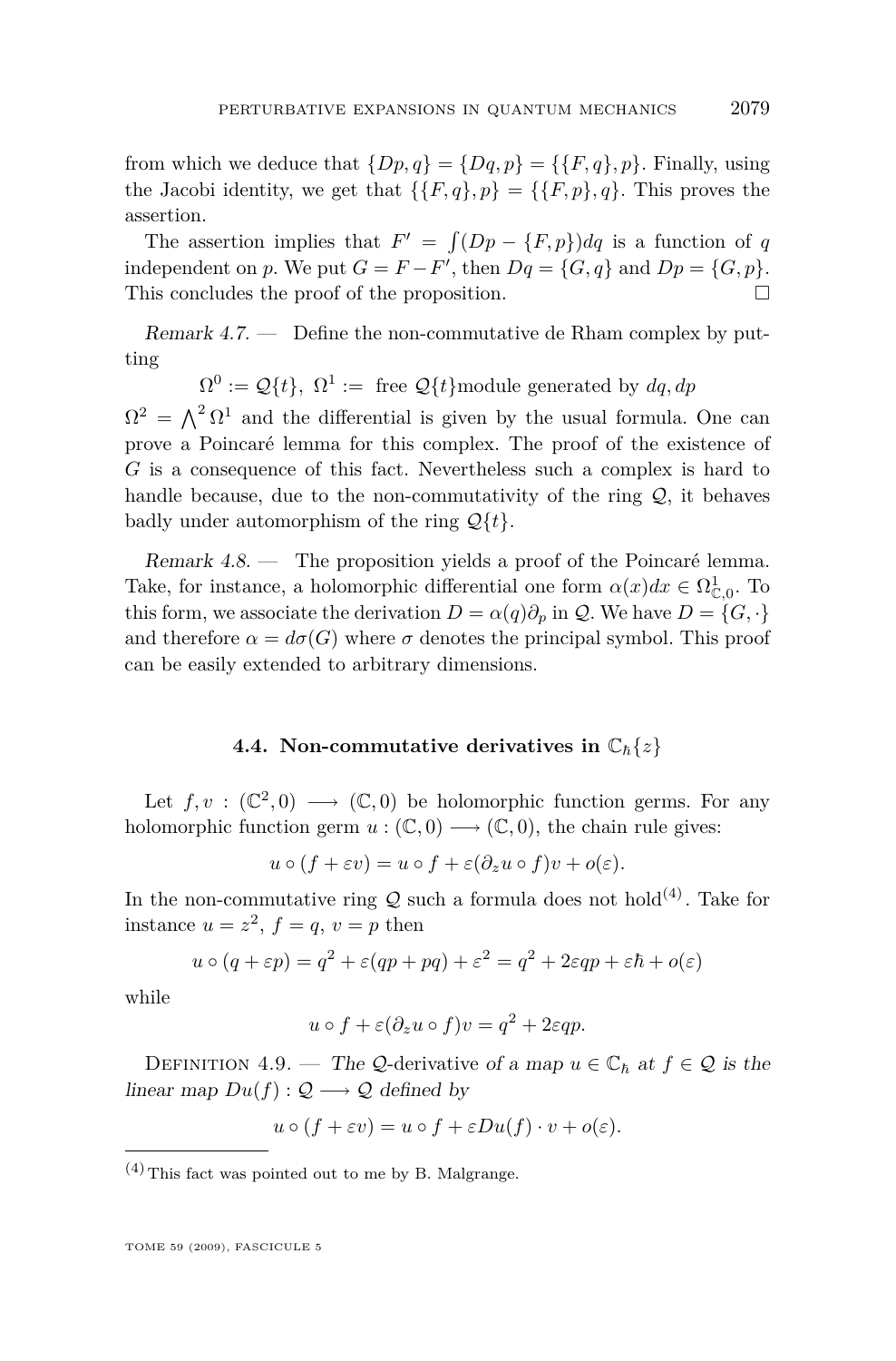PROPOSITION 4.10. — Write  $u(z) = \sum u_n z^n$ ,  $u_n \in \mathbb{C}_h$ , then the *Q*derivative of  $u \in \mathbb{C}_{\hbar}\{z\}$  at  $f \in \mathcal{Q}$  is given by the formula

$$
Du(f) \cdot v = \sum_{n} u_n(f^{n-1}v + f^{n-2}vf + \dots + vf^{n-1}), \ v \in \mathcal{Q}.
$$

Proof. — This is a direct consequence of the expansion

$$
(f + \varepsilon v)^n = f^n + \varepsilon (f^{n-1}v + f^{n-2}vf + \dots + vf^{n-1}) \operatorname{mod} \varepsilon^2.
$$

If *u* is invertible for the composition law then the inverse of its *Q*derivative satisfies the equality  $Du(f)Du^{-1}(u \circ f) = \text{Id}.$ 

The case with parameters  $\mathcal{Q}\{t\}$  is similar. For instance, given two elements  $f, v \in \mathcal{Q}{t}$ , we put

$$
u \circ (f + \varepsilon v) = u \circ f + \varepsilon Du(f) \cdot v + o(\varepsilon).
$$

We have the chain rule formula

$$
\frac{\partial}{\partial t}(u \circ f) = \left(\frac{\partial}{\partial t}u\right) \circ f + Du(f) \cdot \frac{\partial}{\partial t}f.
$$

#### **5. The analytic quantum versal deformation module**

#### **5.1. Basic facts**

DEFINITION  $5.1.$  – The (analytic) quantum versal deformation module associated to *H* is the  $\mathbb{C}_{\hbar}\{z\}$ -module  $M(H) := \mathcal{Q}/\{H, \mathcal{Q}\}.$ 

As the map  $F \mapsto \{H, F\}$  is  $\mathbb{C}_{\hbar}\{z\}$ -linear:

$$
\{H, zF\} = \{H, HF\} = H\{H, F\} = z\{H, F\}.
$$

Thus, the space  $M(H)$  inherits a  $\mathbb{C}_{\hbar}\{z\}$ -module structure.

Given a ring *R*, let us denote by  $(f)$  the ideal generated by  $f \in R$ .

As shown in the following proposition, the quantum versal deformation module parametrise deformations over  $Spec(\mathbb{C}_{\hbar}[\varepsilon]/(\varepsilon^2))$  modulo the ones given by automorphisms. To simplify our notations, we denote the class of *ε* in  $\mathcal{Q}[\varepsilon]/(\varepsilon^2)$  simply by  $\varepsilon$ .

PROPOSITION 5.2. — An element  $H_v = H + \varepsilon v \in \mathcal{Q}[\varepsilon]/(\varepsilon^2)$  is of the  $type H_v = u \circ \varphi(H) \text{ with } u \in \mathbb{C}\{\varepsilon, z\}/(\varepsilon^2) \text{ and } \varphi \in \text{Aut}(\mathcal{Q}[\varepsilon]/(\varepsilon^2)) \text{ provided}$ that *v* lies in the  $\mathbb{C}\{z\}$ -module generated by 1.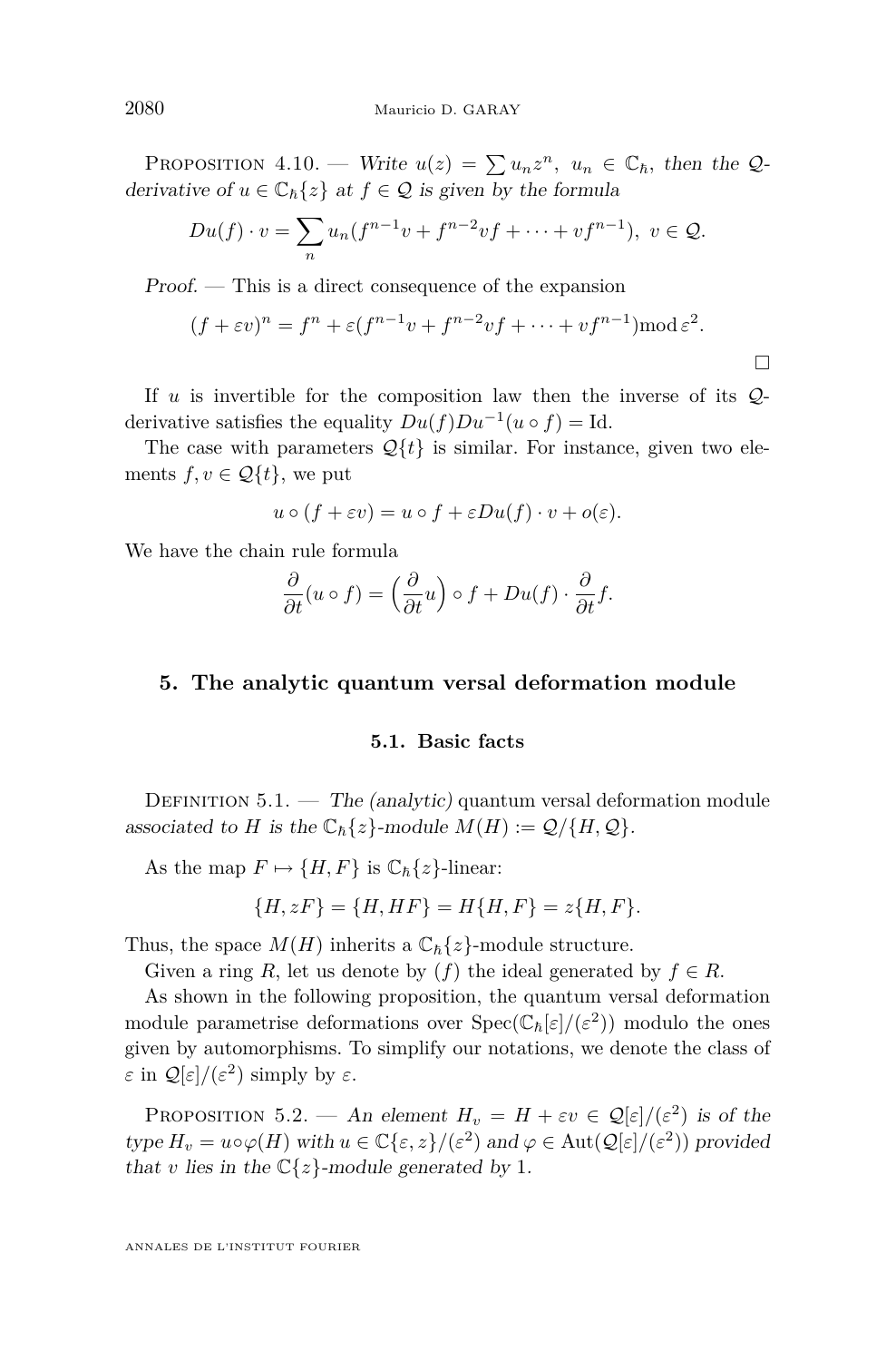<span id="page-21-0"></span>Proof. — Assume that  $[v] = r[1]$ , this means that there exists  $F \in \mathcal{Q}$ such that  $v = r \circ H + \{F, H\}$ 

Take 
$$
\varphi = \text{Id} + \varepsilon \{F, \cdot\}
$$
 and  $u(z) = z + \varepsilon r(z)$ , then  
\n $u \circ \varphi(H) = u \circ (H + \varepsilon \{F, H\}) = H + \varepsilon r \circ H + \varepsilon \{F, H\}.$ 

This proves the proposition.

Consider the complex

$$
C_H: 0 \longrightarrow \mathcal{Q} \longrightarrow \mathcal{Q} \longrightarrow 0
$$

where the only non zero boundary map is given by  $G \mapsto \{G, H\}$ . The module  $H^0(C_H^{\cdot}) \approx \mathbb{C}_h\{z\}$  is freely generated by the class of 1 provided that the principal symbol of *H* has an isolated critical point at the origin (or no critical point at all) and  $H^1(C_H) = M(H)$ .

The differential of the complex  $C_H$  being only  $\mathbb{C}_{\hbar}\{z\}$ -linear and not  $\mathcal{Q}$ linear the cohomology space have only  $\mathbb{C}_{\hbar}\{z\}$ -module structure.

(The module  $M(H)/\hbar M(H)$  is the Lagrange complex of  $f = \sigma(H)$  which is in this case isomorphic to its Brieskorn lattice of *f* [\[17\]](#page-40-0)).

#### **5.2. Finiteness theorem**

THEOREM 5.3. — Assume that the principal symbol  $f = \sigma(H)$  of *H* has an isolated critical critical point at the origin in  $\mathbb{C}^2$ , then the module *M*(*H*) is a free finite type module of rank dim<sub>C</sub>  $\mathbb{C}\lbrace x, y \rbrace /(\partial_x f, \partial_y f)$ .

Example 5.4. — Take  $H = p^2 - q^2$ , then according to the theorem, the module  $M(H)$  is free of rank dim<sub>C</sub>  $\mathbb{C}\{x,y\}/(x,y) = 1$ . As the class of 1 is non-zero, it generates this module. More generally if the principal symbol of *H* is a Morse function germ then, according to the theorem, the module  $M(H)$  is generated by the class of 1.

The theorem might be seen as a quantisation of results obtained by Brieskorn and Deligne ([\[7\]](#page-40-0), Satz 1 for the coherence and [\[7\]](#page-40-0), Proposition 1.8, Bemerkungen 2 for the freeness).

There is a variant of the quantum versal deformation space with parameters: given  $H \in \mathcal{Q}\{\lambda\}$  the space  $M(H) = \mathcal{Q}\{\lambda\}/\{H, \mathcal{Q}\{\lambda\}\}\$  has a  $\mathbb{C}_{\hbar}\{z,\lambda\}$ -module structure :

$$
\sum_{n\geqslant 0} a_n z^n \circ [m] := \Big[ \sum_{n\geqslant 0} a_n H^n m \Big], \ a_n \in \mathbb{C}_h\{\lambda\}, \ m \in \mathcal{Q}\{\lambda\}.
$$

The following theorem is the main technical result of the paper.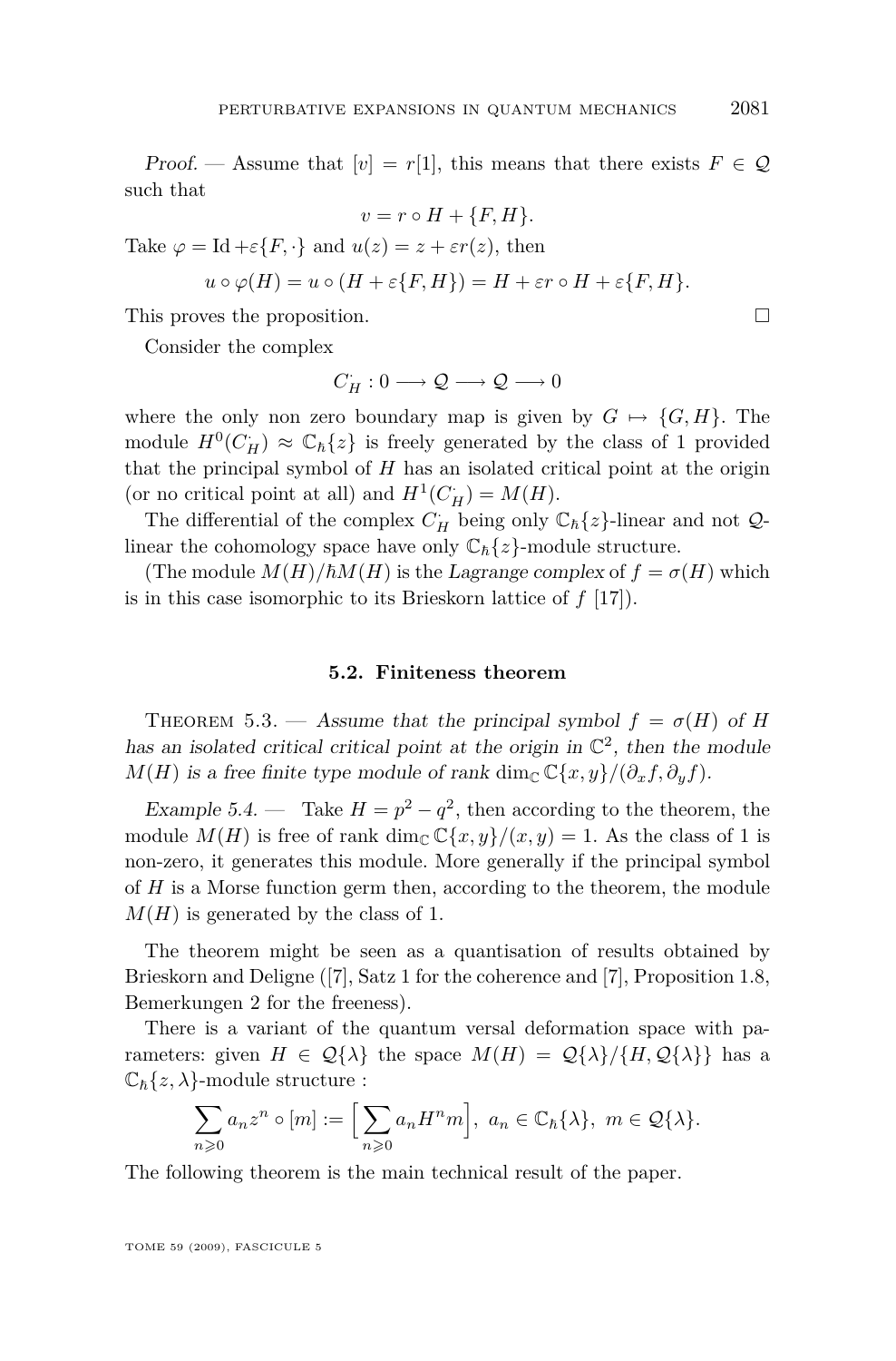THEOREM 5.5. — For any germ  $H \in \mathcal{Q}\{\lambda\}, \lambda = (\lambda_1, \ldots, \lambda_k)$ , such that the principal symbol *f* of  $H_{\lambda=0}$  has an isolated critical point at the origin, the space  $M(H) = \mathcal{Q}\{\lambda\}/\{H, \mathcal{Q}\{\lambda\}\}\$ is a finite type free  $\mathbb{C}_{\hbar}\{z, \lambda\}$ -module of rank dim<sub>C</sub>  $\mathbb{C}\{x,y\}/(\partial_x f, \partial_y f)$ .

Example 5.6. — Take  $k = 1$  and write t instead of  $\lambda$  for the parameter. According to the theorem  $M(H)$  is a free module of rank one for any  $H$  of the type  $p^2 - q^2 + tH_1$  with  $H_1 \in \mathcal{Q}{t}$ . As the class of 1 is non-zero, it generates the module  $M(H)$ . More generally, if the principal symbol of  $H$ restricted to  $t = 0$  has a non-degenerate quadratic part then the class of 1 generates the module *M*(*H*).

To understand the proof of this theorem, let us recall the formulation of the finiteness theorem we gave in [\[14\]](#page-40-0) for the commutative case.

#### **5.3. Finiteness and constructibility for the sheaf**  $\mathcal{O}_X$

Consider a map  $F: X \longrightarrow S$ ,  $S \subset \mathbb{C}^l$  between Whitney stratified manifolds and assume that it satisfies Thom's  $a_F$  condition.

DEFINITION 5.7. — A sheaf  $\mathcal F$  on  $X$  is called  $F$ -constant if  $\mathcal F \approx F^{-1}$ (*F*)*∗F.*

DEFINITION 5.8. — A sheaf  $\mathcal F$  is called *F*-constructible if at each point  $x \in X$  there exists a neighbourhood *U* inside the stratum of *x* such that the restriction of  $\mathcal F$  to  $U$  is  $F_{|U}$ -constant.

A complex of coherent sheaves is called *F*-constructible if its cohomology sheaves are *F*-constructible and if its differential is  $F^{-1}\mathcal{O}_S$ -linear. Similar notions hold for germs of mappings.

THEOREM 5.9 ([\[14\]](#page-40-0)). — Let  $F: (\mathbb{C}^k \times \mathbb{C}^n, 0) \longrightarrow (\mathbb{C}^l, 0)$  be a holomorphic map germ satisfying the  $a_F$ -condition. The cohomology spaces  $H^k(K)$ associated to a complex of *F*-constructible  $\mathcal{O}_{\mathbb{C}^{k+n},0}$ -coherent modules are  $\mathcal{O}_{\mathbb{C}^l,0}$ -modules of finite type.

Typical examples of applications are the absolute and relative de Rham complex of an isolated hypersurface singularity.

#### **5.4.** The sheaf  $Q_{\mathbb{C}^2}$

Consider the map

$$
j: \mathbb{C}^2 \longrightarrow \mathbb{C}^3 = \{ (\hbar, x, y) \}, (x, y) \mapsto (0, x, y).
$$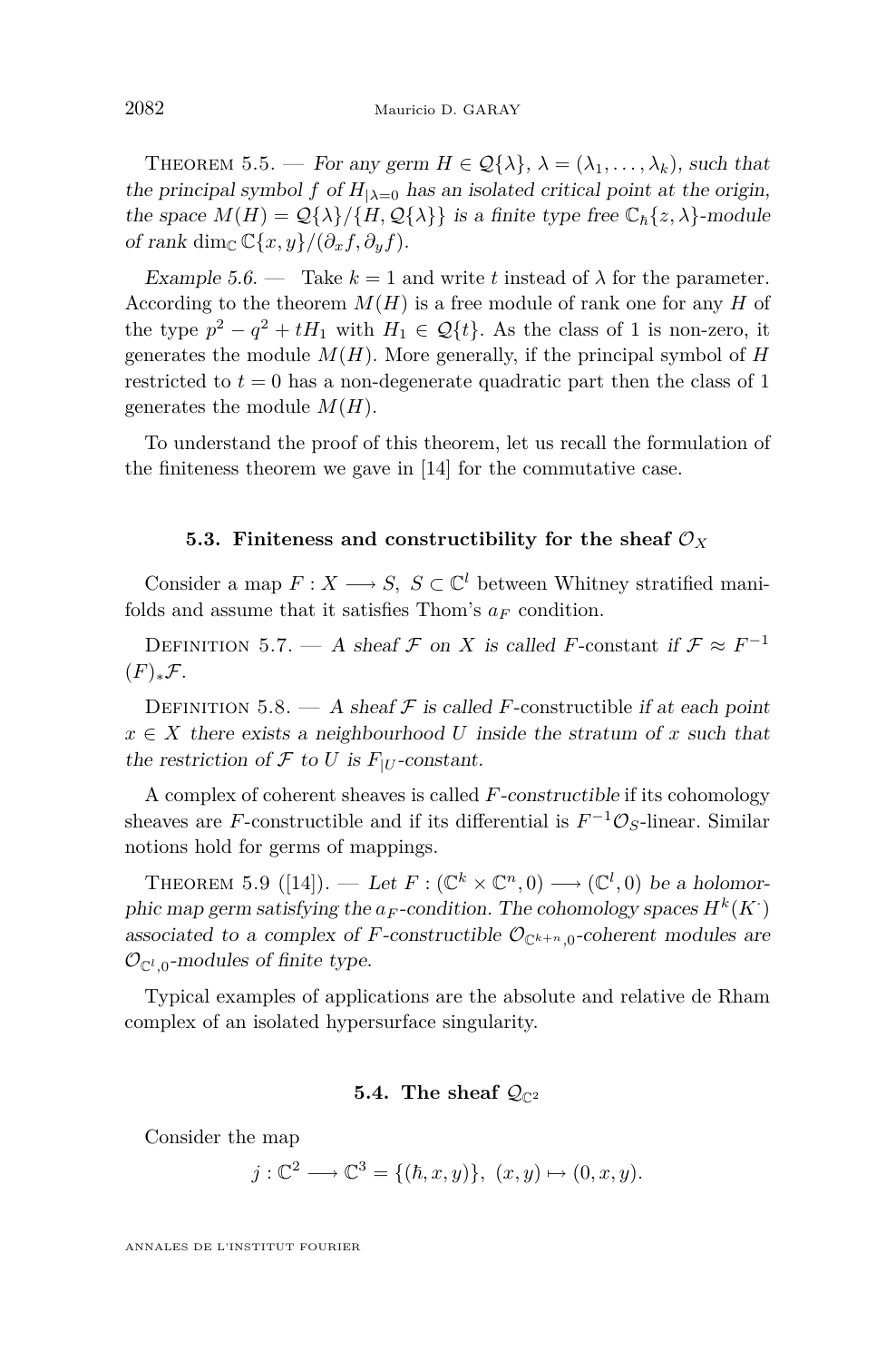We denote by  $\mathcal{O}_{\mathbb{C}^3|\mathbb{C}^2}$  the sheaf  $j^{-1}\mathcal{O}_{\mathbb{C}^3}$  consisting of restriction of the holomorphic functions in  $\mathbb{C}^3$  to the hyperplane  $\hbar = 0$ . Let  $U \subset \mathbb{C}^2$  be an open subset.

PROPOSITION 5.10. — If *F*, *G* are Borel analytic in  $U \subset \mathbb{C}^2$ , i.e.,  $B(F)$ ,  $B(G) \in \mathcal{O}_{\mathbb{C}^3 \setminus \mathbb{C}^2}(U)$  then their normal product  $F \star G \in \mathcal{Q}$  is also Borel analytic in *U*.

The proof is similar to that of Proposition [2.3.](#page-10-0) This proposition shows that the algebras  $\mathcal Q$  induces a sheaf of algebras  $\mathcal Q_{\mathbb C^2}$  in  $\mathbb C^2$  defined by the presheaf:

$$
f \in \mathcal{Q}_{\mathbb{C}^2}(U) \iff Bf \in \mathcal{O}_{\mathbb{C}^3|\mathbb{C}^2}(U).
$$

The total symbol maps isomorphically the sheaf of algebras  $\mathcal{Q}_{\mathbb{C}^2}$  to the sheaf  $(\mathcal{O}_{\mathbb{C}^3|\mathbb{C}^2}, \star)$  where  $\star$  denotes the normal product.

Consider the sheaf  $\mathcal{B}_{\mathbb{C}}$  of analytic functions with Borel analytic coefficients defined by the presheaf:

$$
U \longrightarrow \mathcal{B}_{\mathbb{C}}(U) = \{ f \in \mathbb{C}[[\hbar, z]], Bf \in \mathcal{O}_{\mathbb{C}^2|\mathbb{C}}(U) \}.
$$

The algebra  $\mathbb{C}_{\hbar} \{z\}$  is the stalk at the origin of the sheaf  $\mathcal{B}_{\mathbb{C}}$ .

PROPOSITION 5.11. — Given any section  $H \in \mathcal{Q}_{\mathbb{C}^2}(U)$  over an open subset  $U \subset \mathbb{C}^2$  and any  $u = \sum_n a_n z^n \in \mathcal{B}_{\mathbb{C}}(f(U))$  where  $f$  is the principal symbol of *H*, the element  $u \circ H$  belongs to  $\mathcal{Q}_{\mathbb{C}^2}(U)$ .

The proof is similar to that of Proposition [3.3.](#page-12-0)

The sheaf  $\mathcal{Q}_{\mathbb{C}^2}$  was considered in [\[31\]](#page-41-0) (see also [\[32\]](#page-41-0)). The formal version of this sheaf  $\hat{Q}_{\mathbb{C}^2} \approx (\mathcal{O}_{\mathbb{C}^2}[[\hbar]], \star)$  is standard in deformation quantisation (see [\[10\]](#page-40-0) and references therein).

#### **5.5.** The sheaf  $Q_{\mathbb{C}^{k+2}/\mathbb{C}^k}$

We now introduce auxiliary parameters.

Denote by  $\mathcal{O}_{\mathbb{C}^{k+3}\vert\mathbb{C}^{k+2}}$  the restriction of the sheaf of holomorphic functions in  $\mathbb{C} \times \mathbb{C}^{k+2} = \{(\hbar, \lambda, x, y)\}\$ to the vector subspace  $\{0\} \times \mathbb{C}^{k+2}$ .

The sheaf  $Q_{\mathbb{C}^{k+2}/\mathbb{C}^k}$ , is defined by the presheaf:

$$
U \longrightarrow \mathcal{Q}_{\mathbb{C}^{k+2}/\mathbb{C}^k}(U) = \{ f \in \widehat{\mathcal{Q}}[[\lambda]], Bf \in \mathcal{O}_{\mathbb{C}^{k+3}|\mathbb{C}^{k+2}}(U) \}
$$

where  $U \subset \mathbb{C}^{k+2}$  denotes an open subset. The situation is similar to the one without parameters : one may identify  $\mathcal{Q}_{\mathbb{C}^{k+2}/\mathbb{C}^k}$  with the sheaf of algebras  $(\mathcal{O}_{\mathbb{C}^{k+3}|\mathbb{C}^{k+2}}, \star)$  where  $\star$  denotes the normal product.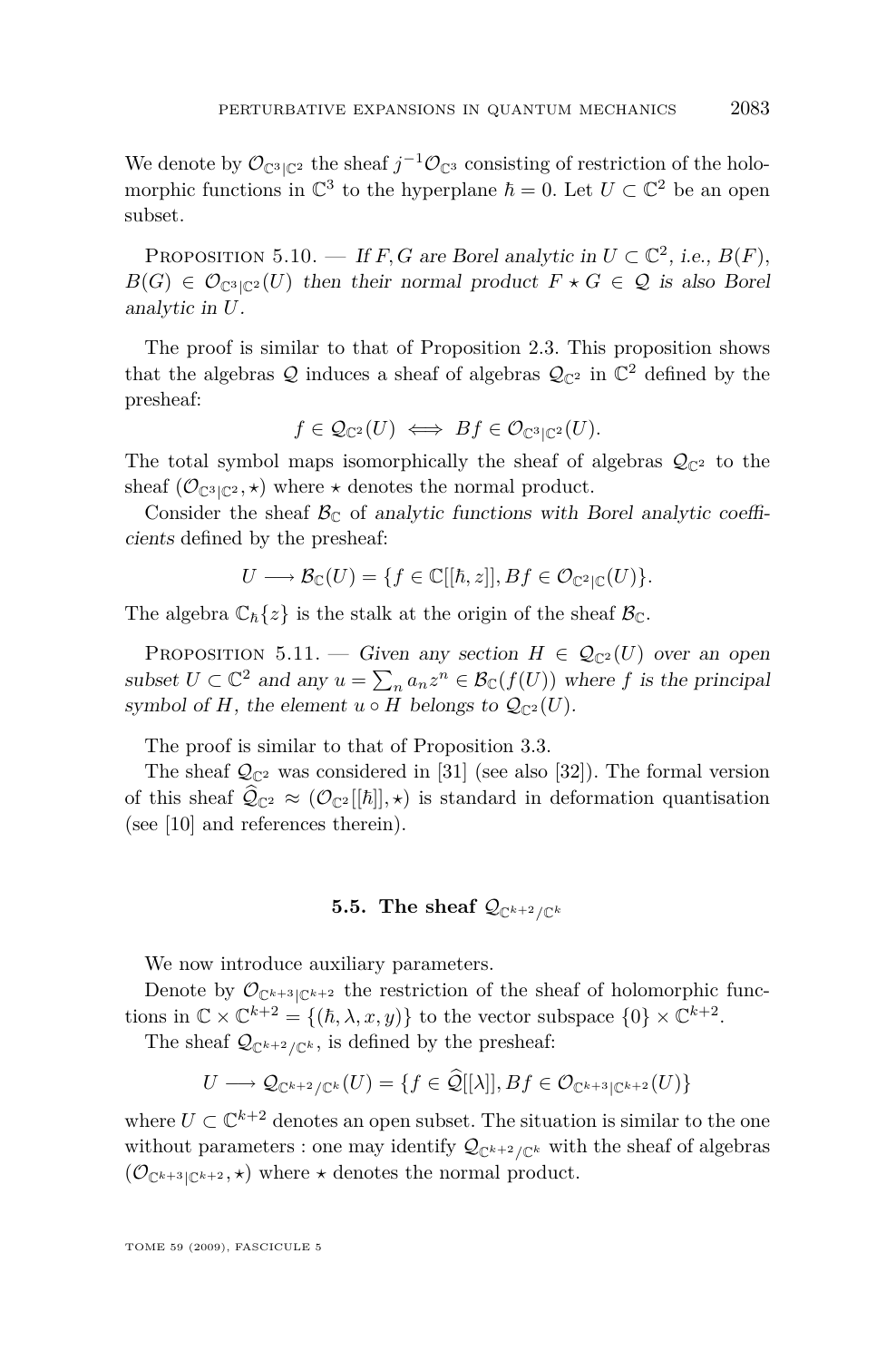<span id="page-24-0"></span>Consider the sheaf  $\mathcal{B}_{\mathbb{C}^l}$  on  $\mathbb{C}^l = {\lambda}$  defined by the presheaf:

$$
U \longrightarrow \mathcal{B}_{\mathbb{C}^l}(U) = \{ f \in \mathbb{C}[[\hbar, \lambda_1, \dots, \lambda_l]], Bf \in \mathcal{O}_{\mathbb{C}^{l+1}|\mathbb{C}^l}(U) \}.
$$

The algebra  $\mathbb{C}_{\hbar} \{\lambda\}$  is the stalk at the origin of the sheaf  $\mathcal{B}_{\mathbb{C}^l}$ .

#### **5.6. The finiteness theorem for the ring** *Q*

The notion of *F*-constructibility extends in an obvious manner to complexes of  $\mathcal{Q}_{\mathbb{C}^{k+2}/\mathbb{C}^k}$ -coherent sheaves.

THEOREM 5.12. — Let  $F: (\mathbb{C}^k \times \mathbb{C}^2, 0) \longrightarrow (\mathbb{C}^{k+1}, 0)$  be a holomorphic map germ satisfying the  $a_F$ -condition. The cohomology spaces  $H^k(K)$  associated to a complex of *F*-constructible  $\mathcal{Q}_{\mathbb{C}^{k+2}/\mathbb{C}^k,0}$ -coherent free modules are  $F^{-1}\mathcal{B}_{\mathbb{C}^{k+1},0}$ -coherent modules.

The algebra structure of *Q* plays no essential role as the results are of functional analytic nature. The freeness is also unessential. The proof of this theorem is given in the appendix (see also [\[14\]](#page-40-0)).

#### **5.7. Proof of Theorem [5.5,](#page-21-0) Part 1 (finiteness)**

Consider the unfolding of the plane curve singularity associated to the principal symbol  $f = \sigma(H)$  of *H* 

$$
F: (\mathbb{C}^k \times \mathbb{C}^2, 0) \longrightarrow (\mathbb{C}^k \times \mathbb{C}, 0), (\lambda, x, y) \mapsto (\lambda, f(\lambda, x, y)).
$$

As *F* defines an isolated complete intersection singularity it admits standard representatives (sometimes called good or Milnor representatives), which trivially satisfies the Thom  $a_F$  condition for any Whitney stratification which refines the stratification by the rank (see [\[2,](#page-39-0) [24\]](#page-40-0)).

Let  $F: X \longrightarrow S$ ,  $(\lambda, x, y) \longrightarrow (\lambda, f(\lambda, x, y))$  be such a representative. We consider the complex of sheaves on *X*:

$$
\mathcal{C}_H: 0 \longrightarrow \mathcal{Q}_{X/S} \longrightarrow \mathcal{Q}_{X/S} \longrightarrow 0
$$

where the only non zero boundary map is given by  $G \mapsto \{G, H\}$ . Here  $Q_{X/S}$  denote the restriction of the sheaf  $Q_{\mathbb{C}^{k+2}/\mathbb{C}^k}$  to X.

According to Theorem 5.12, it suffices to prove the following lemma.

LEMMA 5.13. — The sheaf complex  $\mathcal{C}_H$  is *F*-constructible, i.e, its cohomology sheaves are locally constant along the fibres of  $F: X \longrightarrow S$ .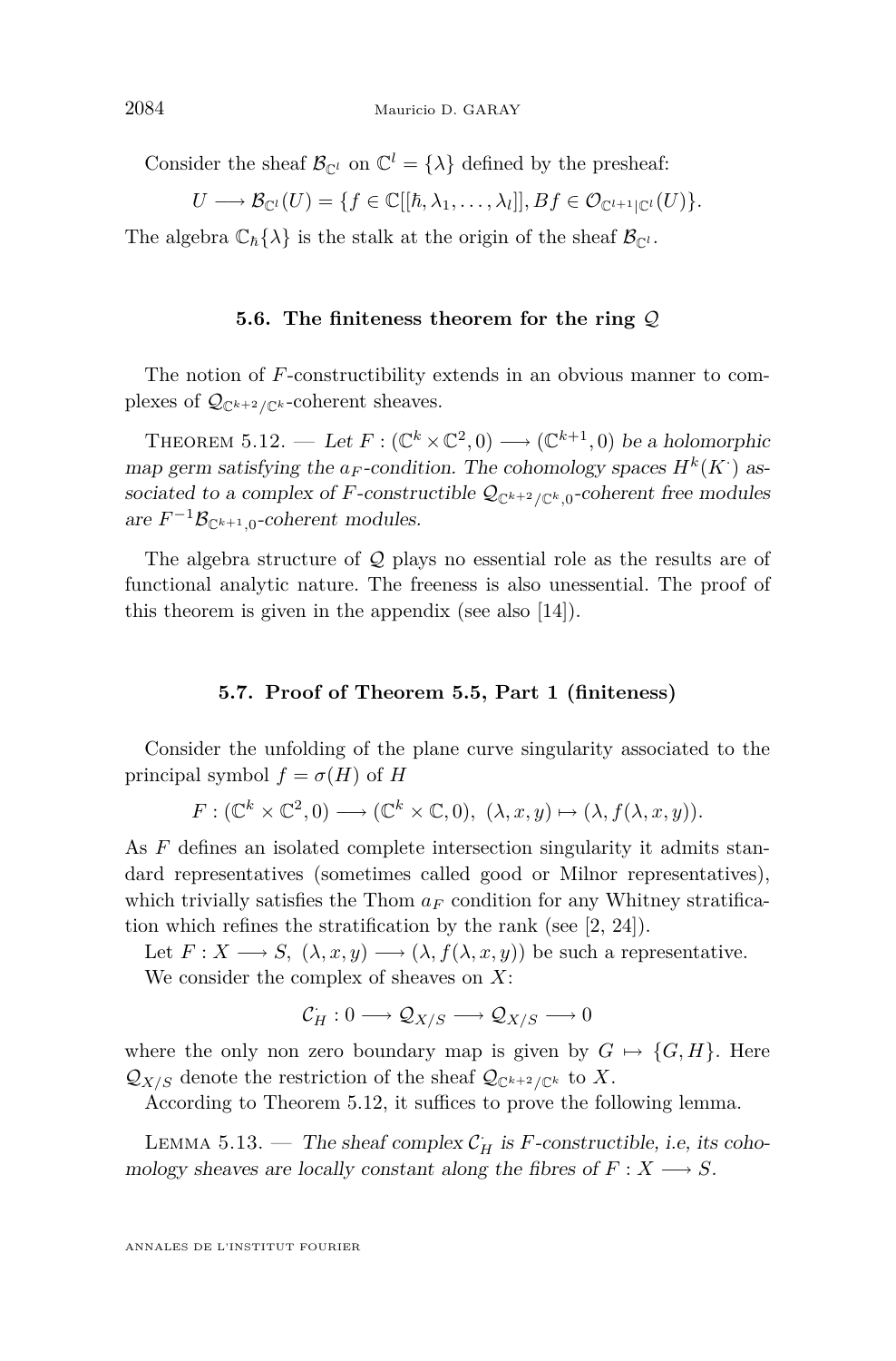Proof. — The fibres of *F* are either smooth or with isolated singular points, therefore it suffices to prove the lemma at regular points of *F* (any sheaf restricted to a point is constant).

At the level of zero cohomologies, there is nothing to prove, indeed a cocycle  $m \in C_H^0(X)$  satisfies  $\{m, H\} = 0$  and is therefore constant along the fibres of *F*.

Denote by  $\Phi$  be the automorphism of  $\mathcal{Q}_{\mathbb{C}^{k+2}/\mathbb{C}^k}{t}$  obtained by integrating the Heisenberg equations of *H*. The principal symbol  $\varphi$  of  $\Phi$  is the flow of the Hamilton vector field associated to  $f = \sigma(H)$ .

Now, take a cocycle  $m \in C_H^1(U)$  where *U* is a sufficiently small open neighbourhood of a regular point of *F*, so that:

- (1) it does not contain the origin,
- (2) the map  $\psi : U \longrightarrow \mathbb{C} \times S$ ,  $z \mapsto (t, F(z))$  with  $\varphi(t, w) = z$  is biholomorphic onto its image, i.e, *t* is a local coordinate on the fibres of the map  $F_{|U}$ .

Define  $m_t = \Phi_t(m) \in C_H^1(\varphi_t(X))$ . We differentiate  $m_t$  with respect to *t* and use the fact that  $\Phi_t(H) = H$ , we get

$$
\frac{d}{dt}(m_t) = \Phi_t(\{m, H\}) = \{\Phi_t(m), H\} = \delta\Phi_t(m).
$$

Thus, the cocycles *m* and  $m_t$  define the same class in  $H^1(\mathcal{C}_H(X \cap \varphi_t(X)))$ . This shows that  $\mathcal{H}^1(\mathcal{C}_H^-)_{|U} = F^{-1}(F_{|U})_*\mathcal{H}^1(\mathcal{C}_H^-)$  and hence the complex  $\mathcal{C}_H^$ is *F*-constructible. This concludes the proof of the lemma. If we write abusively  $m$  as a function of the value of  $F$  and  $t$ , then the same computation can be written

$$
\frac{d}{dt}m(F,t) = \delta a_t, \ a_t = \Phi_t(m(F,0))
$$

and consequently  $m(F, t) = m(F, 0) + \delta(\int a_t dt)$  which shows that  $[m(F, t)] =$  $[m(0,t)].$ 

#### **5.8. Proof of Theorem [5.5,](#page-21-0) Part 2 (freeness)**

We put  $\hbar = \lambda_{k+1}$ ,  $z = \lambda_{k+2}$  and define the complex  $C_j$ ,  $j = 0, \ldots, k+2$ inductively by  $C_{j+1} := C_j/\lambda_{j+1} C_j$  and  $C_0$  is defined by a unique differential

$$
\mathcal{Q}\{\lambda\} \longrightarrow \mathcal{Q}\{\lambda\},\ F \mapsto \{H, F\}.
$$

The multiplication by  $\lambda_{j+1}$  induces an exact sequence of complexes

$$
0\longrightarrow C_j^{\textstyle\cdot}\longrightarrow C_j^{\textstyle\cdot}\longrightarrow C_{j+1}^{\textstyle\cdot}\longrightarrow 0
$$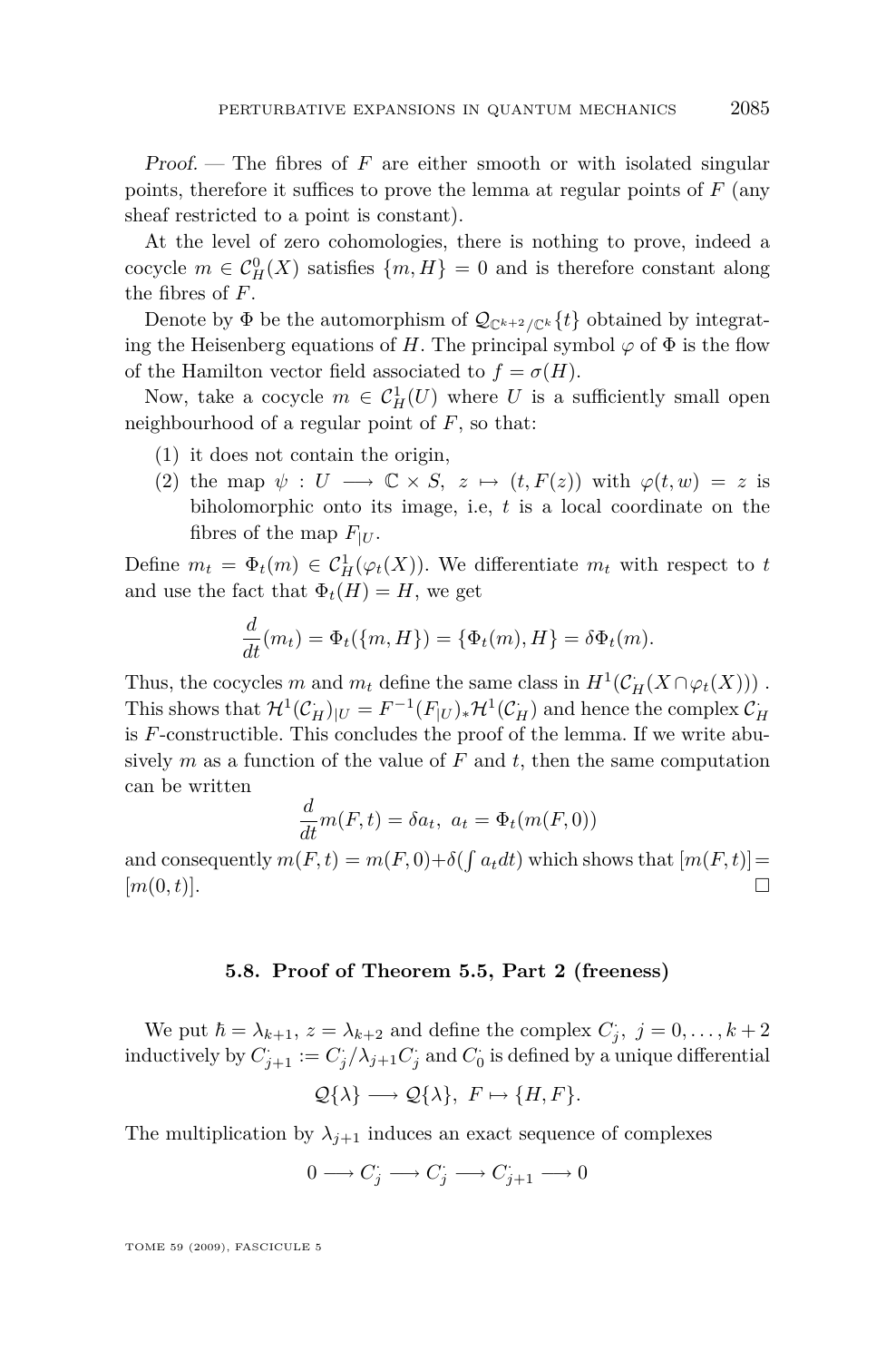<span id="page-26-0"></span>which induces in turn a long exact sequence in cohomology. There are canonical isomorphisms

$$
H^0(C_j) \approx \mathbb{C}_{\hbar} \{\lambda_{j+1}, \dots, \lambda_k\}, \ H^0(C_{k+1}) \approx \mathbb{C}\{z\}, \ H^0(C_{k+2}) \approx \mathbb{C}
$$

for  $j = 0, \ldots, k$ . Therefore the exact sequences split and we get short exact sequences

$$
0\longrightarrow H^1(C_j)\longrightarrow H^1(C_j)\longrightarrow H^1(C_{j+1})\longrightarrow 0
$$

which shows that  $(\lambda_1, \ldots, \lambda_{k+2})$  is a regular sequence of maximal length, therefore the finite type module  $M = H<sup>1</sup>(C<sup>\cdot</sup>)$  has depth  $k+2$ ; consequently the Auslander-Buchsbaum formula implies that *M* is a free module (see e.g.  $[13]$ . The map

$$
m \mapsto m dx \wedge dy
$$

is an isomorphism between  $H^1(C_{k+1}^+)$  and the Brieskorn lattice  $\Omega_{\mathbb{C}^2,0}^2/df \wedge$ *dO*<sub>C</sub><sup>2</sup> of *f* which is of rank  $\mu := \dim \mathbb{C}\{x, y\}$ /(*∂*<sub>*x*</sub>*f*, *∂*<sub>*y*</sub>*f*) [\[7\]](#page-40-0) (see also [\[15,](#page-40-0) [25\]](#page-40-0)). Therefore the rank of the module  $M = H<sup>1</sup>(C<sub>0</sub>)$  also equals  $\mu$ .

#### **6. Deformation theory in** *Q*

#### **6.1. Proof of the quantum Morse lemma (Theorem [3.4\)](#page-13-0)**

As in the case of singularity theory for mappings, we start by using the path method [\[1\]](#page-39-0).

We search for an automorphism  $\varphi \in Aut(\mathcal{Q}{t})$  with  $\varphi(t) = t$  and a map  $u \in \mathbb{C}_{\hbar}\{z,t\}$  such that  $u \circ \varphi(H) = H(t=0,\cdot)$ . We differentiate this equality with respect to *t* and get the equation

(6.1) 
$$
\frac{\partial u}{\partial t} \circ \varphi(H) + Du(\varphi(H)) \cdot \varphi\Big(\{G, H\} + \frac{\partial H}{\partial t}\Big) = 0
$$

where, according to Proposition [4.6,](#page-18-0) the operator  $G$  is defined by the equality  $[G, \cdot] + \partial_t = \varphi^{-1}(\frac{d}{dt}\varphi(\cdot))$ . Here  $Du(\varphi(H))$  stands for the *Q*-derivative of *u* at  $\varphi(H)$ . Applying the map  $Du^{-1}(u \circ \varphi(H))$  to Equation (6.1) and then acting by the automorphism  $\varphi^{-1}$ , we get an equation of the type

(6.2) 
$$
g \circ H + \{G, H\} = \gamma, \ \gamma = -\frac{\partial H}{\partial t} \in \mathcal{Q}{t}, \ g \in \mathbb{C}_{\hbar}\{z, t\}.
$$

The automorphism  $\varphi$  is obtained from *G* by integration of the Heisenberg equations (Proposition [4.3\)](#page-16-0). I assert that the map germ *u* can also be recovered from the map germ *g*. Indeed, as  $g \circ H$  commutes with *H*, the relation

$$
\frac{\partial u}{\partial t} \circ H = Du(H) \cdot (g \circ H)
$$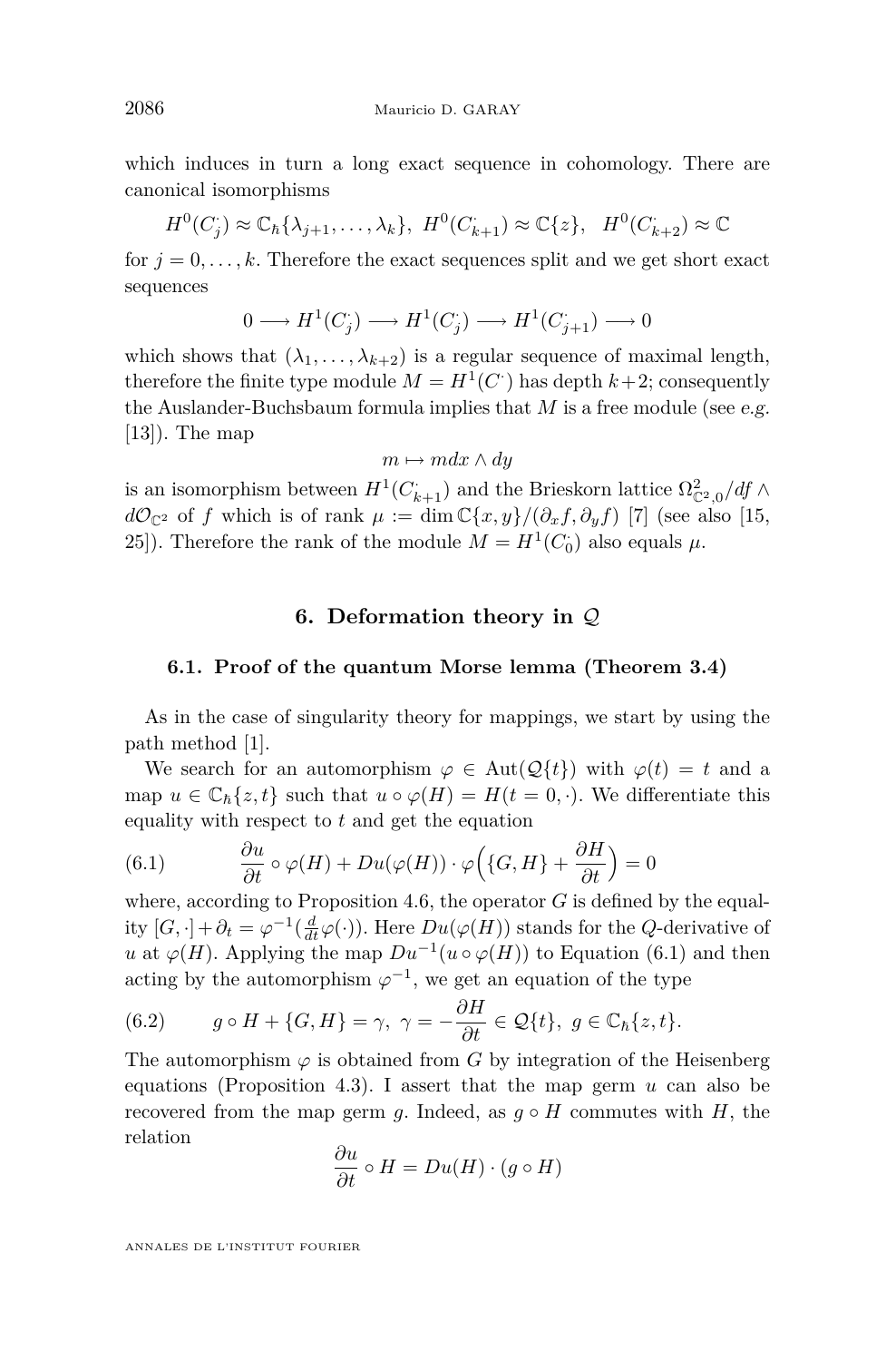reduces to

$$
\frac{\partial u}{\partial t} \circ H = \left(\frac{\partial u}{\partial z}g\right) \circ H.
$$

Now, the assertion follows from :

LEMMA  $6.1.$  — The initial value problem

$$
\begin{cases} \frac{\partial u}{\partial t} = \frac{\partial u}{\partial z} g\\ u(t = 0, z) = z \end{cases}
$$

can be solved in  $\mathbb{C}_{\hbar}\{z,t\}$ .

Proof. — The Borel transform *Bu* of *u* satisfies the equation

(6.3) 
$$
\frac{\partial Bu}{\partial t} = \frac{\partial Bu}{\partial z} * By,
$$

with initial condition  $Bu(t = 0, z) = z$ , where  $*$  denotes the convolution product in the  $\hbar$  variable.

We chose  $r \in \mathbb{R}$ , so that, in the series expansions

$$
Bg = \sum_{n,m \geq 0} g_{n,m} z^n t^m, \ Bu = \sum_{n,m \geq 0} u_{n,m} z^n t^m, \ g_{n,m}, \ u_{n,m} \in \mathbb{C} {\hbar}
$$

the coefficients  $g_{n,m}, u_{n,m}$  are holomorphic in the disk  $D = \{\hbar \in \mathbb{C}, |\hbar| < \infty\}$  $2r$ } and both functions are holomorphic in some polydisk  $D \times D' \subset \mathbb{C}^3$ .

We define the holomorphic function

$$
\tilde{g} = \sum_{n,m \geqslant 0} c_{n,m} z^n t^m, \ c_{n,m} = \text{abs}(g_{n,m})(\hbar = r) \in \mathbb{C}.
$$

The integro-differential equation (6.3) gives the recursion

$$
(m+1)u_{n,m+1} = \sum_{j+j'=n,k+k'=m} (j+1)u_{j+1,k}g_{j',k'}.
$$

Therefore an induction on *m* shows that the solution *v* of the partial differential equation

$$
\frac{\partial v}{\partial t} = \frac{\partial v}{\partial z}\,\tilde{g}
$$

with initial condition  $v(t = 0, z) = z$  is a majorant series for *Bu* evaluated at  $\hbar = r$ . By the Cauchy-Kovalevskaïa theorem, the function *v* is holomorphic in some neighbourhood of the origin and therefore so is *Bu*. This proves the lemma.  $\Box$ 

This lemma implies that there exist  $u, \varphi$  such that  $u \circ \varphi(H) = H_0$  provided that there exist *g, G* satisfying Equation [\(6.2\)](#page-26-0).

In the notations introduced at the beginning of this subsection, Equa-tion [\(6.2\)](#page-26-0) becomes  $g \circ [1] = [\gamma]$ .

Therefore it can be solved provided that [1] generates the module *M*(*H*).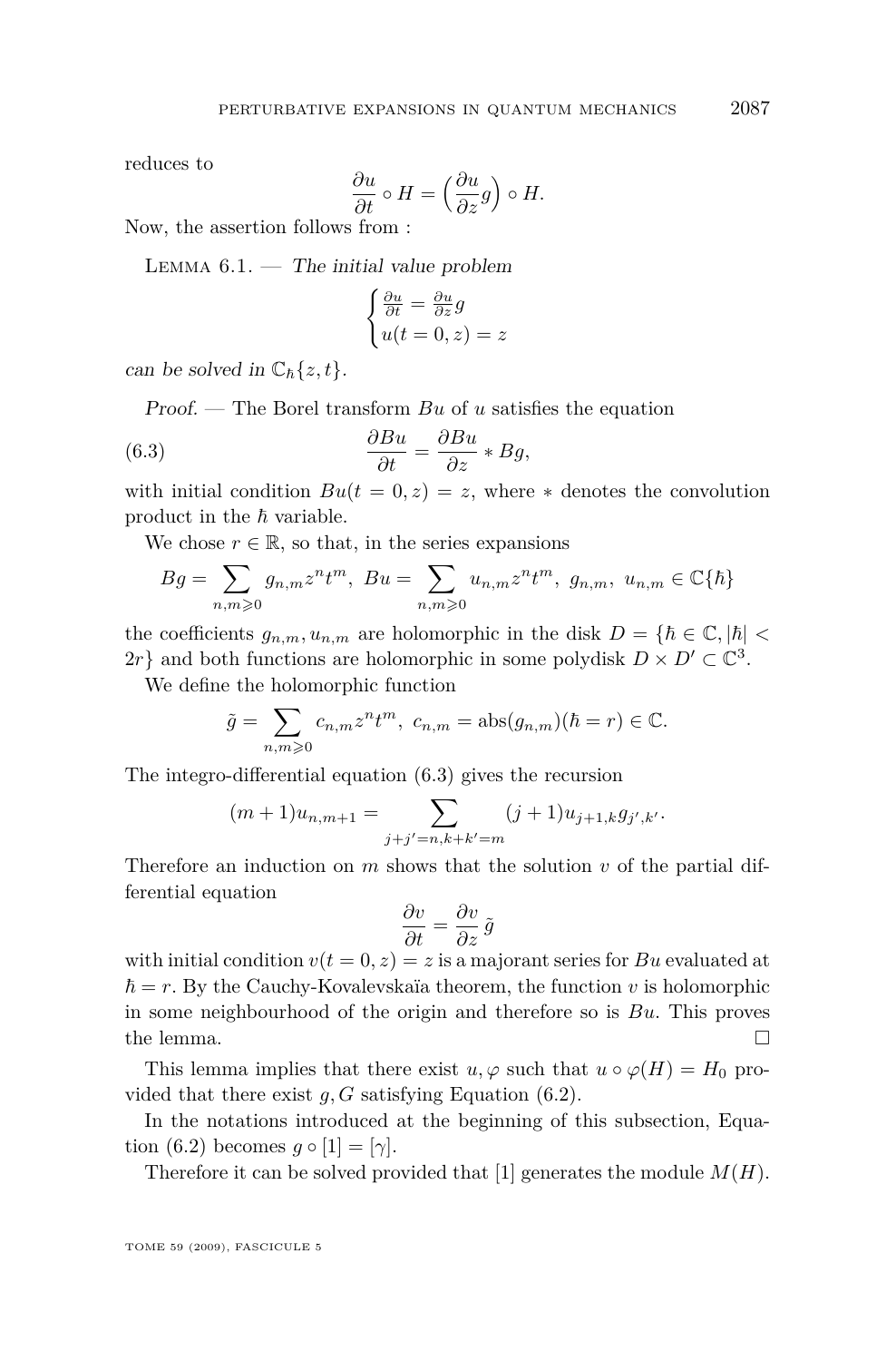<span id="page-28-0"></span>We apply Theorem [5.5.](#page-21-0) As the module  $M(H)$  is free of rank one and the class of 1 is non-zero this shows that [1] generates the module  $M(H)$ . This concludes the proof of the theorem.

(The freeness of the module was used by convenience for the reader, in fact, because of Nakayama's lemma, the finiteness of the module is sufficient to conclude the proof).

#### **6.2. The quantum versal deformation theorem**

We show that the finiteness of the deformation module (Theorem [5.5\)](#page-21-0) implies the versal deformation theorem in the algebra  $\mathcal{Q}\{\lambda\}$ . The proof is similar to the one we gave in the isochore case [\[15\]](#page-40-0).

We recall some standard definitions adapted to our setting. An element  $F \in \mathcal{Q}\{\lambda\}$  is called a *deformation* of  $H = F(0, \cdot) \in \mathcal{Q}$ . A deformation  $G \in \mathcal{Q}\{\mu\}$  of *H* is called induced from *F* is there exist homomorphisms of algebras  $\varphi : \mathcal{Q}\{\lambda\} \longrightarrow \mathcal{Q}\{\mu\}, u \in \mathbb{C}_{\hbar}\{\mu\}$  such that  $u \circ G = \varphi(H)$ .

A deformation of  $H \in \mathcal{Q}$  is called versal if any other deformation of *H* can be induced from it.

THEOREM 6.2 (compare [\[8\]](#page-40-0), Theorems 6,7,8,9 and [\[30\]](#page-41-0)). — A deformation *F* of an element  $H \in \mathcal{Q}$  is versal provided that the classes of the  $\partial_{\lambda_i} \sigma(F)_{|\lambda=0}$ 's and of 1 generate the C-vector space  $\mathbb{C}\{x, y\}$ / $(\{\mathbb{C}\{x, y\}, \sigma(H)\})$  $+\mathbb{C}\lbrace x,y \rbrace \sigma(H)$ ).

Remark  $6.3.$  — The converse statement of the above theorem holds trivially.

Example 6.4. — The deformation  $F = p^2 + q^{k+1} + \sum_{j=1}^{k-1} \lambda_j q^j$  is versal. Indeed, here  $\sigma(H) = y^2 + x^{k+1}$  and the C-vector space  $\mathbb{C}\lbrace x, y \rbrace / (\lbrace \mathbb{C}\lbrace x, y \rbrace, \rbrace)$  $\sigma(H)$ } + C $\{x, y\}$  $\sigma(H)$  can be identified with the algebra  $\mathbb{C}\{x, y\}$ */*(*y, x*<sup>*k*</sup>) of  $\sigma(H)$  which is generated by the classes of  $1, x, \ldots, x^{k-1}$  (see [\[15\]](#page-40-0), Example 2 for details).

Proof. — We use a standard method introduced by Martinet in the context of singularity theory for differentiable mappings [\[27\]](#page-40-0).

Let *G* be an arbitrary deformation of *H* depending on the parameters  $\mu_1, \ldots, \mu_l.$ 

Define the deformation  $\Phi = F + G - H$  and let  $\Phi_j$  be the restriction of  $\Phi$  to  $\mu_1 = \cdots = \mu_j = 0$  with  $\Phi_0 = \Phi$ .

Assertion. The deformation  $\Phi_{j-1}$  is induced by the deformation  $\Phi_j$ .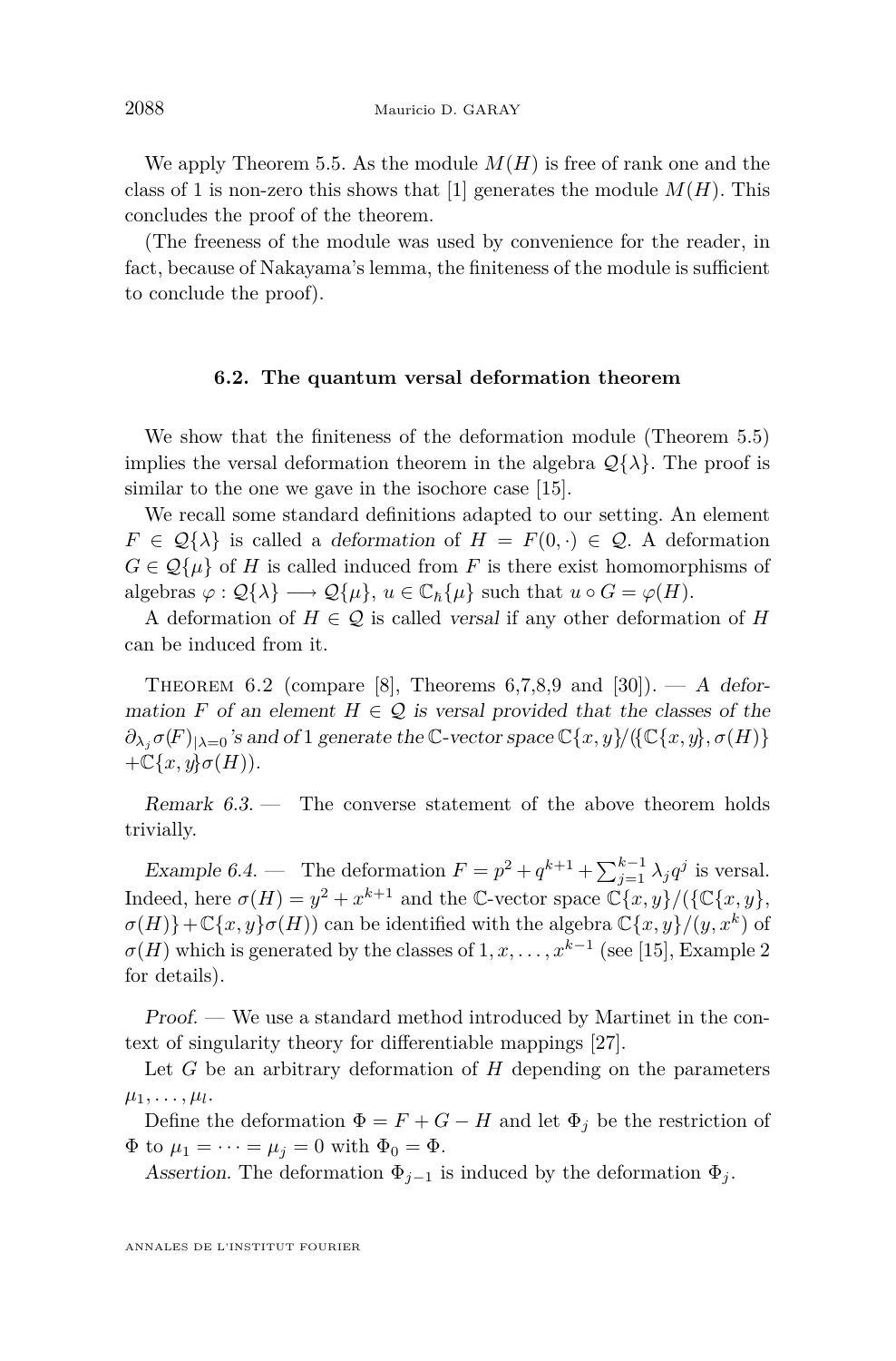<span id="page-29-0"></span>We put  $t = \mu_j$ ,  $\alpha = (\lambda_1, \dots, \lambda_k, \mu_1, \dots, \mu_j)$  and differentiate with respect to *t* the equation  $u_t \circ \varphi_t(\Phi_{i-1}) = \Phi_i$ . Proceeding like in the proof of the quantum Morse lemma, we get the equation

(6.4) 
$$
g \circ \Phi_{j-1} + \{\Phi_{j-1}, H\} + \sum_{l=1}^{k+j-1} a_l \partial_{\alpha_l} \Phi_{j-1} = \gamma.
$$

with  $\gamma \in \mathcal{Q}\{\alpha\}$ ,  $g \in \mathbb{C}_{\hbar}\{z,\alpha\}$ ,  $a_l \in \mathbb{C}_{\hbar}\{\alpha\}$ . This equation can be solved provided that [1] and the  $[\partial_{\alpha_1} \Phi_{l-1}]$ 's generate the  $\mathbb{C}_{\hbar} {\alpha, z}$ }-module  $M =$ *Q*{*α}*/{ $Φ$ <sub>*j*−1</sub>, *Q*{*α*}}.

Theorem [5.5](#page-21-0) implies that the module *M* is of finite type, therefore the Nakayama lemma implies the equivalence:

- (i) the classes of 1 and of the  $\partial_{\alpha} \Phi_{j-1}$ 's generate the  $\mathbb{C}_{\hbar} \{z, \alpha\}$ -module *M*,
- (ii) the classes of 1 and of the  $\partial_{\alpha_i} \Phi_{j-1}$ 's generate the C-vector space  $V = M/MM$  where M is the maximal ideal of the local ring  $\mathbb{C}_{\hbar}\{z,\alpha\}.$

The assumption on *F* implies the last statement. This proves the assertion.

Applying successively the assertion from  $j = 0$  to  $j = l$ , we get that  $\Phi_0 = F + G - H$  is induced by  $\Phi_l = F$ . This concludes the proof of the theorem.  $\Box$ 

#### **6.3. Miniversality implies Universality**

Recall that a versal deformation depending on a minimal number of parameter is called miniversal. In [\[8\]](#page-40-0), Colin de Verdière conjectured the following  $result<sup>(5)</sup>$ .

THEOREM 6.5. — Let  $F \in \mathcal{Q}\{\lambda\}$  be a miniversal deformation of an element  $H \in \mathcal{Q}$ . Let *G* be another deformation of *H*, so that *G* is induced from *F*, that is,  $u \circ G = \varphi(F)$ , then the function germs  $\varphi(\lambda_i) \in \mathbb{C}_{\hbar} \{ \mu \}$  and  $u \in \mathbb{C}_{\hbar} \{\mu, z\}$  are uniquely determined by the choices of *F* and *G*.

Proof. — We use the same notations as in the proof of Theorem [6.2.](#page-28-0) Equation (6.4) can be written as

(6.5) 
$$
g \circ [1] + \sum_{l=1}^{k+j-1} a_l [\partial_{\alpha_l} \Phi_{j-1}] = [\gamma]
$$

 $(5)$  In the initial conjecture, there was no condition on the analyticity of the expansions and of the data. The case of formal power series is simpler since the finiteness of the deformation module is in that case obvious.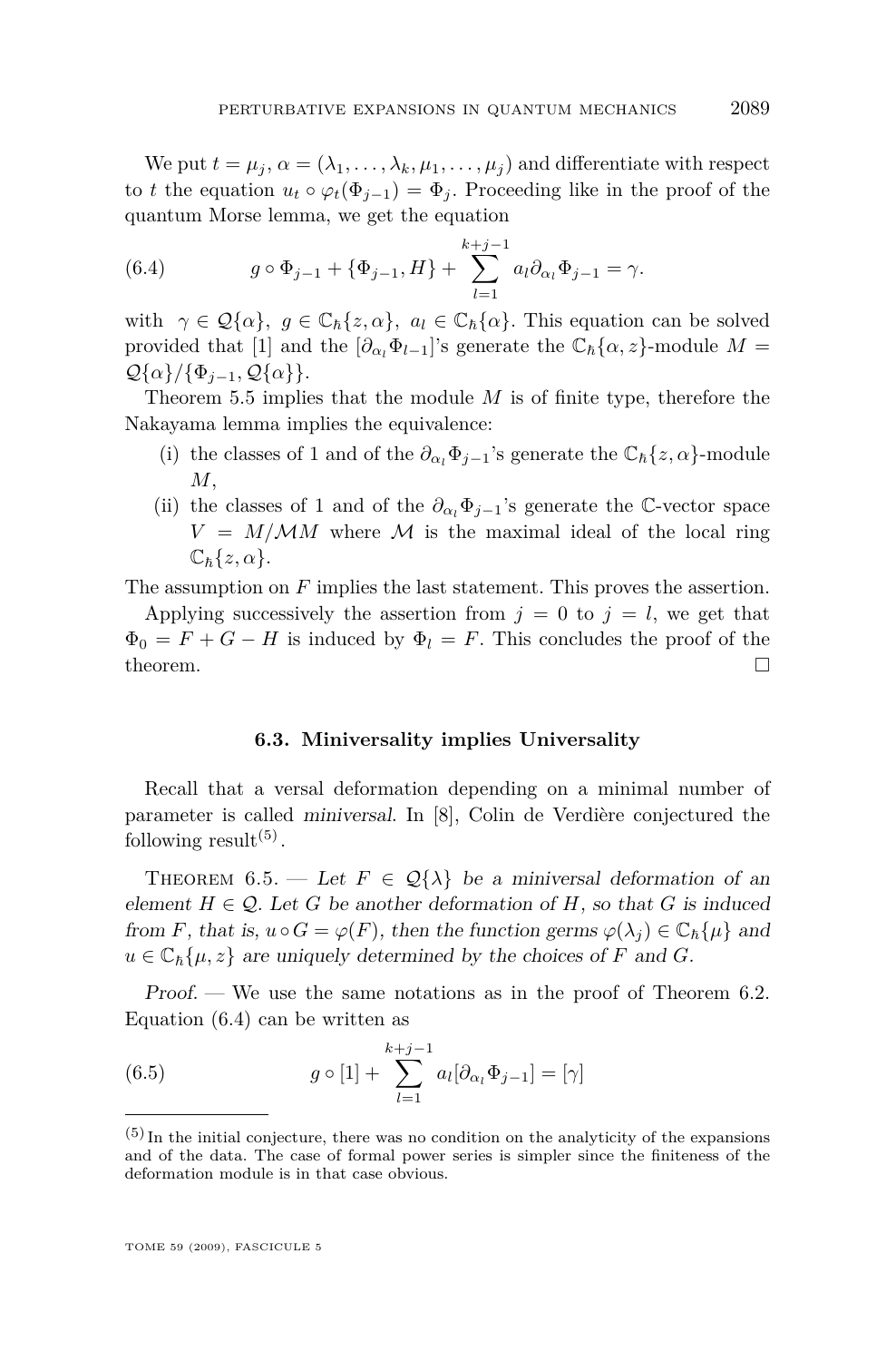where the bracket denotes the class in the module  $M_j = \mathcal{Q}\{\lambda\}/\{\Phi_{j-1}, \mathcal{Q}\{\lambda\}\}.$ 

Since  $F$  is miniversal and the module  $M_i$  is free of finite type, the classes  $[\partial_{\alpha_i} \Phi_{i-1}]$  and [1] freely generate the module *M* for  $l \in \{1, \ldots, k\}$ . Therefore the solution of Equation [\(6.4\)](#page-29-0) with  $a_l = 0$  for  $l > k$  is unique.

This shows that the functions germs  $\varphi_t^{-1}(\lambda_k)$  obtained after integrating the coefficients  $a_l$  are uniquely determined. By a finite induction on  $j \in$  $\{0, \ldots, k\}$ , we get that the function germs  $\varphi(\lambda_k)$  are uniquely determined by  $F$  and  $G$ . This proves the theorem.

Remark  $6.6.$  — In "standard singularity theory", the symmetry group of the singularity defines an action on the base of the versal deformation which prevents the deformation from being universal. Such a situation does not occur in our context. From the point of view of analytic geometry, the Colin de Verdière conjecture was therefore completely "unexpected". One can show mutatis mutandis the universality of isochore miniversal deformations [\[15\]](#page-40-0).

#### **7. Basics of analytic spectral analysis**

#### **7.1. The operator representation.**

We adapt the Born-Jordan matrix approach to the analytic case.

Denote by  $\mathcal{Q}_p$  the left ideal generated by p and put  $\mathcal{H} = \mathcal{Q}/\mathcal{Q}_p$ . The map  $\mathcal{H} \longrightarrow \mathbb{C}_{\hbar}\{z\}$  sending the class of *q* to *z* is an isomorphism of  $\mathbb{C}_{\hbar}$ -modules.

The left multiplication by  $H \in \mathcal{Q}$  induces a homomorphism of  $\mathbb{C}_{\hbar}$ modules

$$
\rho^{an} : \mathcal{Q} \longrightarrow \text{Hom}_{\mathbb{C}_h}(\mathcal{H}, \mathcal{H})
$$

representing the elements in  $Q$  as  $\mathbb{C}_{\hbar}$ -linear operators in  $H$ . Via the isomorphism  $\mathcal{H} \approx \mathbb{C}_{\hbar} \{z\}$ , the operators associated to q and p are mapped respectively to the multiplication by *z* and to  $\hbar \partial_z$ .

Let us now introduce, the Dirac notation in this setting. The projection of  $q^i$  ∈ Q to H is denoted by  $|i\rangle$ . The image of the vector  $|i\rangle$  under an operator *A* is denoted by  $A|i\rangle$ .

It is useful, although not essential, to introduce a pairing in *H*. According to the standard commutation rules of quantum mechanics our choice  $\hbar$ equals  $\hbar = \frac{h}{2\sqrt{2}}$  $\frac{h}{2\sqrt{-1}\pi}$ . where *h* is the Planck constant. Therefore we define the conjugate of  $\alpha := \sum_{n\geqslant 0} \alpha_k \hbar^k$ ,  $\alpha_k \in \mathbb{C}$  by

$$
\bar{\alpha} := \sum_{n\geqslant 0} (-1)^k \bar{\alpha}_k \hbar^k \in \mathbb{C}_{\hbar}
$$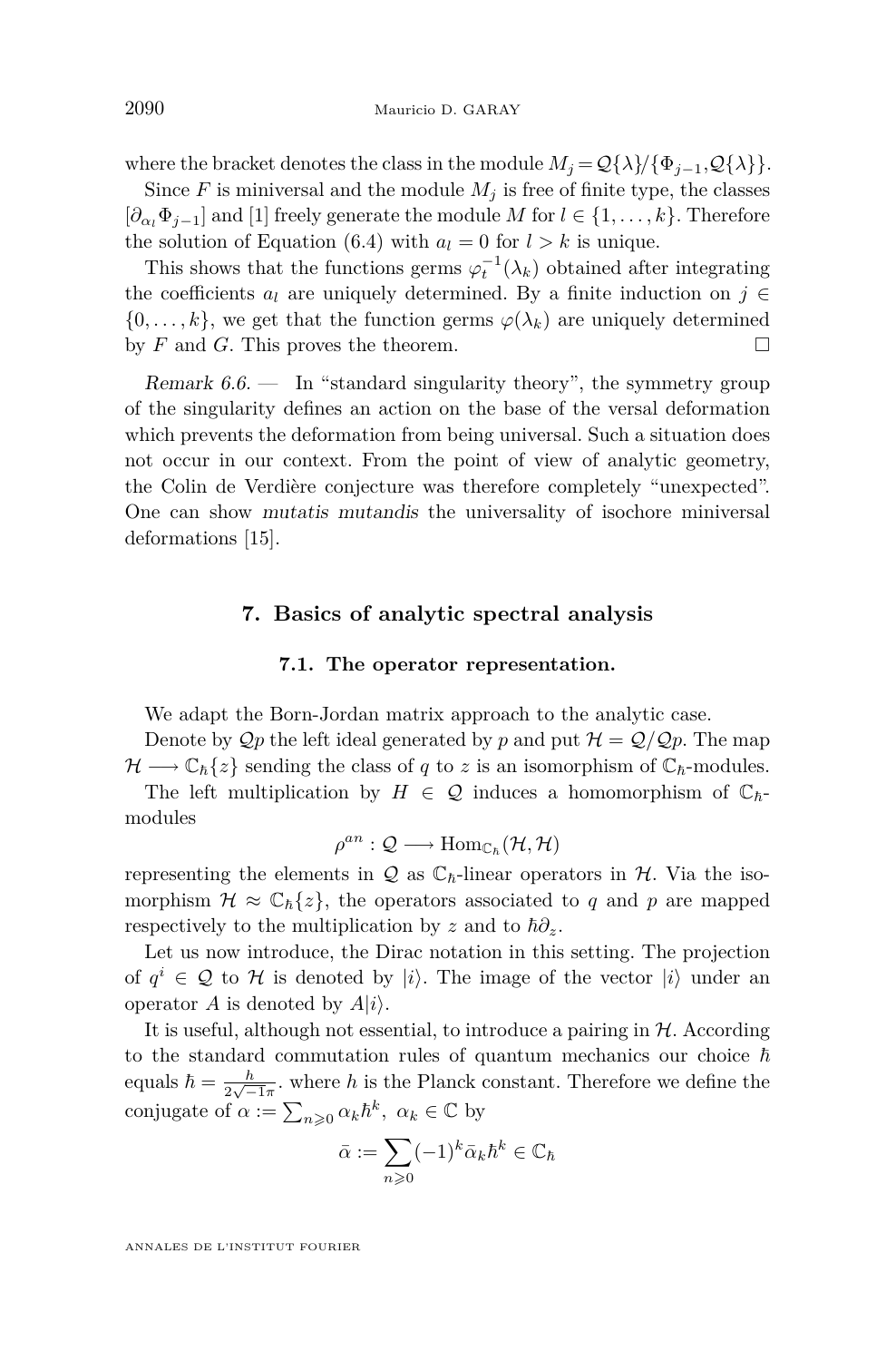<span id="page-31-0"></span>Consider the "restriction to zero" mapping

$$
\pi: \mathcal{Q} \longrightarrow \mathbb{C}_{\hbar}, \quad \sum_{m,n \geqslant 0} \alpha_{mn} q^m p^n \mapsto \alpha_{0,0}.
$$

We define hermitian conjugation in *Q* by

$$
\dagger: \mathcal{Q} \longrightarrow \mathcal{Q}, \sum_{m,n \geqslant 0} \alpha_{mn} q^m p^n \mapsto \sum_{m,n \geqslant 0} \bar{\alpha}_{mn} p^m q^n;
$$

and a pairing  $P: \mathcal{Q} \times \mathcal{Q} \longrightarrow \mathbb{C}_{\hbar}, \ (f, g) \mapsto \pi(f^{\dagger}g).$ 

The inner product  $\langle \cdot | \cdot \rangle$  is defined by the commutative diagram



where the vertical arrow denotes the canonical projection.

We have  $\langle i|j \rangle = i! \hbar^i \delta_{ij}$  where  $\delta_{ij}$  stands for the Kronecker symbol.

PROPOSITION 7.1. — The pairing  $\langle -|-\rangle : \mathcal{Q} \times \mathcal{Q} \longrightarrow \mathbb{C}_{\hbar}$  satisfies the following properties

- $\langle u | u \rangle = 0 \iff u = 0,$
- $\langle 2 \rangle \langle u|v \rangle = \overline{\langle v|u \rangle}.$

Proof. — Write

$$
u = \sum_{i \in I} (\alpha_i \hbar^{j_i} |i\rangle + \dots), \ \alpha_i \in \mathbb{C}
$$

where  $I \subset \mathbb{Z}_{\geqslant 0}$  denotes the set of multi-indices for which  $\alpha_i \neq 0$  and the dots denote higher order terms in  $h$ . Then, the hermitian product

$$
\langle u|u\rangle = \sum_{i\in I} (-1)^{j_i} |\alpha_i|^2 i! \hbar^{i+2j_i} + \dots
$$

vanishes if and only if  $I = \emptyset$ . The second part of the Proposition is obvious.  $\Box$ 

PROPOSITION 7.2. — The homomorphism of  $\mathbb{C}_{\hbar}$ -rings  $\rho^{an}$  :  $\mathcal{Q}$  →  $\text{Hom}_{\mathbb{C}_h}(\mathcal{H}, \mathcal{H})$ , is a ring monomorphism.

Proof. — The kernel *I* of the homomorphism  $\rho^{an}$  is a left-ideal invariant under right multiplication by *a* and *q*.

Define the map  $v: I \longrightarrow \mathbb{Z}_{\geqslant 0}$  sending  $H \in I$  to the smallest  $k \in \mathbb{Z}_{\geqslant 0}$ for which there exists *j* such that the coefficient of  $q^j p^k$  in the expansion  $H = \sum_{jk} \alpha_{jk} q^j p^k$  is non zero.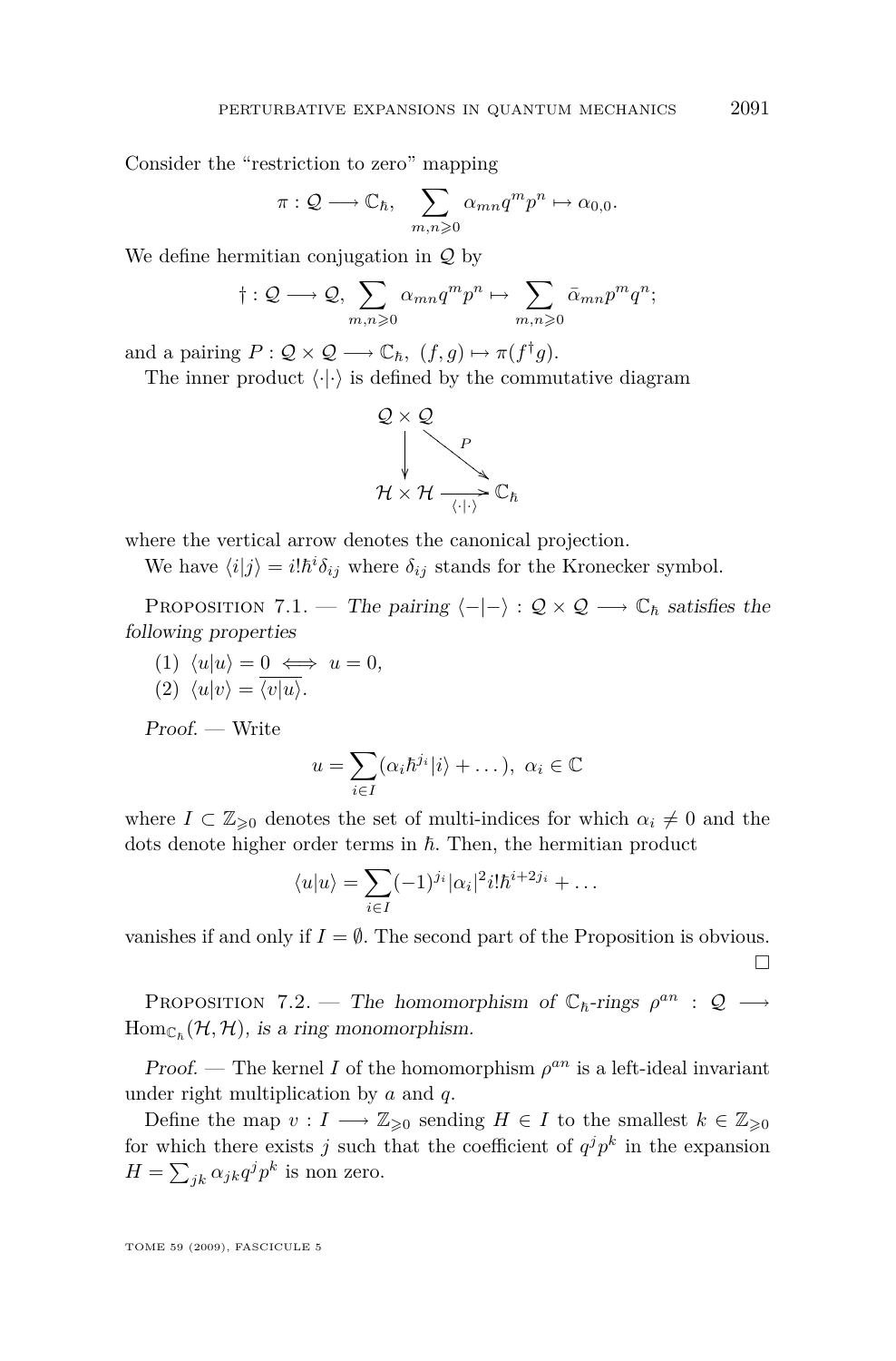Assume that  $I \neq 0$ , then there exists a non-zero element *H* for which *v* is minimal.

We have necessarily  $v(H) = 0$  otherwise  $v([H, q])$  would be smaller than *v*(*H*). Evaluating  $H_k = [p^k, H]$  with  $H = \sum_j \alpha_j q^j$  on the class of  $|0\rangle \in \mathcal{Q}$ , we get that  $H_k|0\rangle = \hbar^k \alpha_k|0\rangle = 0$ . This contradicts the fact that  $H \neq 0$ .  $\Box$ 

Proposition [7.2](#page-31-0) allows us to identify  $Q$  with a subspace of  $\text{Hom}_{\mathbb{C}_h}(\mathcal{H}, \mathcal{H})$ . This is the analytic variant of the Born-Jordan matrix formulation of quantum mechanics. This representation induces a notion of analytic spectrum, denoted  $Sp(\cdot)$ , similar to that introduced in the formal case.

#### **7.2. The harmonic oscillator**

PROPOSITION 7.3.

- (1) The analytic spectrum of the function  $H = qp$  is equal to  $\hbar Z_{\geq 0}$ .
- (2) The analytic spectrum of the operator  $H = \frac{1}{2}(p^2 q^2)$  is equal to  $\hbar \mathbb{Z}_{\geq 0} + \hbar/2.$

Proof. — The first part of the Proposition follows from the equality

$$
qp|n\rangle = n\hbar|n\rangle.
$$

Consider the automorphism  $\varphi \in Aut(\mathcal{Q})$  defined by

$$
\varphi(q) = p + q, \ \varphi(p) = \frac{1}{2}(p - q).
$$

Using the fact that  $p^2 - q^2 = (p+q)(p-q) + [p, q]$ , we get that

$$
\varphi\Big(qp+\frac{\hbar}{2}\Big)=\frac{1}{2}(p^2-q^2).
$$

Therefore

$$
Sp\left(\frac{1}{2}(p^{2} - q^{2})\right) = Sp(qp) + \frac{\hbar}{2} = \hbar \mathbb{Z}_{\geq 0} + \hbar/2.
$$

This proves the proposition.

Remark  $7.4.$  — It is a rather puzzling fact that the Born-Jordan spectrum is discrete without imposing any boundary conditions. The analytic theory, gives an hint to the understanding of this phenomenon. Via the isomorphism  $H \approx \mathbb{C}_{\hbar}\{z\}$ , the operator  $H = qp$  might be identified with the operator  $\hbar z \partial_z$ . For any  $\lambda$ , the function  $z^{\lambda/\hbar}$  lies in the kernel of the operator  $\hbar z \partial_z - \lambda$  but only for  $\lambda \in \hbar \mathbb{Z}_{\geqslant 0}$  is this solution an unbranched holomorphic function germ.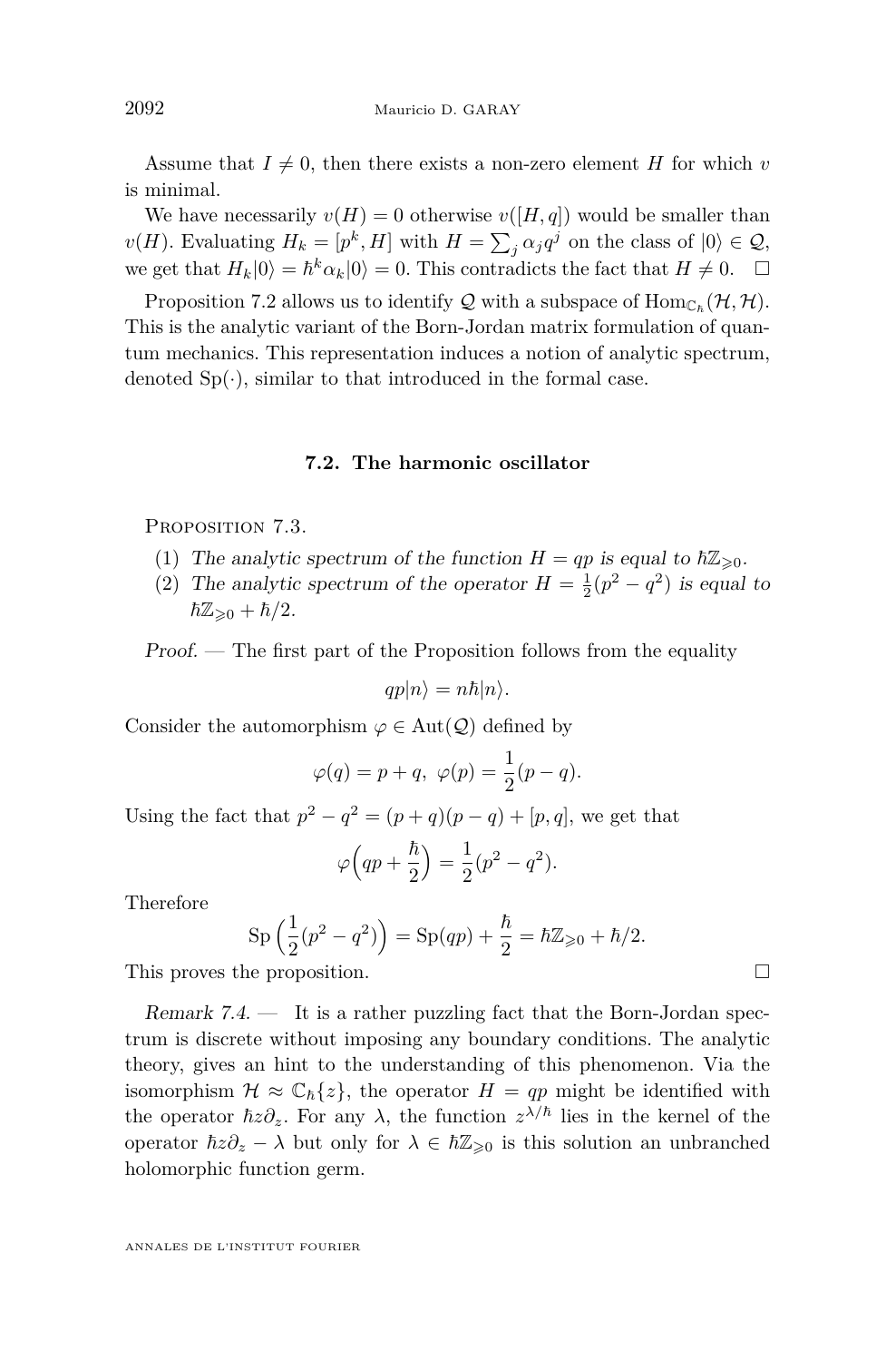#### **7.3. Borel analyticity of perturbative expansions**

The notion of spectrum extends naturally to the algebras  $\mathcal{Q}\{t\}$ ,  $\mathcal{Q}\{\lambda\}$ ,  $\lambda = (\lambda_1, \ldots, \lambda_k).$ 

The inclusion  $\mathcal{Q}\{t\} \subset \widehat{\mathcal{Q}}[[t]]$  induces a commutative diagram

$$
\mathcal{Q}{t} \longrightarrow \text{Hom}_{\mathbb{C}_{\hbar}{t}}(\mathbb{C}_{\hbar}{z,t},\mathbb{C}_{\hbar}{z,t})
$$
\n
$$
\downarrow \qquad \qquad \downarrow \qquad \qquad \downarrow
$$
\n
$$
\widehat{\mathcal{Q}}[[t]] \longrightarrow \text{Hom}_{\mathbb{C}[[\hbar,t]]}(\mathbb{C}[[\hbar,t,z]],\mathbb{C}[[\hbar,t,z]])
$$

and therefore we get a forgetful map

$$
\widehat{\mathrm{Sp}}(H) \longrightarrow \mathrm{Sp}(H)
$$

for any  $H \in \mathcal{Q}{t}$ .

Take a deformation  $H = H_0 + tH_1 \in \mathcal{Q}{t}$  of  $H_0 \in \mathcal{Q}$ . That the perturbative expansion *E* is analytic means exactly that *E* lies in the image of the forgetful mapping.

THEOREM 7.5. — If the principal symbol of an element  $H \in \mathcal{Q}{t}$  evaluated at  $t = 0$  is a Morse function germ, then the forgetful map

 $\widehat{\text{Sn}}(H) \longrightarrow \text{Sn}(H)$ 

is an isomorphism, that is, the perturbative expansions of the spectrum are Borel analytic.

Proof. — The quantum Morse lemma (Theorem [3.4\)](#page-13-0) asserts that there exist an automorphism  $\varphi \in \text{Aut}(\mathcal{Q}{t})$  and an element  $u \in \mathbb{C}_{\hbar} \{t, z\}$  such that the equality  $H = u \circ \varphi(H_0)$  holds with  $H_0 = H(t = 0, \cdot)$  and  $Sp(H) =$  $u(Sp(H_0))$  In particular, the Borel transform of the perturbative expansion for the spectrum are holomorphic function germs. This proves the theorem.  $\Box$ 

#### **7.4. The Heisenberg formula for the anharmonic oscillator**

We apply the recipe given in the proof of Theorem [3.4](#page-13-0) (Subsection [6.1\)](#page-26-0). First we solve the equation

$$
[G,H] + g \circ H = -\frac{\partial H}{\partial t}
$$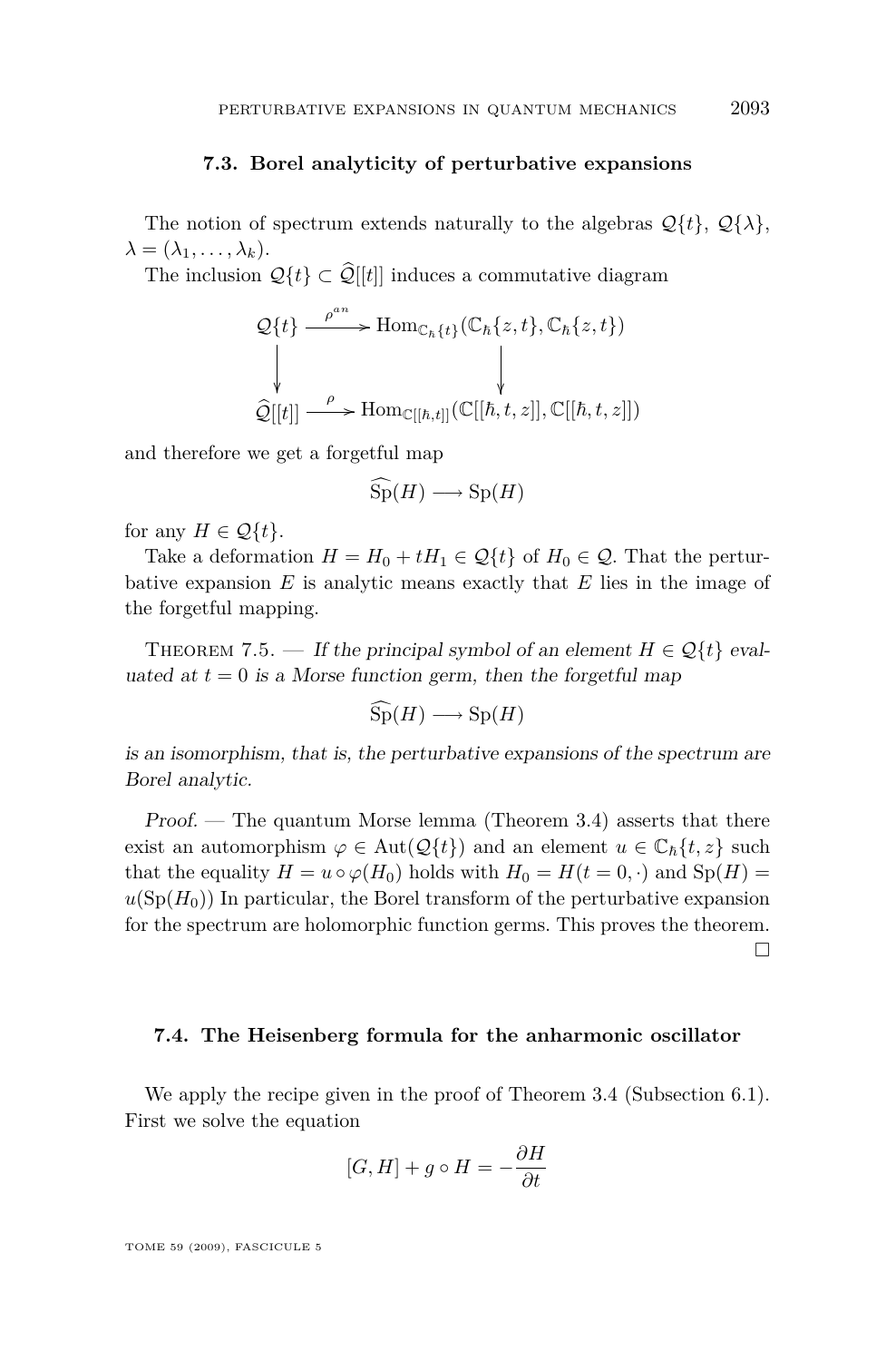up to some order in *t*. We solve the partial differential equation  $\partial_t u = g \partial_z u$ with initial condition  $u(t = 0, \cdot) = z$  and invert *u*. This can be done easily using elementary mathematical programming<sup> $(6)$ </sup>.

PROPOSITION 7.6. — Let  $G \in \mathcal{Q}{t}$  and  $u \in \mathbb{C}_{h}{z, t}$  be defined by

$$
G = -\frac{3}{32}qp^3 - \frac{5}{32}q^3p + \frac{13}{128}tqp^5 + \frac{13}{48}tq^3p^3 + \frac{19}{128}tq^5p - \frac{3}{32}\hbar q^2 + \frac{91}{128}q^2p^2\hbar t + \frac{3}{16}q^4\hbar t + \frac{53}{128}qp\hbar^2 t,
$$

and

$$
u = z + \frac{3}{32}(4z^2 - \hbar^2)t - \frac{1}{256}(68z^2 - 67\hbar^2)zt^2
$$

then

$$
e^{\frac{t}{\hbar}G}\left(\frac{1}{2}(p^2-q^2)+\frac{t}{4}q^4\right)e^{-\frac{t}{\hbar}G}=u\circ\left(\frac{1}{2}(p^2-q^2)\right)+o(t^2).
$$

In particular the asymptotic expansion of the spectral values admit the expansions

$$
E(t,\hbar) = u\left(\left(n+\frac{1}{2}\right)\sqrt{-1}\hbar\right) + o(t^2)
$$

which coincides with Heisenberg's formula.

#### **7.5. A pairing in** *Q*

We use the notation  $\langle i|H|j\rangle = \langle i|Hj\rangle$ .

PROPOSITION 7.7. — For any function germ  $H \in \mathcal{Q}$ , the series  $v(H)$  =  $\sum_{i\geqslant 0} \langle i|H|i\rangle$  defines an element of  $\mathbb{C}_\hbar$ .

Proof. — Write  $H = \sum_{jk} \alpha_{jk} p^j q^k$ . Then

$$
v(H) = \sum_{i,j,k \geqslant 0} \alpha_{jk} \langle i|p^j q^k|i\rangle.
$$

Now,  $\langle i|p^j q^k|i\rangle = \langle i+j|i+k\rangle$ . Thus, we get the formula

$$
v(H) = \sum_{i,j \ge 0} \alpha_{jj} (i+j)! \hbar^{i+j},
$$

therefore

$$
Bv(H) \ll \sum_{i,j\geqslant 0} (B\alpha_{jj})\hbar^{i+j} = \frac{1}{1-\hbar} \sum_{j\geqslant 0} (B\alpha_{jj})\hbar^j.
$$

 $(6)$  Computations were done using *X* cas and Maple.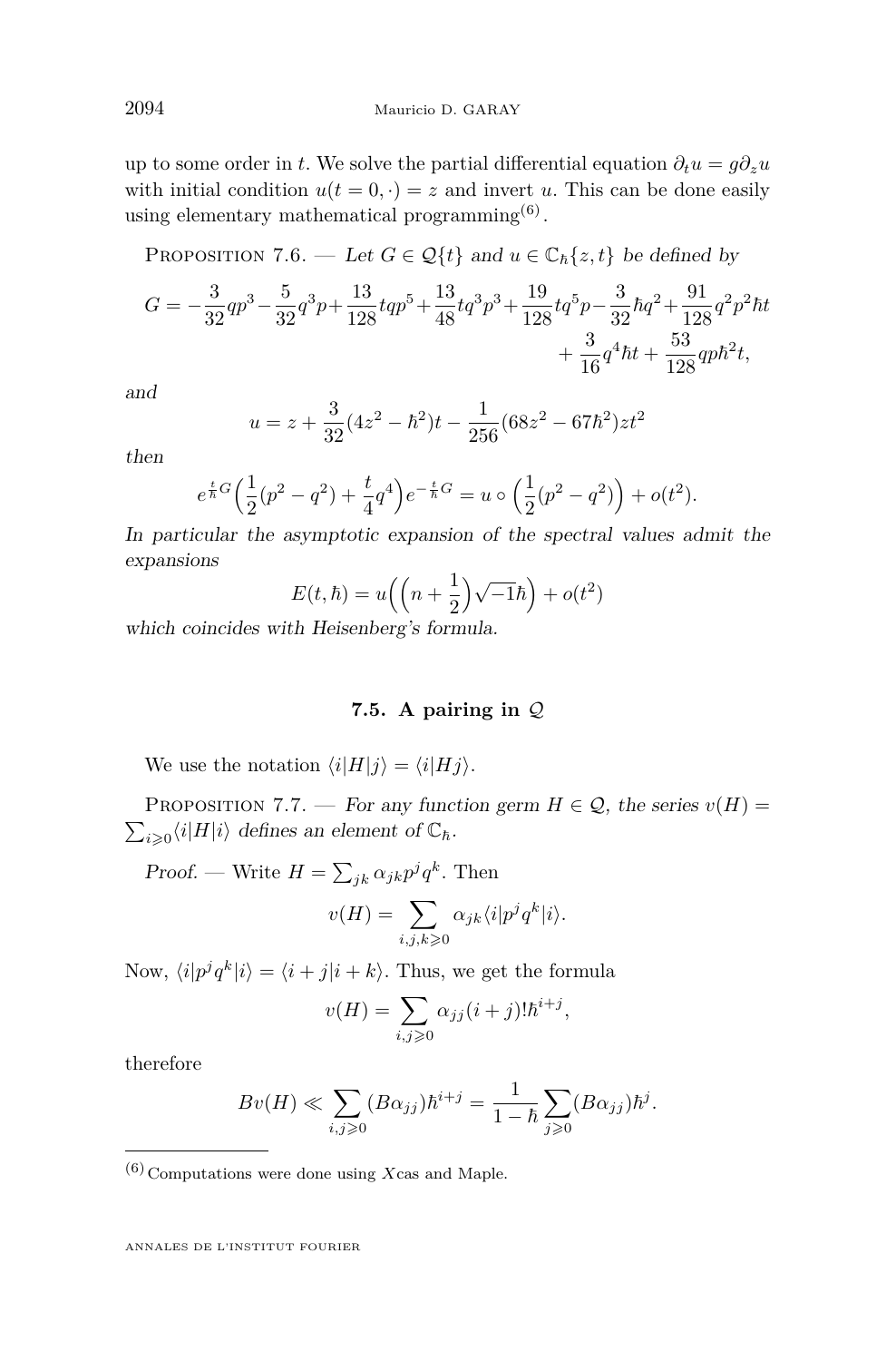<span id="page-35-0"></span>As the Borel transform *H* is convergent, the series  $\sum_j \alpha_{jj} r^{2j}$  obtained by substituting  $q, p$  by  $r$  is Borel analytic for  $r$  small enough, therefore  $\sum_{j\geqslant 0} B\alpha_{jj}\hbar^j$  is analytic. This proves the Proposition.

Therefore the algebra *Q* possesses a pairing

$$
Q \times Q \longrightarrow \mathbb{C}_{\hbar}, \ (A, B) \mapsto v(AB^{\dagger}).
$$

#### **Appendix A. Proof of the finiteness theorem**

An elementary and detailed exposition of this appendix is given in [\[14\]](#page-40-0).

#### **A.1. Construction of the contraction**

We use the notations of Theorem [5.12](#page-24-0) denote by  $B_r$  the ball of radius  $r$ centred at the origin in  $\mathbb{C}^{k+2}$ .

Let  $F: X \longrightarrow S$  be a standard representative of a germ  $F: (\mathbb{C}^n, 0) \longrightarrow$  $(\mathbb{C}^s, 0)$ . Recall that such a representative is obtained by restriction of a representative  $F: B_R \longrightarrow \mathbb{C}^s$  first to a closed ball  $B_\varepsilon$  by choosing  $\varepsilon$  such that the boundary of the ball  $B_r$  is transverse to the strata of  $F^{-1}(0)$  for  $r \leq \varepsilon$  and then above a polycylinder  $S \subset F(B_{\varepsilon})$  centred at the origin such that the fibres of *F* above *S* are transverse to the boundary of  $B_{\varepsilon}$ .

The aim of this subsection is to prove the following proposition (the proof follows an argument due to Brieskorn [\[7\]](#page-40-0)).

PROPOSITION A.1. — For any  $\varepsilon' < \varepsilon$ , the restriction mapping  $r : \mathcal{K}^1(X) \to$  $\mathcal{K}^{\cdot}(X')$  is a quasi-isomorphism with  $X' = X \cap B_{\varepsilon'}$ .

Proof. — It is sufficient to prove the proposition for  $\varepsilon'$  sufficiently close to *ε*.

As the map *F* satisfies Thom's *a<sup>F</sup>* condition, Thom' isotopy theorem implies the existence of an isotopy

$$
\varphi_{\varepsilon'}: X \longrightarrow X':= X \cap B_{\varepsilon'}
$$

tangent to the fibres of *F* which preserve the strata, provided  $\varepsilon'$  is sufficiently close to  $\varepsilon$  (see for instance [\[28\]](#page-40-0), Proposition 11.3, Proposition 11.5 and Proposition 11.6).

Chose a covering  $U = (U_i)$  of X such that the sheaves  $\mathcal{H}(\mathcal{K})$  are Fconstant on  $U_i$  and denote by  $U'$  the covering defined by  $U'_i = U_i \cap B_{\varepsilon'}$ .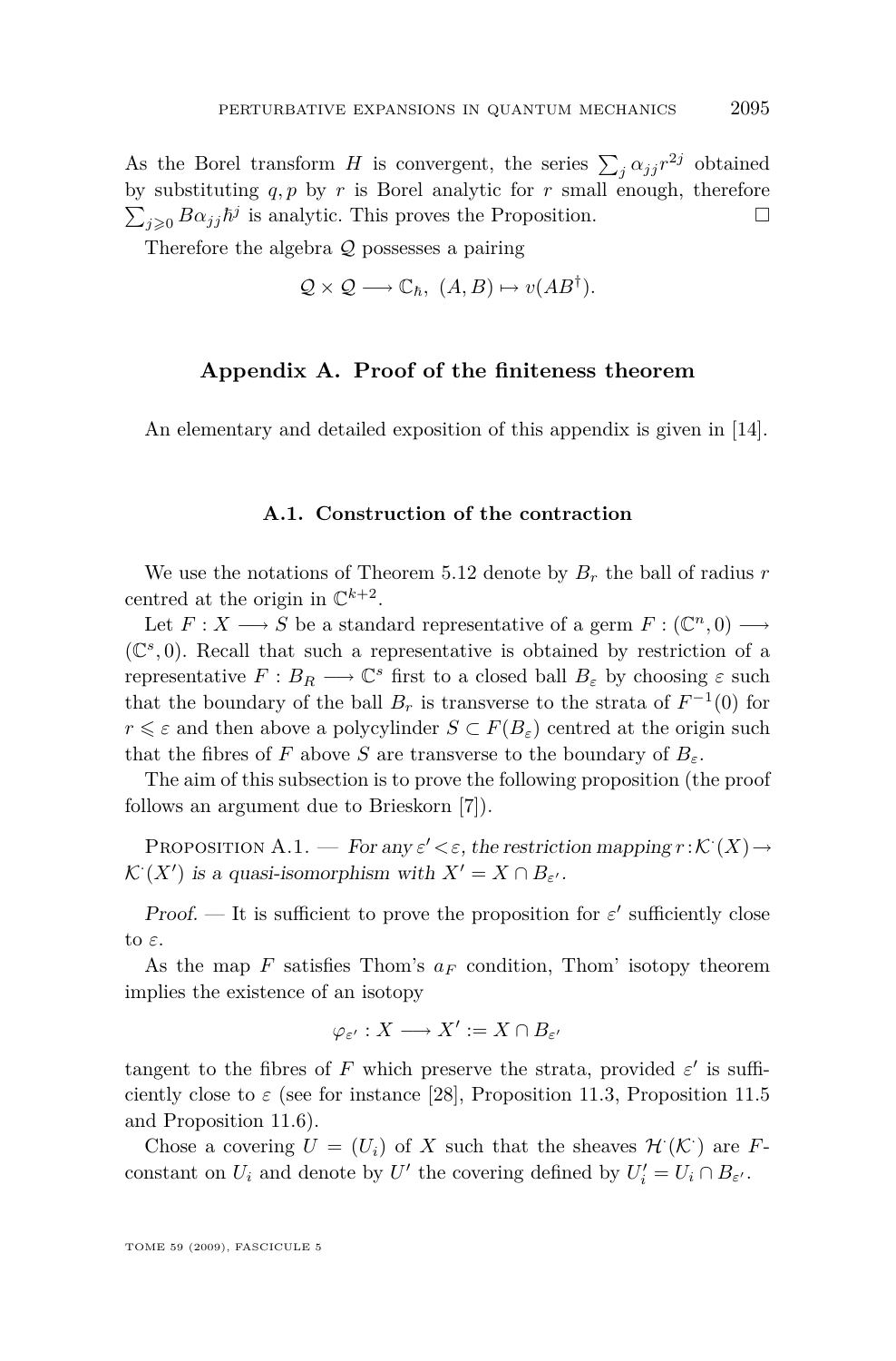<span id="page-36-0"></span>The spectral sequences  $E_0^{p,q}(X) = C^p(U, \mathcal{K}^q), E_0^{p,q}(X') = C^p(U', \mathcal{K}^q)$ compute respectively the hypercohomology of the complex  $K^{\cdot}$  in  $X$  and in  $X'$ .

The map  $\varphi_{\varepsilon}$  induces a homeomorphism between each strata in  $U_i$  and the corresponding stratum in  $U_i'$  for each *i*. As the cohomology sheaves are *F*-constant in  $U_i$  and  $F(U_i) = F(U'_i)$ , we get isomorphisms of vector spaces

$$
\mathcal{H}^q(\mathcal{K}^\cdot)(U_i) \approx F_*\mathcal{H}^q(\mathcal{K}^\cdot)(F(U_i)) \approx \mathcal{H}^q(\mathcal{K}^\cdot)(U_i')
$$

on each small open subset  $U_i$ . Therefore, the restriction mapping induces an isomorphism between the  $E_1$ -terms of the spectral sequences:

$$
E_1^{p,q}(X) = \mathcal{C}^p(U, \mathcal{H}^q(\mathcal{K}^{\cdot})) \approx \mathcal{C}^p(U', \mathcal{H}^q(\mathcal{K}^{\cdot})) = E_1^{p,q}(X').
$$

This shows that the inclusion  $X' \subset X$  gives an isomorphism in hypercohomology

$$
\mathbb{H}^1(X,\mathcal{K}^1) \approx \mathbb{H}^1(X',\mathcal{K}^1).
$$

As *X, X<sup>'</sup>* are Stein, by Cartan's theorem B, for any  $p \ge 0$ , we have the isomorphisms

$$
\mathbb{H}^1(X,\mathcal{K}^1) \approx H^1(\mathcal{K}^1(X)), \ \mathbb{H}^1(X',\mathcal{K}^1) \approx H^1(\mathcal{K}^1(X')),
$$

therefore the restriction mapping is a quasi-isomorphism. This proves the proposition.

#### **A.2. Proof of Theorem [5.12](#page-24-0)**

We apply Houzel's variant of the Schwartz finiteness theorem for a mapping between two modules<sup>(7)</sup>.

THEOREM A.2  $([22])$  $([22])$  $([22])$ . — Let *A* be a multiplicatively convex, complete bornological algebra and let  $u : M^{\cdot} \longrightarrow N^{\cdot}$  be an *A*-linear bounded mapping between complexes of complete bornological *A* modules. We make the following assumptions:

- (1)  $M^n$ ,  $N^n$  satisfy the homomorphism property for all *n*,
- (2) *u* is a quasi-isomorphism and it is *A*-nuclear.

Then the complexes *M·* are pseudo-coherent.

 $\left( 7\right)$  Houzel considers the more general situation of a sequence of modules.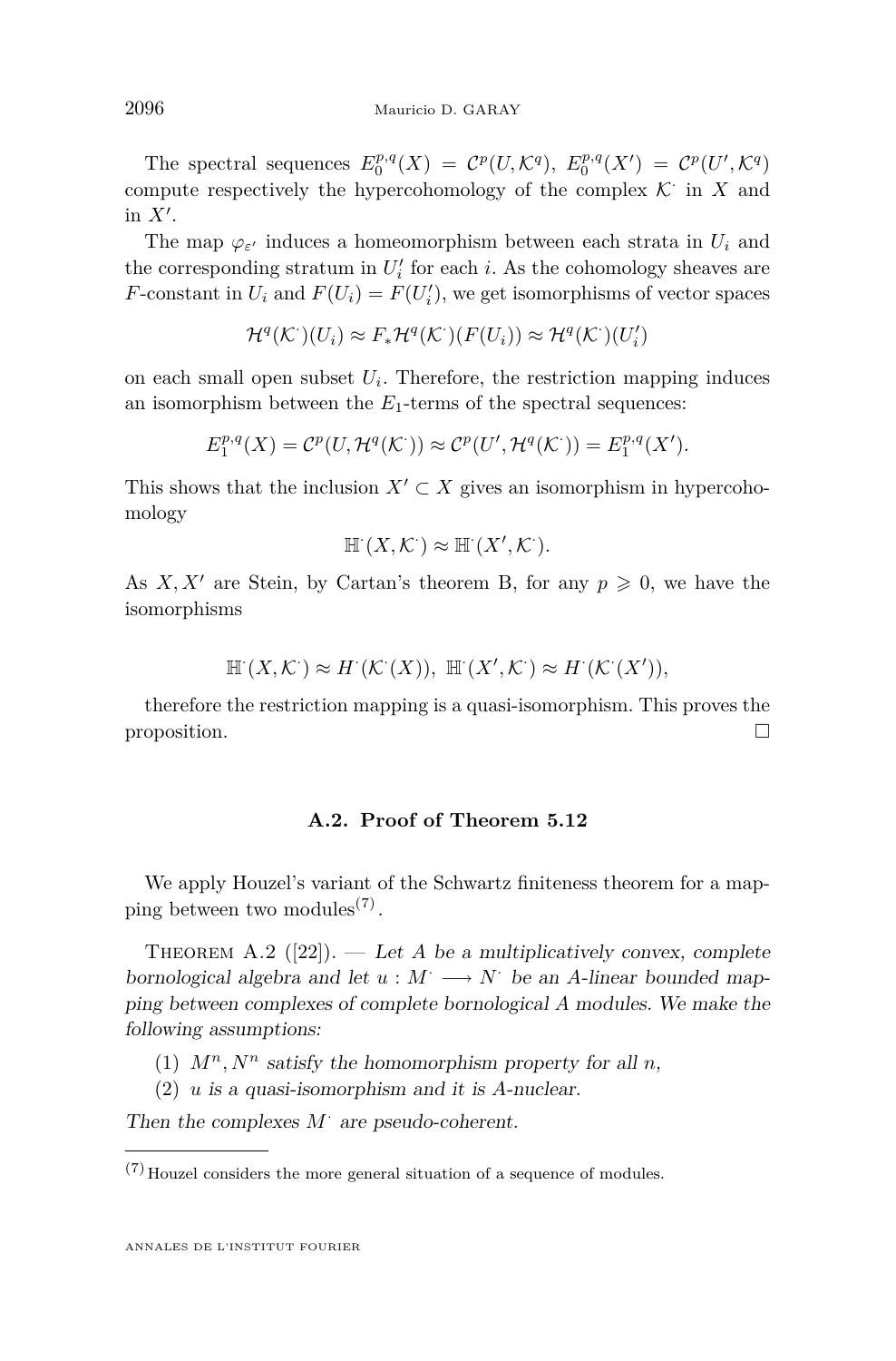We briefly give some explanations on the terminology used in the theorem.

A bornology in *E* is a collection of subsets called bounded subsets which satisfy natural axioms (the union of two bounded subsets is bounded, a subset of a bounded subset is bounded). In the cases we consider, the vector spaces have a topology defined by a set of semi-norms and the bounded subsets are the subset on which any continuous semi-norm defines a bounded function.

For instance, if  $U \subset \mathbb{C}$  is an open subset then by endowing the vector space  $\mathcal{O}(U)$  with the compact open topology, we get a locally convex vector space. The open subsets

$$
B_{K,\varepsilon} = \left\{ f \in \mathcal{O}(U) : \sup_{z \in K} |f(z)| \leqslant \varepsilon \right\}
$$

where *K* runs over the compact subsets of *U* generate the topology. If these subset are disks, i.e., they are convex subsets of  $\mathcal{O}(U)$  also invariant under multiplication by a number of modulus 1.

As the vector space  $\mathbb{C}\{z\}$ , is the direct limit of the  $\mathcal{O}(U)$ 's where *U* runs over the neighbourhoods of the origin it inherits a direct limit topology. A basis for the bounded subsets is given by the subsets

$$
B_{r,\varepsilon} = \{ f \in \mathbb{C}\{z\} : |f|_r \leqslant \varepsilon \}
$$

where  $|\cdot|_r$  denotes the supremum norm in the disk of radius r. In the general case, the direct limit

$$
\mathcal{O}_{\mathbb{C}^n}(K) := \varinjlim \mathcal{O}_{\mathbb{C}^n}(U), \ K \subset U
$$

has a topological vector space structure induced from the  $\mathcal{O}_{\mathbb{C}^n}(U)$ 's and therefore inherits a bornology. Any bounded subset is a bounded subset of some  $\mathcal{O}_{\mathbb{C}^n}(U)$  where *U* contains *K* in its interior (see [\[18\]](#page-40-0), Chapter 3, for more details).

The product bornology on  $E \times F$  induces a bornology on  $E \otimes_{\mathbb{C}} F$ ; if *E, F* are complete we denote by  $E \hat{\otimes}_{\mathbb{C}} F$  the completion of  $E \otimes_{\mathbb{C}} F$  for this bornology. A bounded morphism of  $u : E \longrightarrow F$  is called nuclear if it lies in the image of the morphism

$$
E'\hat{\otimes}_{\mathbb{C}}F \longrightarrow L(E,F), \sum \lambda_i \xi_i \otimes y_i \mapsto \left[x \mapsto \sum \lambda_i \xi_i(x)y_i\right], \lambda_i \in \mathbb{C},
$$

with  $\sum_i |\lambda_i| < +\infty$ . The prototype of a nuclear mapping is the restriction mapping  $\mathcal{O}(U) \longrightarrow \mathcal{O}(U')$ . These notions are standard [\[6,](#page-40-0) [11,](#page-40-0) [19\]](#page-40-0).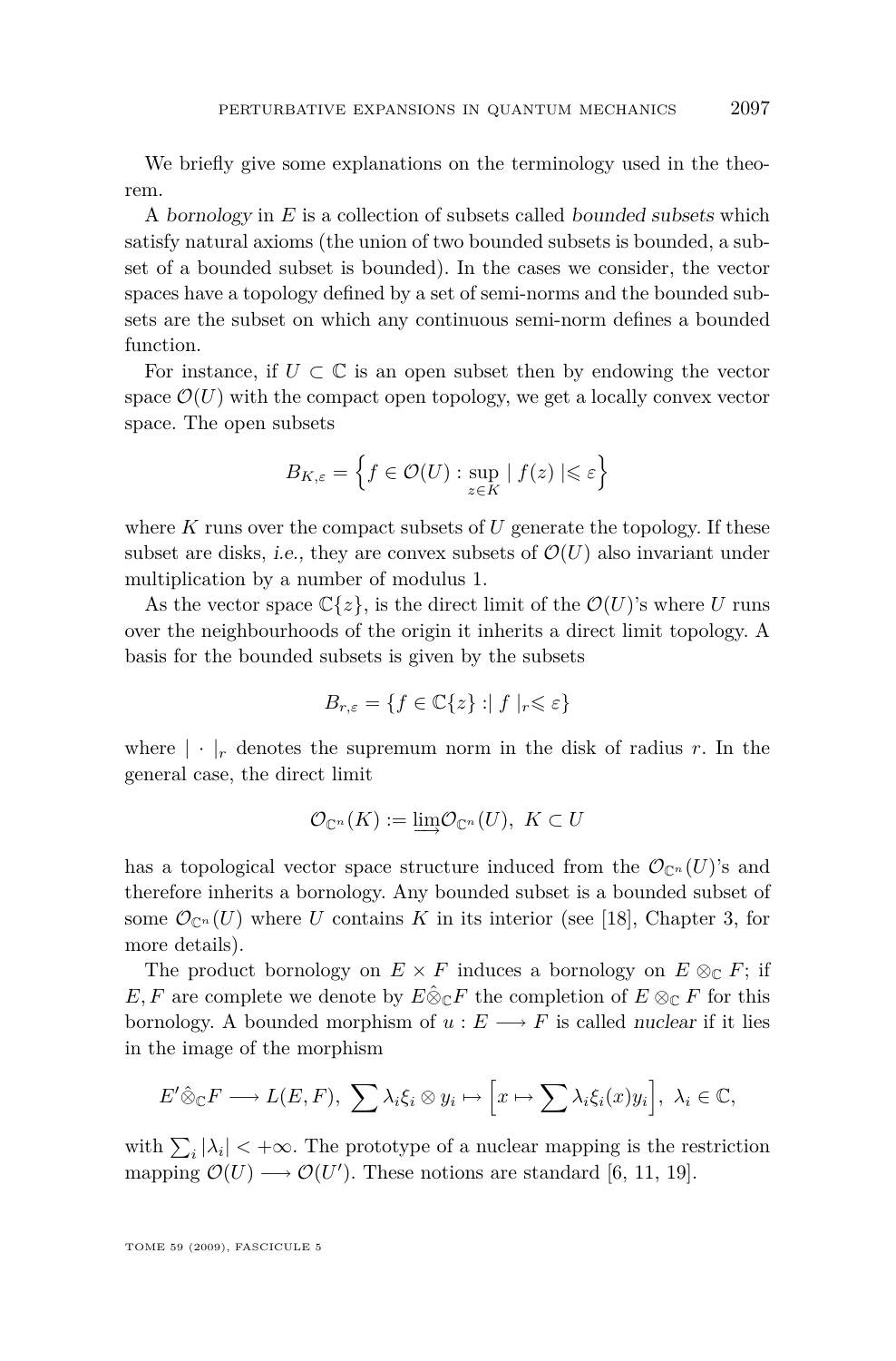Now assume *E, F* are modules over a bornological algebra *A*, the topological tensor product over *A* is the cokernel of the map

$$
(E\hat{\otimes}_{\mathbb{C}}A\hat{\otimes}_{\mathbb{C}}F)\longrightarrow (E\hat{\otimes}_{\mathbb{C}}F), m\otimes a\otimes n\longrightarrow ma\otimes n-m\otimes an.
$$

A morphism of  $u : E \longrightarrow F$  is called *A*-nuclear if it lies in the image of the morphism

$$
L_A(E, A)\hat{\otimes} F \longrightarrow L_A(E, F), \ \sum \lambda_i \xi_i \otimes y_i \longmapsto \left[x \mapsto \sum \lambda_i \xi_i(x) y_i\right], \ \lambda_i \in \mathbb{C}
$$

where  $L_A(\cdot, \cdot)$  denotes the space of bounded *A*-linear mappings.

A bornology is called convex if any bounded subset is contained in a bounded disk. A bornological algebra *A* is called multiplicatively convex if any bounded subset is absorbed by a bounded disk stable under multiplication.

We leave to the reader to check that Proposition [3.3](#page-12-0) implies that *Q* is multiplicatively convex.

A bornologically convex vector space *E* has the homomorphism property if any surjective bounded linear mapping  $u : E \longrightarrow F$  to a convex complete bornological space *F*, any bounded sequence of *F* lifts to a bounded sequence of *E*. These notions are due to Houzel [\[22\]](#page-40-0).

In our situation, we start from a standard representative  $F: X \longrightarrow S$  of a germ

$$
F: (\mathbb{C}^k \times \mathbb{C}^2, 0) \longrightarrow (\mathbb{C}^{k+1}, 0)
$$

and a complex of constructible  $\mathcal{Q}_{\mathbb{C}^{k+2}/\mathbb{C}^k}$ -modules. We denote by  $X'$  a contraction of *X* like in Proposition [A.1.](#page-35-0)

Take  $A = \mathcal{B}(S)$ , where *S* is the closure of a Stein neighbourhood,  $M =$  $\mathcal{Q}_{\mathbb{C}^{k+2}/\mathbb{C}^k}(X), N = \mathcal{Q}_{\mathbb{C}^{k+2}/\mathbb{C}^k}(X')$ . These vector spaces are respectively isomorphic to  $\mathcal{O}_{\mathbb{C}\times S|S}(S)$ ,  $\mathcal{O}_{\mathbb{C}\times X|X}(X)$ ,  $\mathcal{O}_{\mathbb{C}\times X|X}(X')$  and moreover the restriction mapping  $r : \mathcal{K}(X) \longrightarrow \mathcal{K}(X')$  is  $\mathcal{B}(S)$ -nuclear (see again [\[14\]](#page-40-0) for details). By Proposition [A.1,](#page-35-0) the restriction mapping is a quasiisomorphism, therefore Theorem [A.2](#page-36-0) applies to our situation. This shows that the cohomology spaces of the modules  $\mathcal{K}^{\cdot}(X)$  are  $\mathcal{B}_{S}(S)$ -coherent.

Denote by  $\mathcal{L}$  a complex of free coherent  $\mathcal{B}_S$ -sheaves so that  $\mathcal{L}^{\cdot}(S)$  is quasi-isomorphic to  $\mathcal{K}^{\cdot}(X)$ .

LEMMA A.3. — The sheaf complexes  $\mathcal{L}$ ,  $f_* \mathcal{K}_{|X}$  are quasi-isomorphic.

Proof. — A mapping  $u : M^r \longrightarrow L^r$  of complexes induces a quasiisomorphism between two complexes if and only if its mapping cone  $C'(u)$ is exact.

We apply this fact to the mapping cone of the quasi-isomorphism

$$
u: \mathcal{L}^{\cdot}(S) \longrightarrow \mathcal{K}^{\cdot}(X).
$$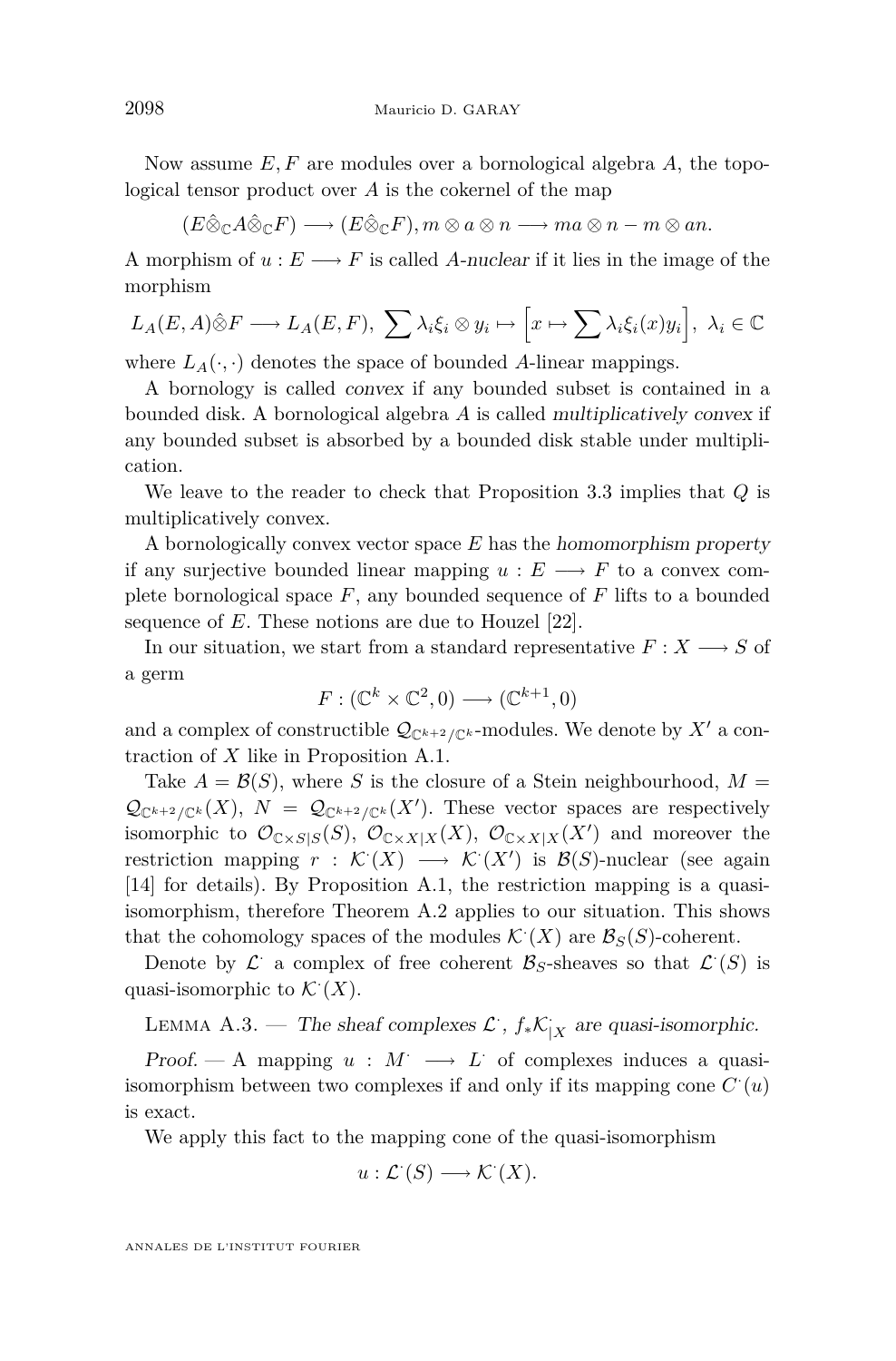<span id="page-39-0"></span>As the vector space  $\mathcal{B}_S(P)$  is nuclear for any polydisk  $P \subset S$ , the functor  $\hat{\otimes} \mathcal{B}_S(P)$  is exact ([\[23\]](#page-40-0)). Therefore, the complex  $C'(u)\hat{\otimes} \mathcal{B}_S(P)$  is also exact.

The complex  $C'(u)\hat{\otimes}B_S(P)$  is the mapping cone of the mapping  $u'$ :  $\mathcal{L}^1(P) \longrightarrow \mathcal{K}^1(X \cap f^{-1}(P))$ . Therefore, the complexes of sheaves  $\mathcal{L}^1$  and  $f_*\mathcal{K}_{|X}$  are quasi-isomorphic. This proves the lemma.  $\square$ 

I assert that the complex  $K^{\cdot} = \mathcal{K}^{\cdot}_0$  is quasi-isomorphic to the stalk of the complex  $\mathcal{L}$  at the origin.

Let  $(B_{\varepsilon_n})$  be a fundamental sequence of neighbourhoods of the origin in  $\mathbb{C}^n$ , so that their intersection with the special fibre of *F* is transverse. As the map  $F$  satisfies the  $a_F$ -condition, we may find a fundamental sequence  $(S_n)$  of neighbourhoods of the origin in  $\mathbb{C}^k$  so that the fibres of  $F$  intersect  $B_{\varepsilon_n}$  transversally above  $S_n$ . Put  $X_n = f^{-1}(S_n)$ , we have the isomorphism:

$$
\mathcal{L}_{|S_n} \approx F_* \mathcal{K}_{|X_n} \approx F_* \mathcal{K}_{|X_n \cap B_{\varepsilon_n}}.
$$

The first isomorphism is a consequence of the previous lemma and the second one follows from the fact that the contraction is a quasi-isomorphism (Proposition [A.1\)](#page-35-0). In the limit  $n \rightarrow \infty$ , we get that the complex  $K^+$  $\mathcal{K}_0$  is quasi-isomorphic to the complex  $\mathcal{L}_0$ . This concludes the proof of Theorem [5.12.](#page-24-0)

Acknowledgements. The author acknowledge F. Aicardi, L. Boutet de Monvel, Y. Colin de Verdière, O. Maspfuhl, F. Pham, A. Voros, S. V. Ngoc for stimulating discussions. Special thanks to J. Zinn-Justin for his teaching, to D. van Straten for important suggestions during the writing of this work and to P. Schapira for useful comments. The author thanks B. Malgrange for pointing out several omissions in the original version of the text [\[16\]](#page-40-0). Thanks also to J. Sjöstrand for pointing out the reference [\[21\]](#page-40-0). The author thanks the first referee of the paper for his detailed comments on the technical aspects of the proofs and the second referee for his valuable numerous comments and indications concerning the presentation of the paper.

#### BIBLIOGRAPHY

- [1] V. I. ARNOLD, A. N. VARCHENKO & S. GOUSSEIN-ZADE, "Singularity of differentiable mapping, vol. I", Nauka:Moscow, 1982, English transl.: Birkhauser, 382p., Basel (1986).
- [2] ——— , "Singularity of differentiable mapping, vol. II", Nauka:Moscow, 1982, English transl.: Birkhauser, 382p., Basel(1986).
- [3] G. D. Birkhoff, Dynamical systems, Colloquium Publications, vol. IX, American Mathematical Society, Providence R.I., 1927.
- [4] M. Born, W. Heisenberg & P. Jordan, "Zur Quantenmechaniks II", Z. Phys. **35** (1926), p. 557-615.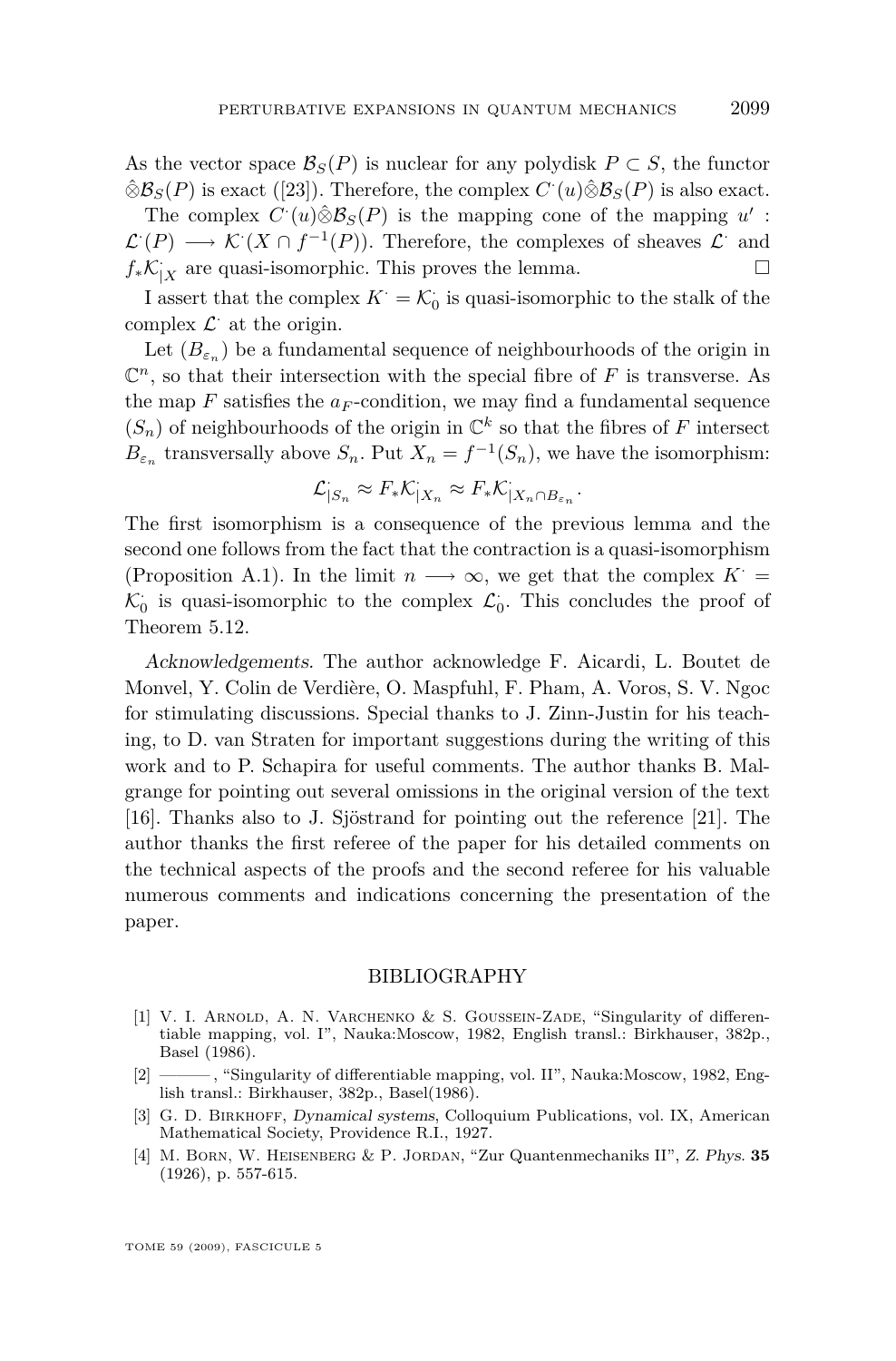- <span id="page-40-0"></span>[5] M. Born & P. Jordan, "Zur Quantenmechaniks", Zeit.für Phys. **34** (1925), p. 858- 888.
- [6] N. BOURBAKI, "Espaces vectoriels topologiques", Hermann, 1966.
- [7] E. Brieskorn, "Die Monodromie der isolierten Singularitäten von Hyperflächen", Manuscr. Math. **2** (1970), p. 103-161.
- [8] Y. COLIN DE VERDIÈRE, "Singular lagrangian manifolds and semi-classical analysis", Duke Math. Journal **116** (2003), no. 2, p. 263-298.
- [9] Y. Colin de Verdière & B. Parisse, "Equilibres instables en régime semi-classique I: concentration micro-locale", Comm. PDE **19** (1994), p. 1535-1564.
- [10] P. Deligne, "Déformations de l'algèbre des fonctions d'une variété symplectique: comparaison entre Fedosov et De Wilde, Lecomte", Selecta Math. (N.S.) **1** (1995), no. 4, p. 667-697.
- [11] J. DIEUDONNÉ & L. SCHWARTZ, "La dualité dans les espaces  $(F)$  et  $(LF)$ ", Annales de l'Institut Fourier **1** (1949), p. 61-101.
- [12] P. A. M. DIRAC, "The fundamental equations of quantum mechanics", Proc. Roy. Soc. A **109** (1926), p. 642-653.
- [13] D. EISENBUD, Commutative algebra with a view towards algebraic geometry, Springer, 1999, 797 pp.
- [14] M. D. Garay, "Finiteness and constructibility in local analytic geometry", math.AG/0610409, To appear in L'Enseignement Mathématique.
- [15] ——— , "An isochore versal deformation theorem", Topology **43** (2004), no. 5, p. 1081-1088.
- [16] ——— , "Analytic quantum mechanics", 2005, math-ph/0502027.
- [17] ——— , "Analytic geometry and semi-classical analysis", Proceedings of the Steklov Insitute of Mathematics **259** (2007), p. 35-59.
- [18] A. Grothendieck, "Topological vector spaces", Gordon and Breach, 1973, 245 p., English Translation: Espaces vectoriels topologiques, São Paulo 1954.
- [19] ——— , "Résumé des résultats essentiels dans la théorie des produits tensoriels topologiques et des espaces nucléaires", Annales de l'Institut Fourier (1952), p. 73- 112.
- [20] W. Heisenberg, "Über quantentheoretische Umdeutung kinematischer und mechanischer Beziehungen", Zeitschrift für Physik **33** (1925), p. 879-893.
- [21] B. Helffer & J. Sjöstrand, "Semiclassical analysis for Harper's equation. III. Cantor structure of the spectrum", Mémoire de la Société Mathématique de France **39** (1989), p. 1-124.
- [22] C. Houzel, "Espaces analytiques relatifs et théorème de finitude", Math. Annalen **205** (1973), p. 13-54.
- [23] R. Kiehl & J. L. Verdier, "Ein Einfacher Beweis des Kohärenzsatzes von Grauert", Math. Annalen **195** (1971), p. 24-50.
- [24] E. J. N. Looijenga, "Isolated singular points on complete intersections", in Lect. Notes Series (C. U. Press, ed.), no. 77, London Math. Society, 1984, p. 200 pp.
- [25] B. Malgrange, "Intégrales asymptotiques et monodromie", Ann. Scient. École Norm. Sup. **7** (1974), no. 4, p. 405-430.
- [26] ——— , "Sommation des séries divergentes", Expositiones Mathematicae **13** (1995), no. 2/3, p. 163-222.
- [27] J. Martinet, "Singularities of smooth functions and maps", in Lecture Notes Series, vol. 58, Cambridge University Press, 1982, p. 272 pp.
- [28] J. Mather, "Stratifications and mappings", Dynamical systems (Proc. Sympos., Univ. Bahia, Salvador, 1971), Academic Press, 1973, pp. 195–232.